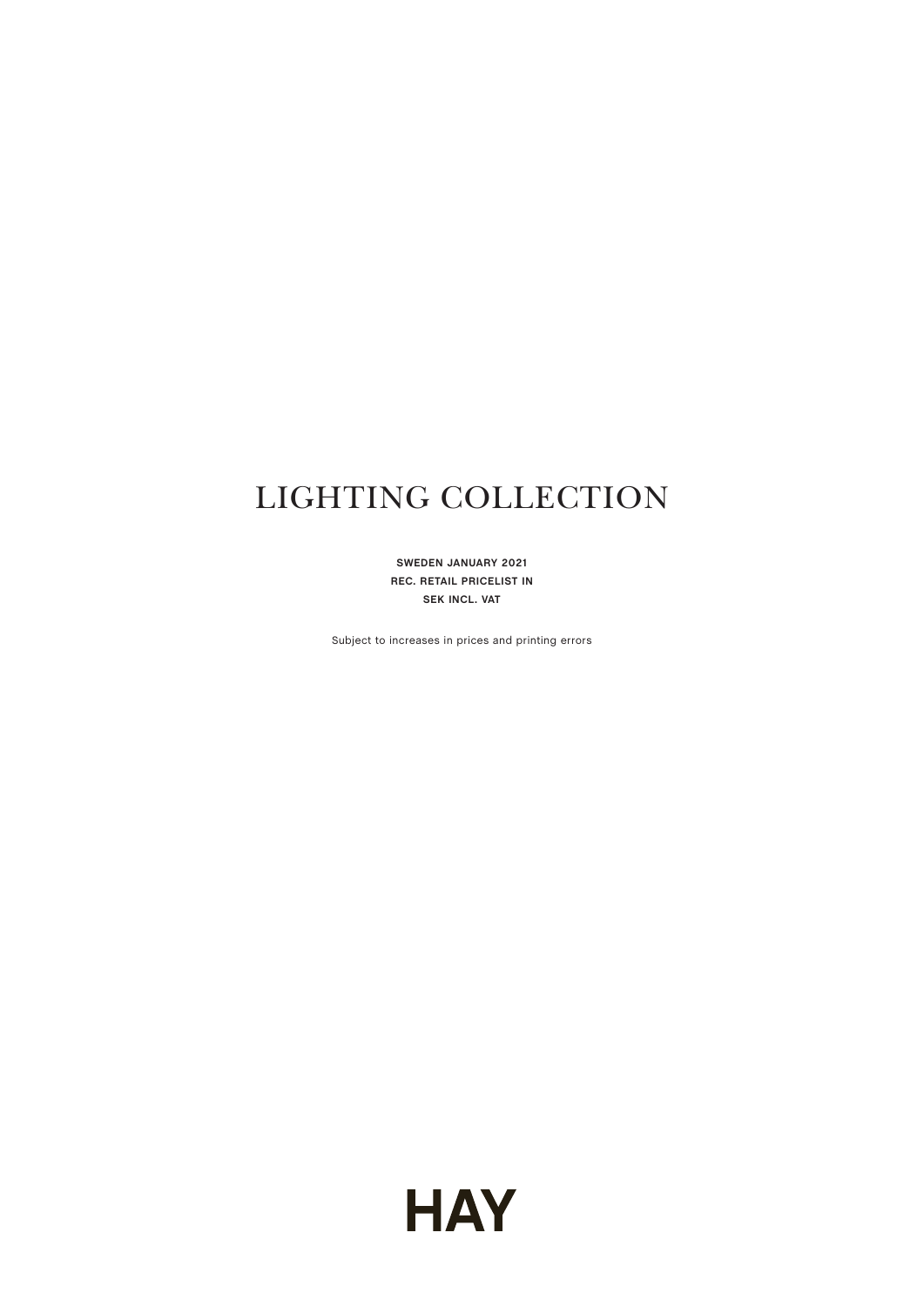#### **CONTENT**

| 30 DEGREES SHADE / L                        | 38 |
|---------------------------------------------|----|
| 30 DEGREES SHADE / M                        | 37 |
| 30 DEGREES SHADE / S                        | 36 |
| 30 DEGREES SHADE / XL                       | 39 |
| <b>BONBON SHADE / 320</b>                   | 42 |
| <b>BONBON SHADE / 380</b>                   | 43 |
| <b>BONBON SHADE / 500</b>                   | 44 |
| <b>CLOCHE</b>                               | 35 |
| <b>CORD SET</b>                             | 72 |
| <b>CORD SET TABLE</b>                       | 73 |
| FIFTY-FIFTY FLOOR LAMP                      | 25 |
| FIFTY-FIFTY MINI                            | 26 |
| FIFTY-FIFTY TABLE LAMP                      | 24 |
| FIFTY-FIFTY WALL                            | 27 |
| <b>MARSELIS FLOOR LAMP</b>                  | 29 |
| <b>MARSELIS TABLE LAMP</b>                  | 28 |
| MATIN TABLE LAMP / 300                      | 22 |
| MATIN TABLE LAMP / 380                      | 23 |
| NELSON APPLE BUBBLE PENDANT / M             | 64 |
| NELSON BALL BUBBLE PENDANT / L              | 47 |
| NELSON BALL BUBBLE PENDANT / M              | 46 |
| NELSON BALL BUBBLE PENDANT / S              | 45 |
| NELSON BALL CRISSCROSS BUBBLE PENDANT / M   | 57 |
| NELSON BALL CRISSCROSS BUBBLE PENDANT / S   | 56 |
| NELSON BALL WALL SCONCE CABLED / S          | 67 |
| NELSON CIGAR BUBBLE PENDANT / L             | 50 |
| NELSON CIGAR BUBBLE PENDANT / M             | 49 |
| NELSON CIGAR BUBBLE PENDANT / S             | 48 |
| NELSON CIGAR CRISSCROSS BUBBLE PENDANT / M  | 59 |
| NELSON CIGAR CRISSCROSS BUBBLE PENDANT / S  | 58 |
| NELSON CIGAR WALL SCONCE CABLED / S         | 68 |
| NELSON FIXTURE FOR TRIPLE BUBBLE LAMP       | 71 |
| NELSON LANTERN BUBBLE PENDANT / S           | 66 |
| NELSON PEAR BUBBLE PENDANT / M              | 63 |
| NELSON PEAR BUBBLE PENDANT / S              | 62 |
| NELSON PEAR CRISSCROSS BUBBLE PENDANT / M   | 61 |
| NELSON PEAR CRISSCROSS BUBBLE PENDANT / S   | 60 |
| NELSON PEAR WALL SCONCE CABLED / S          | 70 |
| NELSON PROPELLER BUBBLE PENDANT / M         | 65 |
| NELSON SAUCER BUBBLE PENDANT / L            | 53 |
| NELSON SAUCER BUBBLE PENDANT / M            | 52 |
| NELSON SAUCER BUBBLE PENDANT / S            | 51 |
| NELSON SAUCER CRISSCROSS BUBBLE PENDANT / M | 55 |
| NELSON SAUCER CRISSCROSS BUBBLE PENDANT / S | 54 |
| NELSON SAUCER WALL SCONCE CABLED / S        | 69 |
| <b>NOC CLAMP</b>                            | 31 |
| <b>NOC WALL</b>                             | 32 |
| <b>NOC WALL BUTTON</b>                      | 33 |
| PAO GLASS PENDANT / 350                     | 20 |
| PAO GLASS TABLE LAMP / 350                  | 21 |
| PAO STEEL PENDANT / 230                     | 17 |
| PAO STEEL PENDANT / 350                     | 18 |
| PAO STEEL PENDANT / 470                     | 19 |
| PC DOUBLE ARM W. CLAMP                      | 9  |

| PC DOUBLE ARM W. TABLE BASE          | 11             |
|--------------------------------------|----------------|
| PC DOUBLE ARM W. TABLE INSERT        | 10             |
| PC DOUBLE ARM W. WALL BRACKET        | 8              |
| PC LINEAR                            | 15             |
| PC PENDANT / L                       | 14             |
| PC PENDANT / M                       | 13             |
| PC PENDANT / S                       | 12             |
| PC PORTABLE                          | 3              |
| PC SINGLE ARM W. CLAMP               | 6              |
| PC SINGLE ARM W. WALL BRACKET        | $\overline{7}$ |
| PC TABLE LAMP / L                    | 5              |
| PC TABLE LAMP / S                    | 4              |
| ROPE TRICK                           | 30             |
| SINKER / L / PENDANT                 | 41             |
| SINKER / S / PENDANT                 | 40             |
| <b>TURN ON</b>                       | 34             |
| USB CHARGING STATION FOR PC PORTABLE | 16             |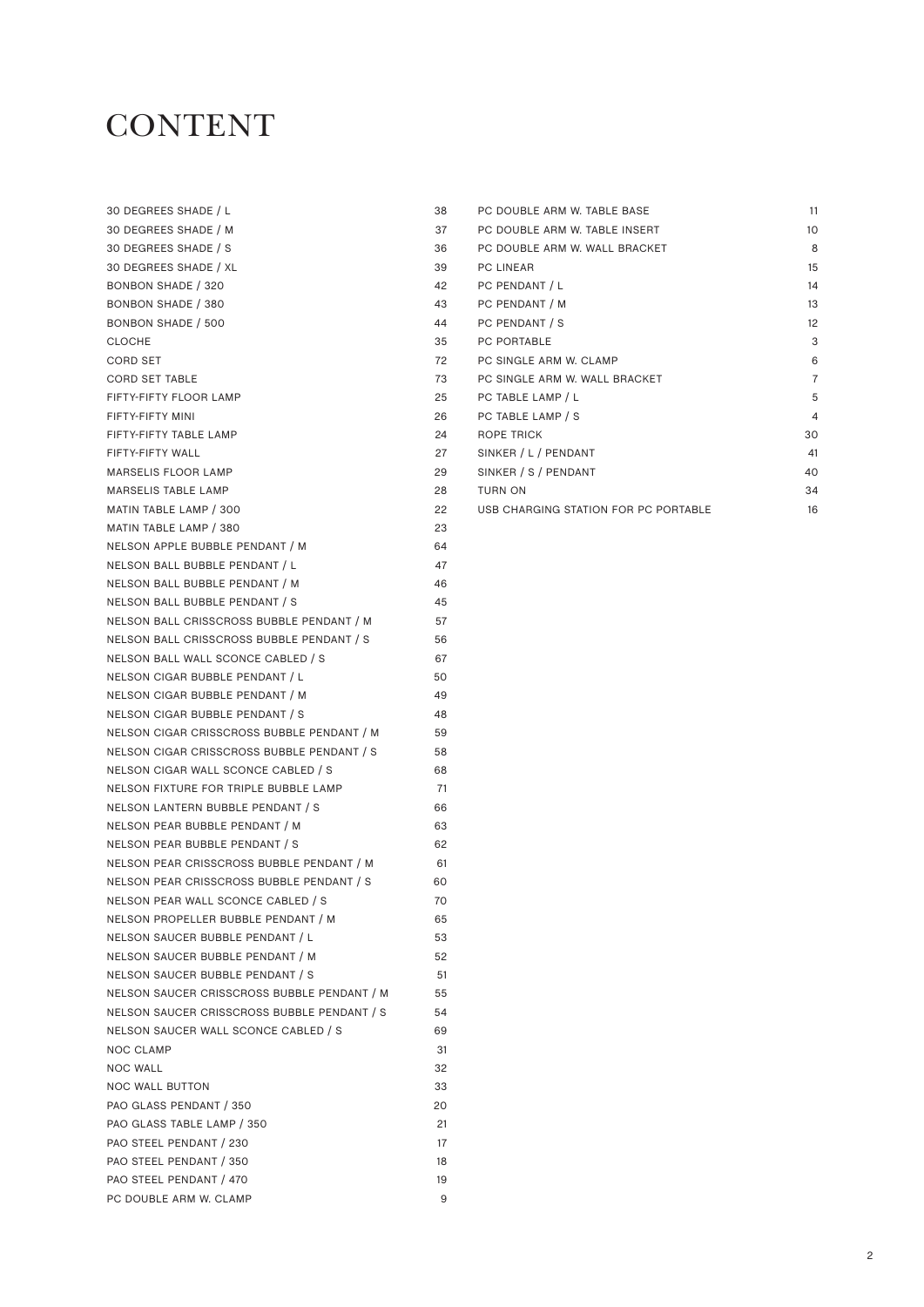#### PC PORTABLE

| <b>DESIGN</b>   | Pierre Charpin                                |
|-----------------|-----------------------------------------------|
| <b>SIZE</b>     | W14 x D14 x H22 cm                            |
|                 | W5.51" x D5.51" x H8.66"                      |
| <b>DETAILS</b>  | Body in injection moulded ABS, with a         |
|                 | translucent PP diffuser. Shade in injection   |
|                 | moulded opaque ABS for Soft Black and Olive   |
|                 | lamp, translucent PP for Cream White. Lamp    |
|                 | is charged with the supplied micro USB Cable. |
|                 | Charging station for up to 24, pcs. available |
|                 | for purchase.                                 |
| LIGHT SOURCE    | LED G4, 3.5W. 3.6V. 220LM. 3000K Warm white   |
| <b>DIMMABLE</b> | Yes                                           |
| <b>SWITCH</b>   | <b>TOUCH STEP DIMMER</b>                      |
| ΙP              | 43                                            |
| <b>SUPPLY</b>   | 220-240V                                      |
| SALES QTY.      | 1 pcs.                                        |



| <b>ITEM NO</b> | <b>FINISH</b>   | <b>EAN CODE</b>                                 | <b>SEK INCL. VAT</b> |
|----------------|-----------------|-------------------------------------------------|----------------------|
| 4104311009000  | Soft black ABS  | 5''7                                            | 949,00               |
| 4104312009000  | Olive ABS       | 5 7 1 0 4 4 1 2 6 7 8 8 1                       | 949,00               |
| 4104313009000  | Cream white ABS | 5 710441 267898                                 | 949,00               |
| 4104314009000  | Ocean green ABS | $5$ <sup>11</sup> 710441 <sup>1</sup><br>289470 | 949,00               |
| 4104315009000  | Sky blue ABS    | 10441 289487<br>5"7                             | 949,00               |
| 4104316009000  | Dusty red ABS   | 89494<br>5                                      | 949,00               |
|                |                 |                                                 |                      |

PACKAGING 1 box / 1 pcs. **PRODUCT STATUS** Stock Item

**BOX DIMENSIONS AND WEIGHT** 1 pcs. / W15 x D15 x H26,5 cm / 0,65 kg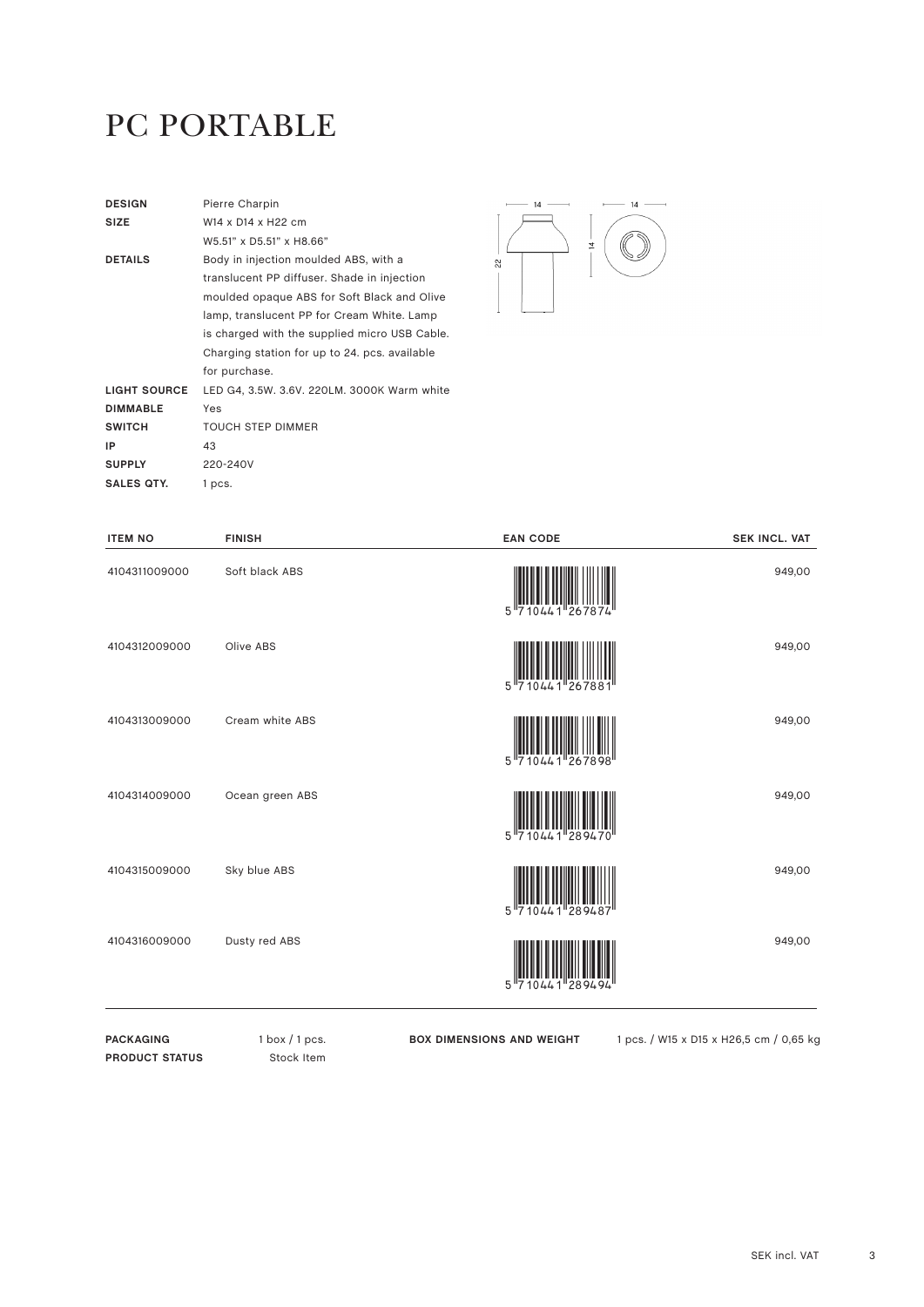# PC TABLE LAMP / S

| <b>DESIGN</b>       | Pierre Charpin                                 |    |
|---------------------|------------------------------------------------|----|
| SIZE                | W25 x D25 x H33 cm                             |    |
|                     | W9.84" x D9.84" x H12.99"                      | 33 |
| <b>DETAILS</b>      | Shade in anodised spun Aluminium. Base in      |    |
|                     | anodised extruded aluminium with a cast iron   |    |
|                     | internal weight. Diffuser in injection moulded |    |
|                     | translucent polycarbonate. Cable in black      |    |
|                     | for all variants. Recommended light source:    |    |
|                     | Dimmable LED E27 (A19) 10-13W, 1000-1500lm,    |    |
|                     | 2700-3000K, Warm White.                        |    |
| <b>LIGHT SOURCE</b> | <b>NOT INCLUDED</b>                            |    |
| <b>SWITCH</b>       | <b>TOUCH STEP DIMMER</b>                       |    |
| IP                  | 20                                             |    |
| <b>CORD LENGTH</b>  | 200 cm                                         |    |
| <b>SUPPLY</b>       | 220-240V                                       |    |
| SALES QTY.          | 1 pcs.                                         |    |
|                     |                                                |    |



| <b>ITEM NO</b>   | <b>FINISH</b>                 | <b>EAN CODE</b>                  | <b>SEK INCL. VAT</b>                       |
|------------------|-------------------------------|----------------------------------|--------------------------------------------|
| 4104211009000    | Soft black anodised aluminium | $5\frac{1}{710441}$              | 2.499,00                                   |
| 4104211109000    | Anodised aluminium            |                                  | 2.499,00                                   |
| <b>PACKAGING</b> | $2$ box $/1$ pcs.             | <b>BOX DIMENSIONS AND WEIGHT</b> | 1 pcs. / W16.5 x D16.5 x H23.5 cm / 1.3 kg |

**PRODUCT STATUS** Stock Item

1 pcs. / W31.5 x D31.5 x H20 cm / 1 kg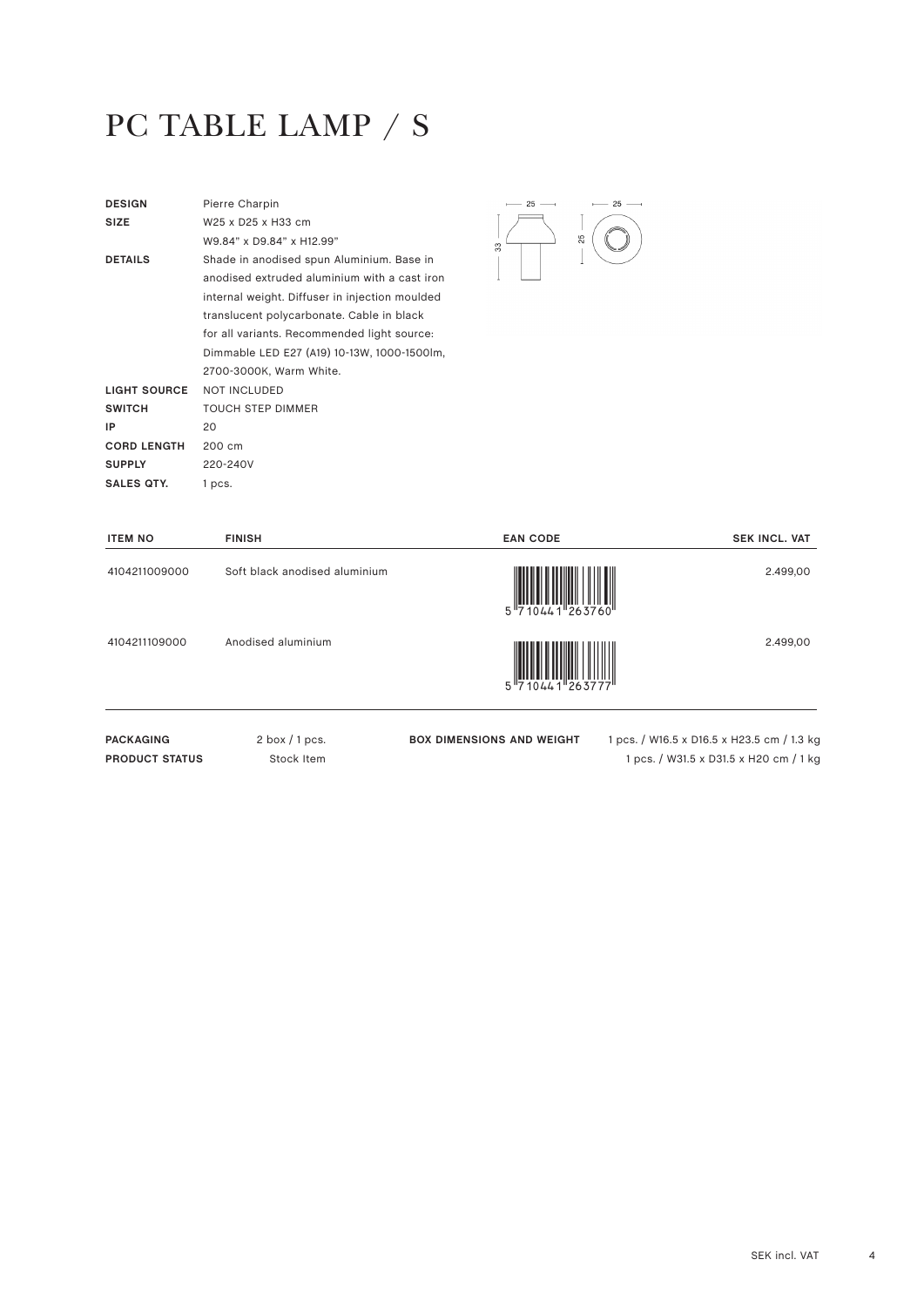# PC TABLE LAMP / L

| <b>DESIGN</b>       | Pierre Charpin                                 |
|---------------------|------------------------------------------------|
| <b>SIZE</b>         | W40 x D40 x H50 cm                             |
|                     | W15 75" x D15 75" x H19 69"                    |
| <b>DETAILS</b>      | Shade in anodised spun Aluminium. Base in      |
|                     | anodised extruded aluminium with a cast iron   |
|                     | internal weight. Diffuser in injection moulded |
|                     | translucent polycarbonate. Cable in black      |
|                     | for all variants. Recommended light source:    |
|                     | Dimmable LED E27 (A19) 10-13W, 1000-1500lm,    |
|                     | 2700-3000K, Warm White.                        |
| <b>LIGHT SOURCE</b> | <b>NOT INCLUDED</b>                            |
| <b>SWITCH</b>       | <b>TOUCH STEP DIMMER</b>                       |
| IP                  | 20                                             |
| <b>CORD LENGTH</b>  | 200 cm                                         |
| <b>SUPPLY</b>       | 220-240V                                       |
| SALES QTY.          | 1 pcs.                                         |
|                     |                                                |



| <b>ITEM NO</b>   | <b>FINISH</b>                 | <b>EAN CODE</b>                                                                          | <b>SEK INCL. VAT</b>                     |
|------------------|-------------------------------|------------------------------------------------------------------------------------------|------------------------------------------|
| 4104251109000    | Anodised aluminium            | $\begin{array}{c} 1 \ \begin{array}{c} 1 \ \end{array} \\ 5 \ \end{array}$ 710441 263814 | 3.299,00                                 |
| 4104251009000    | Soft black anodised aluminium | <br> 263807 - 10441                                                                      | 3.299,00                                 |
| <b>PACKAGING</b> | $2$ box $/1$ pcs.             | <b>BOX DIMENSIONS AND WEIGHT</b>                                                         | 1 pcs. / W34.5 x D22.5 x H22.5 cm / 3 kg |

**PRODUCT STATUS** Stock Item

1 pcs. / W46.5 x D46.5 x H26 cm / 2.2 kg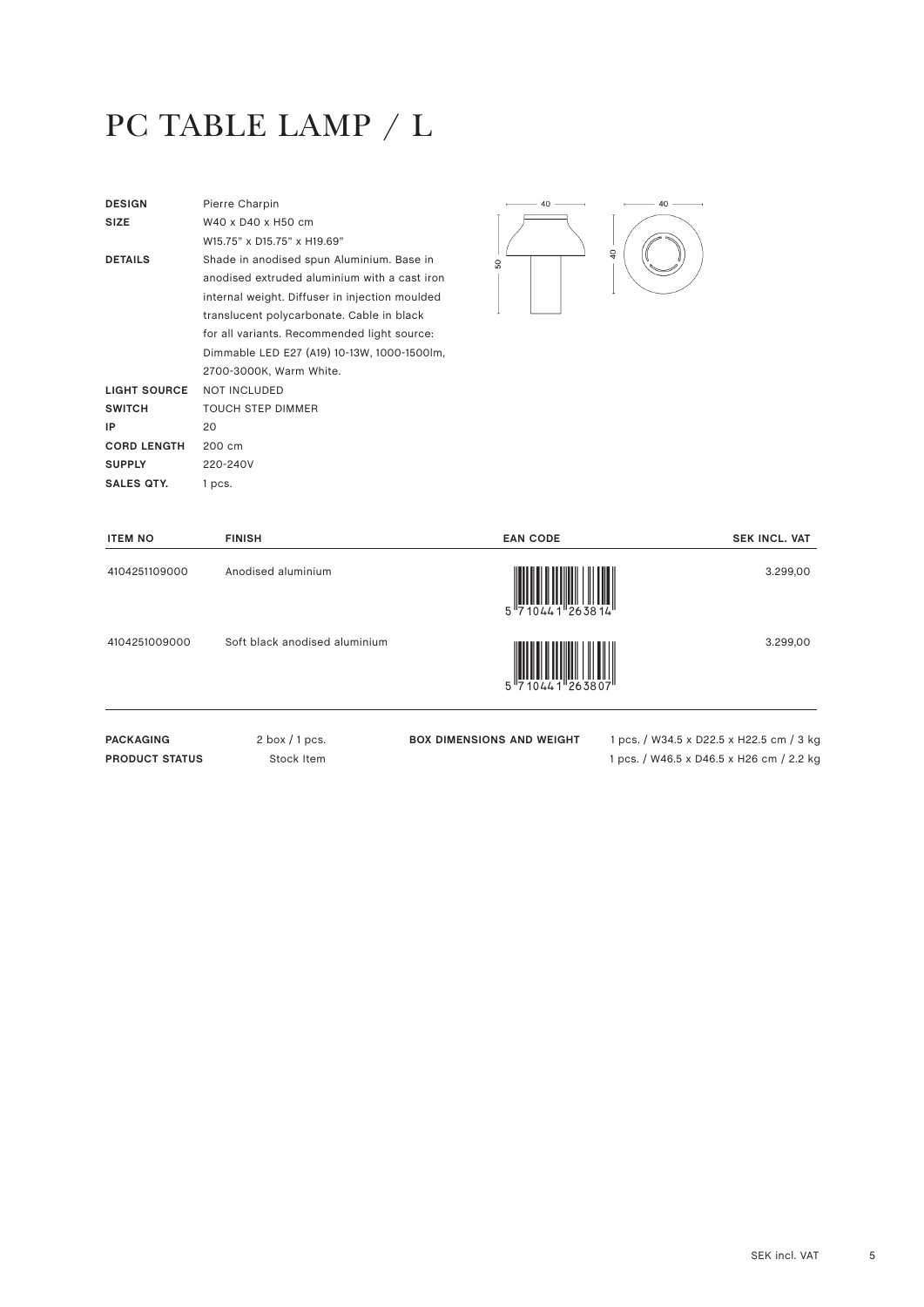#### PC SINGLE ARM W. CLAMP

| <b>DESIGN</b>       | Pierre Charpin                             |
|---------------------|--------------------------------------------|
| <b>SIZE</b>         | W14 x D9 x H62.7 cm                        |
|                     | W5.51" x D3.54" x H24.69"                  |
| <b>DETAILS</b>      | Extruded aluminium arm with die cast       |
|                     | aluminium joints. Shade in spun aluminium. |
|                     | Silicone cable cord.                       |
| <b>LIGHT SOURCE</b> | INTEGRATED LED, 5.7W .407LM. 3100K. COOL   |
|                     | <b>WHITE</b>                               |
| <b>DIMMABLE</b>     | Yes                                        |
| <b>SWITCH</b>       | STEPLESS TOUCH DIMMER                      |
| IP                  | 20                                         |
| <b>CORD LENGTH</b>  | 200 cm                                     |
| <b>SUPPLY</b>       | 220-240V                                   |
| SALES QTY.          | 1 pcs.                                     |



| <b>ITEM NO</b>   | <b>FINISH</b>                    | <b>EAN CODE</b>                  | <b>SEK INCL. VAT</b>               |
|------------------|----------------------------------|----------------------------------|------------------------------------|
| 4190911009000    | Soft black wet sprayed aluminium | 5 710441 258803                  | 2.829,00                           |
| 4190911109000    | Ash grey wet sprayed aluminium   | 5 710441 258810                  | 2.829,00                           |
| <b>PACKAGING</b> | $2$ box $/1$ pcs.                | <b>BOX DIMENSIONS AND WEIGHT</b> | 1 pcs. / W16 x D8 x H7.5 cm / 1 kg |

**PRODUCT STATUS** Stock Item

**BOX DIMENSIONS AND WEIGHT** 1 pcs. / W16 x D8 x H7.5 cm / 1 kg 1 pcs. / W55 x D18.5 x H11.5 cm / 1.5 kg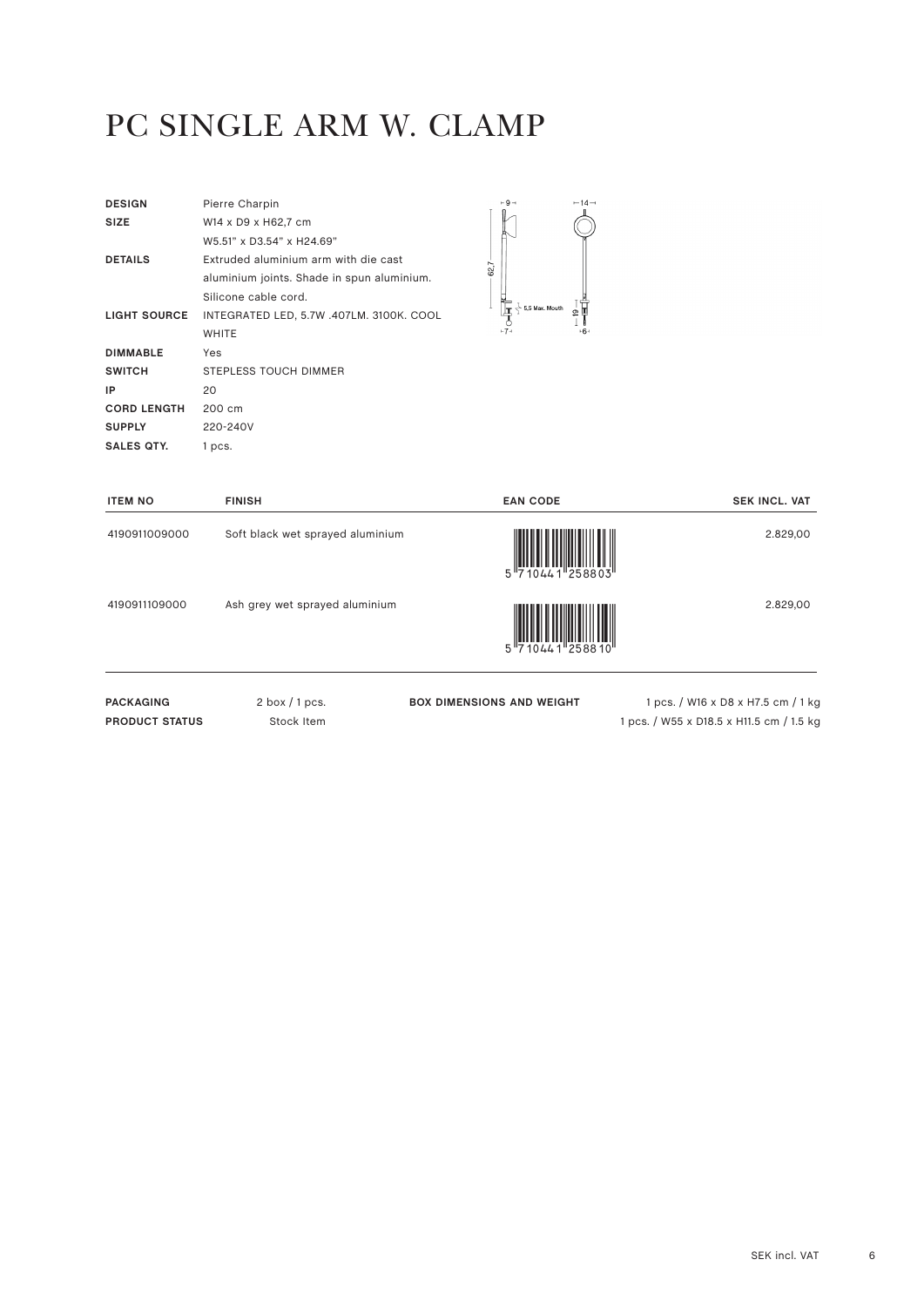## PC SINGLE ARM W. WALL BRACKET

| <b>DESIGN</b>       | Pierre Charpin                             |
|---------------------|--------------------------------------------|
| <b>SIZE</b>         | W14 x D9 x H61 cm                          |
|                     | W5.51" x D3.54" x H24.02"                  |
| <b>DETAILS</b>      | Extruded aluminium arm with die cast       |
|                     | aluminium joints. Shade in spun aluminium. |
|                     | Silicone cable cord.                       |
| <b>LIGHT SOURCE</b> | INTEGRATED LED, 5.7W .407LM. 3100K. COOL   |
|                     | <b>WHITE</b>                               |
| <b>DIMMABLE</b>     | Yes                                        |
| <b>SWITCH</b>       | STEPLESS TOUCH DIMMER                      |
| ΙP                  |                                            |
|                     | 20                                         |
| <b>CORD LENGTH</b>  | 200 cm                                     |
| <b>SUPPLY</b>       | 220-240V                                   |



| <b>ITEM NO</b> | <b>FINISH</b>                    | <b>EAN CODE</b> | <b>SEK INCL. VAT</b> |
|----------------|----------------------------------|-----------------|----------------------|
| 4190921009000  | Soft black wet sprayed aluminium | 5''7            | 2.649,00             |
| 4190921109000  | Ash grey wet sprayed aluminium   | 5 710441 258834 | 2.649,00             |
|                |                                  |                 |                      |

PACKAGING 2 box / 1 pcs. **PRODUCT STATUS** Stock Item

**BOX DIMENSIONS AND WEIGHT** 1 pcs. / W9 x D8.5 x H6 cm / 0.5 kg 1 pcs. / W55 x D18.5 x H11.5 cm / 1.5 kg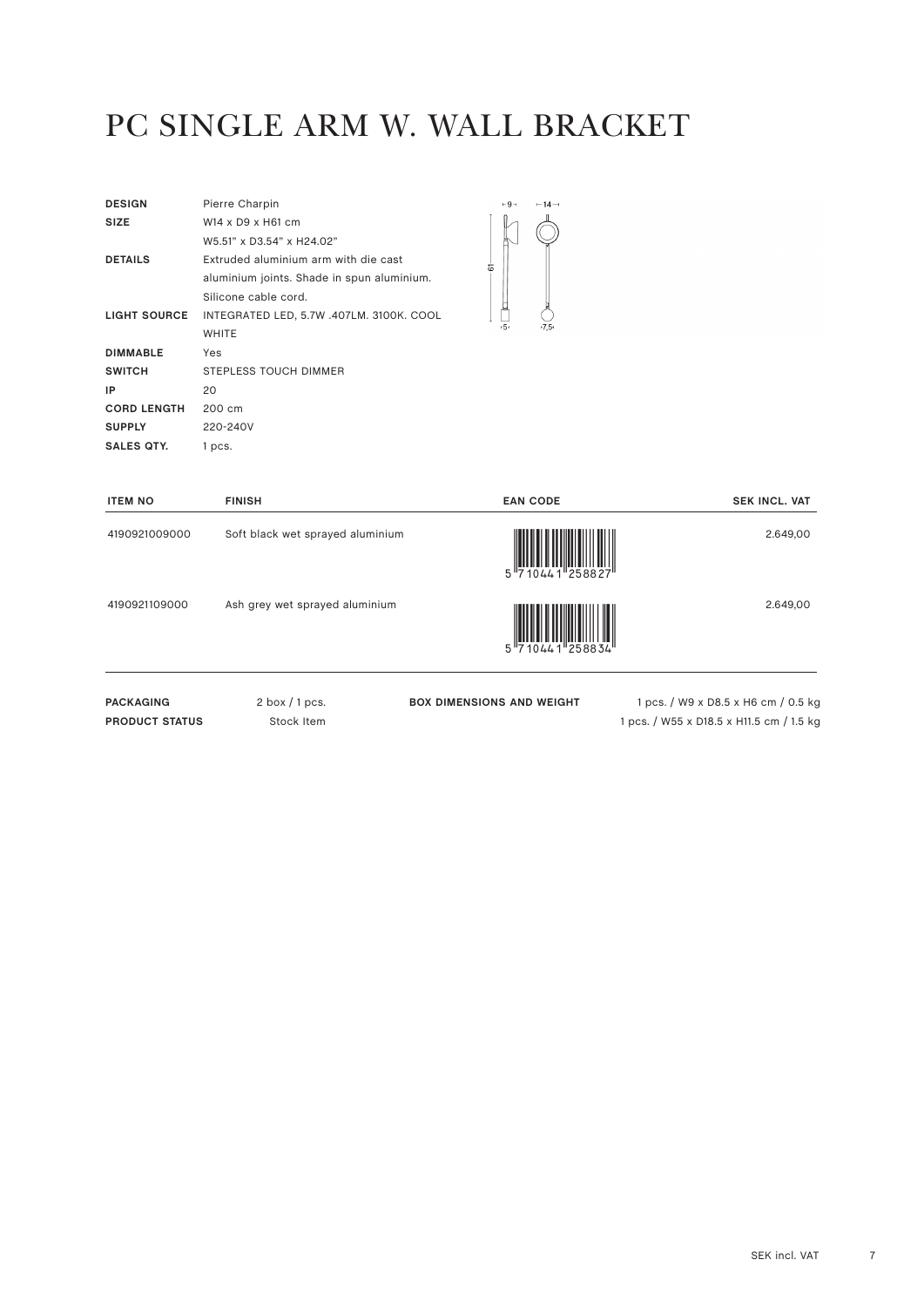## PC DOUBLE ARM W. WALL BRACKET

| <b>DESIGN</b>      | Pierre Charpin                             |
|--------------------|--------------------------------------------|
| <b>SIZE</b>        | W14 x D55 x H45 cm                         |
|                    | W5.51" x D21.65" x H17.72"                 |
| <b>DETAILS</b>     | Extruded aluminium arms with die cast      |
|                    | aluminium joints. Shade in spun aluminium. |
|                    | Silicone cable cord.                       |
| LIGHT SOURCE       | INTEGRATED LED, 5.7W. 407LM. 3100K. COOL   |
|                    | WHITE                                      |
| <b>DIMMABLE</b>    | Yes                                        |
| <b>SWITCH</b>      | <b>STEPLESS TOUCH DIMMER</b>               |
| ΙP                 | 20                                         |
| <b>CORD LENGTH</b> | 200 cm                                     |
| <b>SUPPLY</b>      | 220-240V                                   |
| SALES OTY.         | 1 pcs.                                     |



| <b>ITEM NO</b>   | <b>FINISH</b>                    | <b>EAN CODE</b>                  | <b>SEK INCL. VAT</b>               |
|------------------|----------------------------------|----------------------------------|------------------------------------|
| 4190941109000    | Ash grey wet sprayed aluminium   | $5\frac{1}{710441}$              | 2.749,00                           |
| 4190941009000    | Soft black wet sprayed aluminium | $5\frac{1}{710441}$              | 2.749,00                           |
| <b>PACKAGING</b> | $2$ box $/1$ pcs.                | <b>BOX DIMENSIONS AND WEIGHT</b> | 1 pcs. / W48 x D48 x H10 cm / 2 kg |

**PRODUCT STATUS** Stock Item

1 pcs. / W9 x D8.5 x H6 cm / 0.5 kg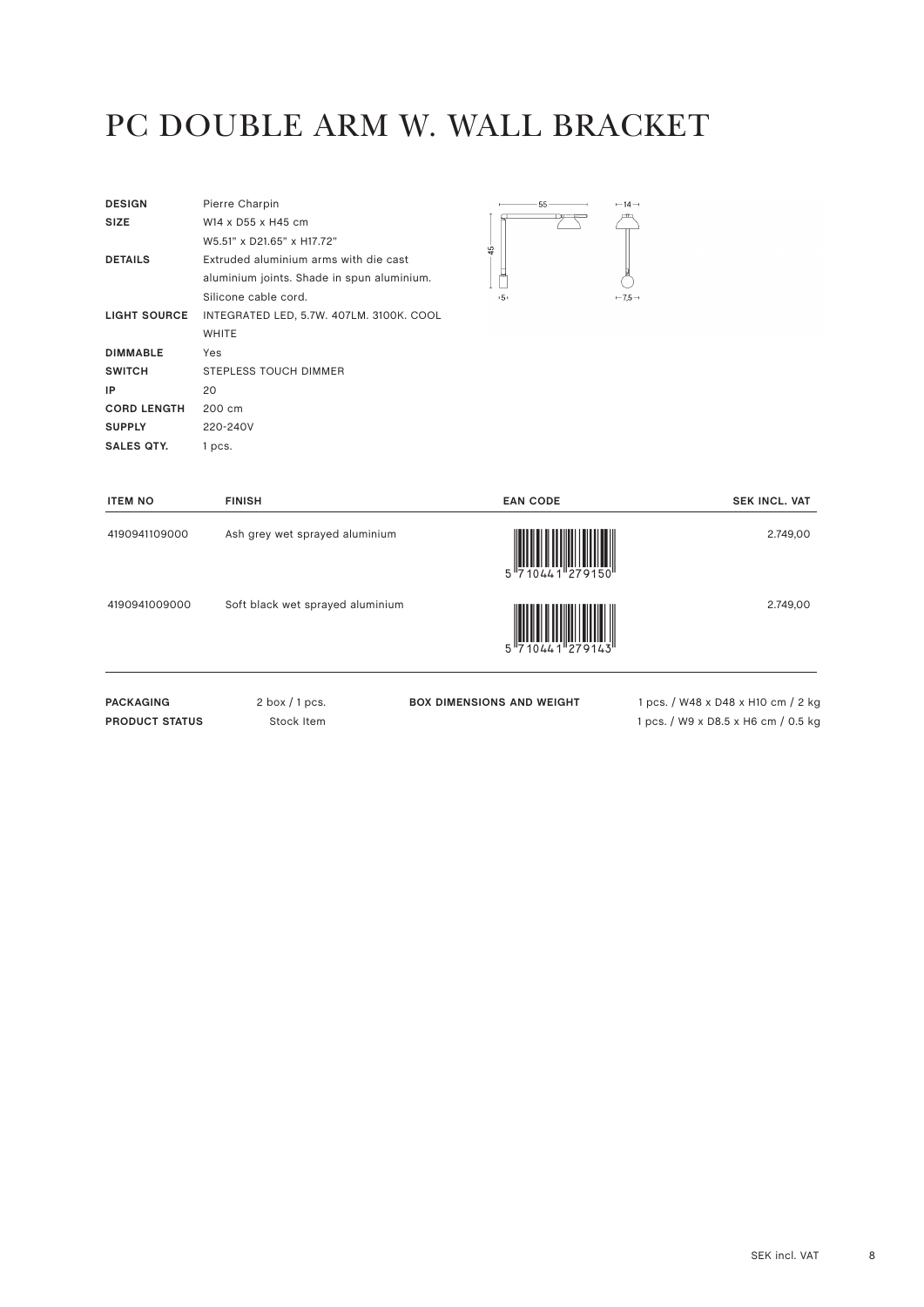# PC DOUBLE ARM W. CLAMP

| <b>DESIGN</b>       | Pierre Charpin                               |
|---------------------|----------------------------------------------|
| <b>SIZE</b>         | W14 x D55 x H60,5 cm                         |
|                     | W5.51" x D21.65" x H23.82"                   |
| <b>DETAILS</b>      | Extruded aluminium arms with die cast        |
|                     | aluminium joints. Grey shade in spun         |
|                     | aluminium. Shade in spun aluminium. Silicone |
|                     | cable cord.                                  |
| <b>LIGHT SOURCE</b> | INTEGRATED LED, 5.7W. 407LM. 3100K. COOL     |
|                     | <b>WHITE</b>                                 |
| <b>DIMMABLE</b>     | Yes                                          |
| <b>SWITCH</b>       | <b>STEPLESS TOUCH DIMMER</b>                 |
| IP                  | 20                                           |
| <b>CORD LENGTH</b>  | 200 cm                                       |
| <b>SUPPLY</b>       | 220-240V                                     |
| <b>SALES QTY.</b>   | 1 pcs.                                       |



| <b>ITEM NO</b>                            | <b>FINISH</b>                    | <b>EAN CODE</b>                  | <b>SEK INCL. VAT</b>                                                     |
|-------------------------------------------|----------------------------------|----------------------------------|--------------------------------------------------------------------------|
| 4190961009000                             | Soft black wet sprayed aluminium | 5 710441 279167                  | 3.129,00                                                                 |
| 4190961109000                             | Ash grey wet sprayed aluminium   |                                  | 3.129,00                                                                 |
| <b>PACKAGING</b><br><b>PRODUCT STATUS</b> | $2$ box $/1$ pcs.<br>Stock Item  | <b>BOX DIMENSIONS AND WEIGHT</b> | 1 pcs. / W16 x D8 x H7.5 cm / 1 kg<br>1 pcs. / W48 x D48 x H10 cm / 2 kg |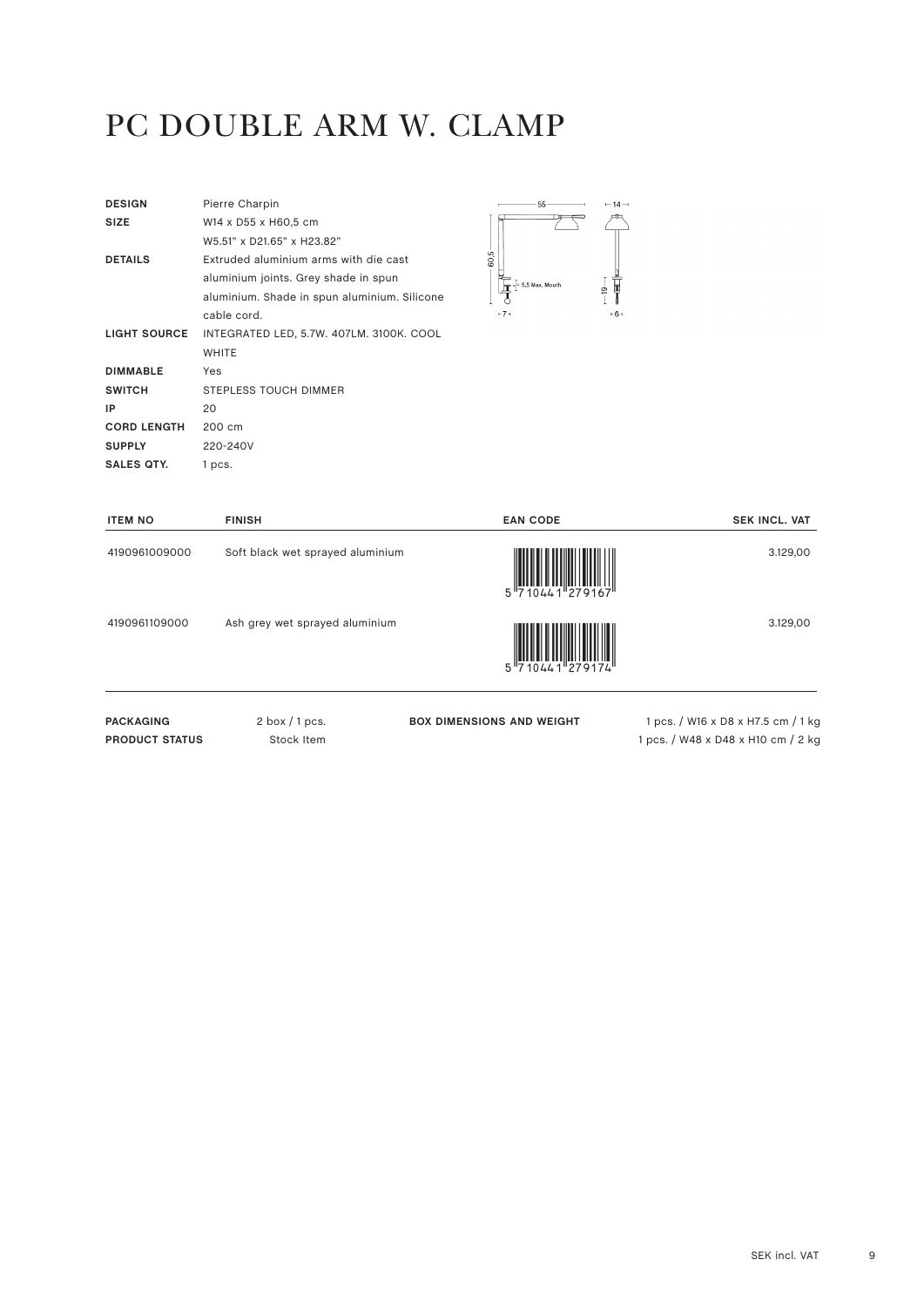## PC DOUBLE ARM W. TABLE INSERT

| <b>DESIGN</b>       | Pierre Charpin                             |
|---------------------|--------------------------------------------|
| <b>SIZE</b>         | W14 x D55 x H42,5 cm                       |
|                     | W5.51" x D21.65" x H16.73"                 |
| <b>DETAILS</b>      | Extruded aluminium arms with die cast      |
|                     | aluminium joints. Shade in spun aluminium. |
|                     | Silicone cable cord.                       |
| <b>LIGHT SOURCE</b> | INTEGRATED LED, 5.7W. 407LM. 3100K. COOL   |
|                     | <b>WHITE</b>                               |
| <b>DIMMABLE</b>     | Yes                                        |
| <b>SWITCH</b>       |                                            |
|                     | STEPLESS TOUCH DIMMER                      |
| IP                  | 20                                         |
| <b>CORD LENGTH</b>  | 200 cm                                     |
| <b>SUPPLY</b>       | 220-240V                                   |



| <b>ITEM NO</b>   | <b>FINISH</b>                    | <b>EAN CODE</b>                  | <b>SEK INCL. VAT</b>                    |
|------------------|----------------------------------|----------------------------------|-----------------------------------------|
| 4190981009000    | Soft black wet sprayed aluminium | $5\frac{1}{710441}$ $279181$     | 2.969,00                                |
| 4190981109000    | Ash grey wet sprayed aluminium   | $5\frac{1}{710441}$ $279198$     | 2.969,00                                |
| <b>PACKAGING</b> | $2$ box $/1$ pcs.                | <b>BOX DIMENSIONS AND WEIGHT</b> | 1 pcs. / W15 x D8.5 x H7.5 cm / 0.22 kg |

**PRODUCT STATUS** Stock Item

**BOX DIMENSIONS AND WEIGHT** 1 pcs. / W15 x D8.5 x H7.5 cm / 0.22 kg 1 pcs. / W48 x D48 x H10 cm / 2 kg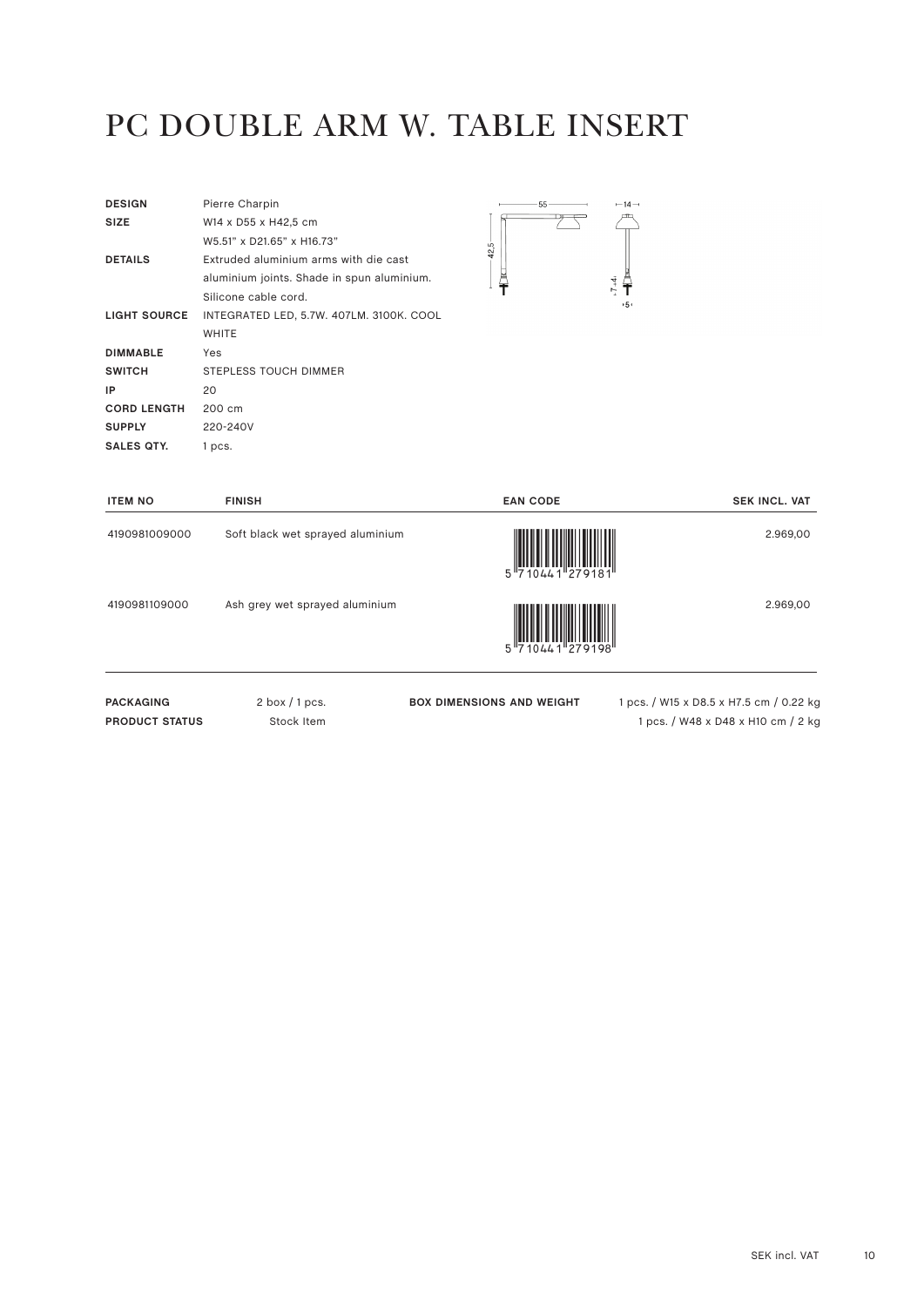# PC DOUBLE ARM W. TABLE BASE

| <b>DESIGN</b>       | Pierre Charpin                             |
|---------------------|--------------------------------------------|
| <b>SIZE</b>         | W14 x D55 x H42 cm                         |
|                     | W5.51" x D21.65" x H16.54"                 |
| <b>DETAILS</b>      | Extruded aluminium arms with die cast      |
|                     | aluminium joints. Shade in spun aluminium. |
|                     | Silicone cable cord.                       |
| <b>LIGHT SOURCE</b> | INTEGRATED LED, 5.7W. 407LM. 3100K. COOL   |
|                     | <b>WHITE</b>                               |
| <b>DIMMABLE</b>     | Yes                                        |
|                     |                                            |
| <b>SWITCH</b>       | STEPLESS TOUCH DIMMER                      |
| IP                  | 20                                         |
| <b>CORD LENGTH</b>  | 200 cm                                     |
| <b>SUPPLY</b>       | 220-240V                                   |



| <b>ITEM NO</b>        | <b>FINISH</b>                    | <b>EAN CODE</b>                  | <b>SEK INCL. VAT</b>                |
|-----------------------|----------------------------------|----------------------------------|-------------------------------------|
| 4104491109000         | Ash grey wet sprayed aluminium   | 5 710441 263937                  | 3.299,00                            |
| 4104491009000         | Soft black wet sprayed aluminium | 5 710441 263920                  | 3.299,00                            |
| 4104491209000         | Leaf green wet sprayed aluminium | 5 710441 263944                  | 3.299,00                            |
| <b>PACKAGING</b>      | $2$ box $/1$ pcs.                | <b>BOX DIMENSIONS AND WEIGHT</b> | 1 pcs. / W23 x D23 x H8 cm / 3.5 kg |
| <b>PRODUCT STATUS</b> | Stock Item                       |                                  | 1 pcs. / W48 x D48 x H10 cm / 2 kg  |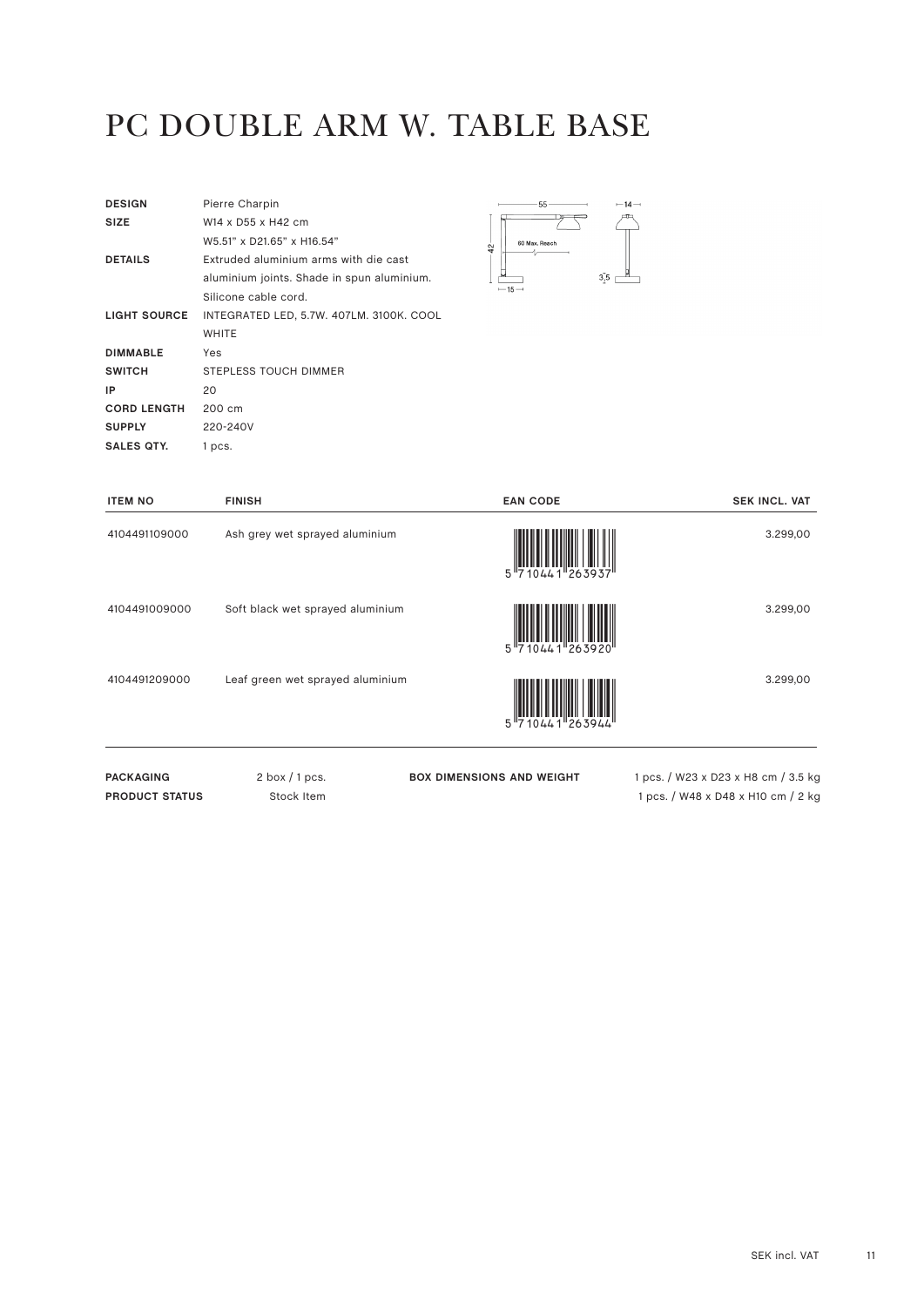# PC PENDANT / S

| <b>DESIGN</b>       | Pierre Charpin                                 |
|---------------------|------------------------------------------------|
| <b>SIZE</b>         | W25 x D25 x H14.5 cm                           |
|                     | W9.84" x D9.84" x H5.71"                       |
| <b>DETAILS</b>      | Shade in anodised spun aluminium. Diffuser in  |
|                     | injection moulded tranluscent polycarbonate.   |
|                     | Cable in braided fabric with a PVC insulation. |
|                     | Cable is black for all variants. Recommended   |
|                     | light source for S: 3 x LED G9 3-5W, 300-      |
|                     | 600lm, 2700-3000K, Warm White. For M: LED      |
|                     | E27 (A19) 10-13W, 1000-1500lm, 2700-3000K,     |
|                     | Warm White. For L: 3 x LED E27 (A19) 10-13W,   |
|                     | 1000-1500lm, 2700-3000K, Warm White.           |
| <b>LIGHT SOURCE</b> | <b>NOT INCLUDED</b>                            |
| <b>DIMMABLE</b>     | Yes                                            |
| <b>SWITCH</b>       | N <sub>o</sub>                                 |
| IP                  | 20                                             |
| <b>CORD LENGTH</b>  | 400 cm                                         |
| <b>SUPPLY</b>       | 220-240V                                       |
| SALES OTY.          | 1 pcs.                                         |
|                     |                                                |



| <b>ITEM NO</b> | <b>FINISH</b>                    | <b>EAN CODE</b>                   | <b>SEK INCL. VAT</b> |
|----------------|----------------------------------|-----------------------------------|----------------------|
| 4104111309000  | Blush red anodised aluminium     | 10441 263692<br>5''7              | 1.649,00             |
| 4104111209000  | Emerald green anodised aluminium | 10441 263685                      | 1.649,00             |
| 4104111109000  | Anodised aluminium               | 10441 263678<br>5 "7              | 1.649,00             |
| 4104111009000  | Soft black anodised aluminium    | $10441$ <sup>263661</sup><br>5''7 | 1.649,00             |
|                |                                  |                                   |                      |

PACKAGING 1 box / 1 pcs. **PRODUCT STATUS** Stock Item

**BOX DIMENSIONS AND WEIGHT** 1 pcs. / W31,5 x D31,5 x H20 cm / 1,30 kg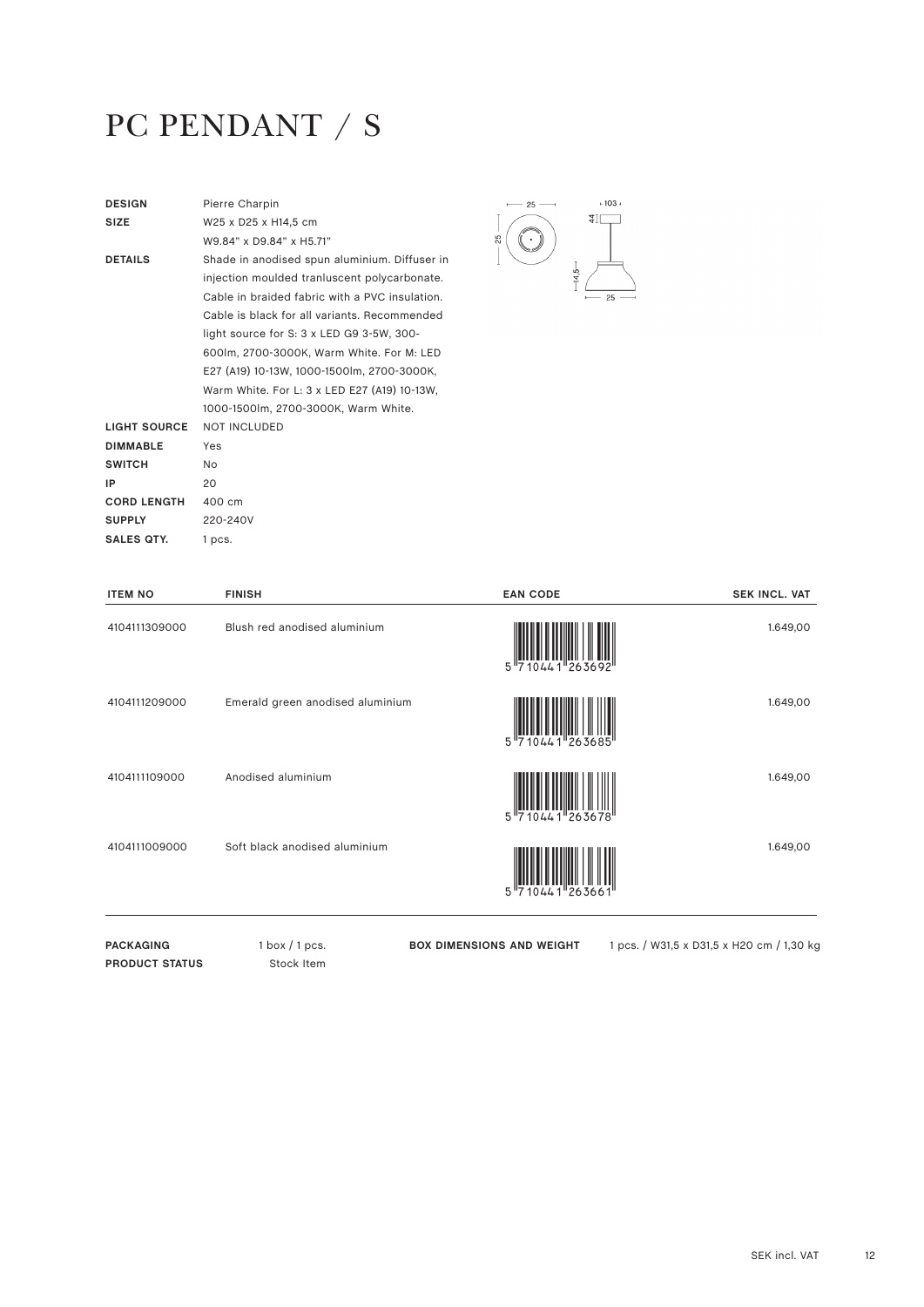# PC PENDANT / M

| <b>DESIGN</b>       | Pierre Charpin                                 |
|---------------------|------------------------------------------------|
| <b>SIZE</b>         | W40 x D40 x H20.5 cm                           |
|                     | W15 75" x D15 75" x H8 07"                     |
| <b>DETAILS</b>      | Shade in anodised spun aluminium. Diffuser in  |
|                     | injection moulded tranluscent polycarbonate.   |
|                     | Cable in braided fabric with a PVC insulation. |
|                     | Cable is black for all variants. Recommended   |
|                     | light source for S: 3 x LED G9 3-5W, 300-      |
|                     | 600lm, 2700-3000K, Warm White. For M: LED      |
|                     | E27 (A19) 10-13W, 1000-1500lm, 2700-3000K,     |
|                     | Warm White. For L: 3 x LED E27 (A19) 10-13W,   |
|                     | 1000-1500lm, 2700-3000K, Warm White.           |
| <b>LIGHT SOURCE</b> | <b>NOT INCLUDED</b>                            |
| <b>DIMMABLE</b>     | Yes                                            |
| <b>SWITCH</b>       | No                                             |
| IP                  | 20                                             |
| <b>CORD LENGTH</b>  | 400 cm                                         |
| <b>SUPPLY</b>       | 220-240V                                       |
| SALES QTY.          | 1 pcs.                                         |
|                     |                                                |



| <b>ITEM NO</b> | <b>FINISH</b>                    | <b>EAN CODE</b>                         | <b>SEK INCL. VAT</b> |
|----------------|----------------------------------|-----------------------------------------|----------------------|
| 4104131209000  | Emerald green anodised aluminium | 5 710441 263722                         | 2.829,00             |
| 4104131109000  | Anodised aluminium               | $5 \frac{\text{minmax}}{710441} 263715$ | 2.829,00             |
| 4104131009000  | Soft black anodised aluminium    | $10441$<br>5"7                          | 2.829,00             |

PACKAGING 1 box / 1 pcs. **PRODUCT STATUS** Stock Item

**BOX DIMENSIONS AND WEIGHT** 1 pcs. / W46,5 x D46,5 x H26 cm / 1,50 kg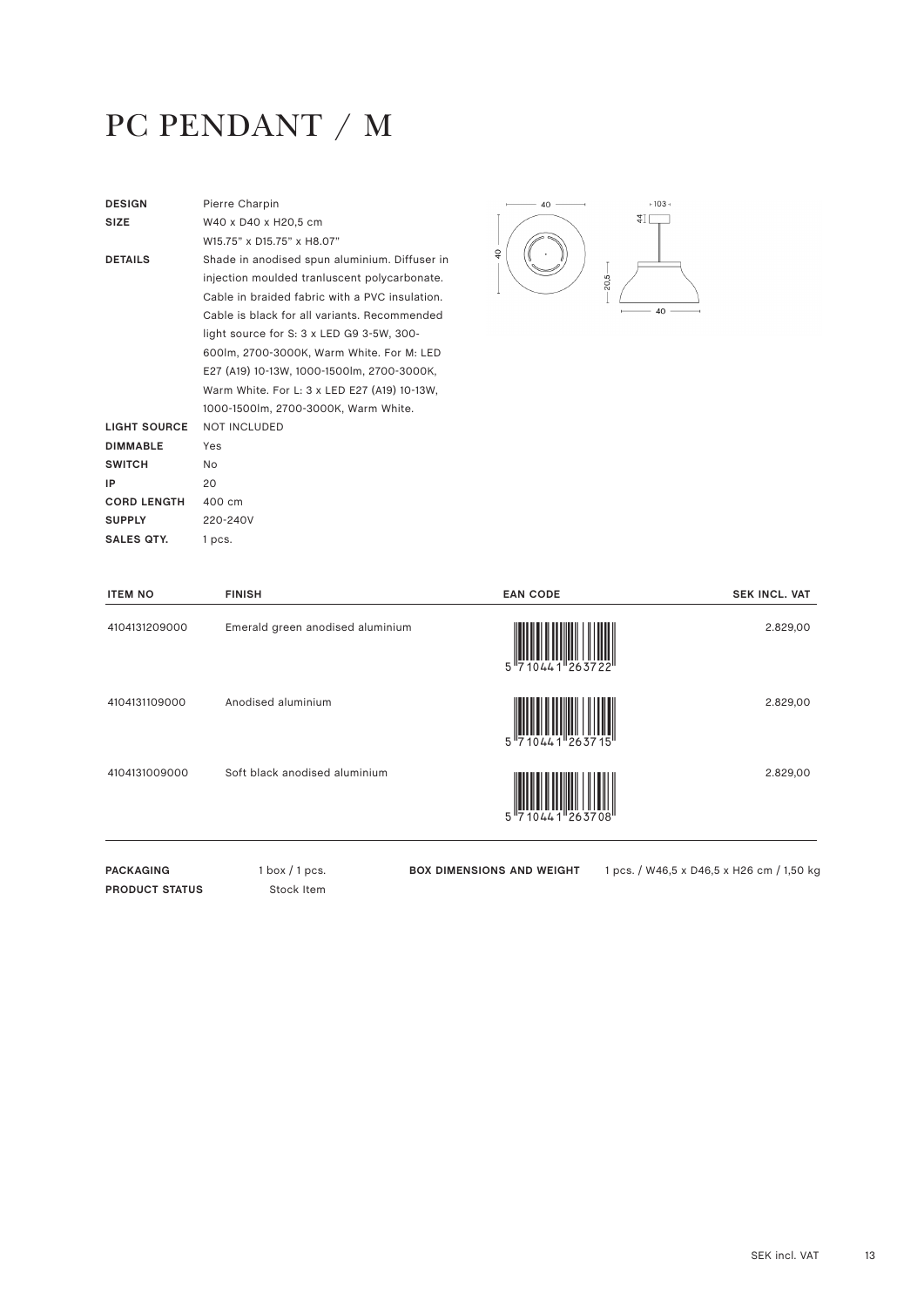# PC PENDANT / L

| <b>DESIGN</b>      | Pierre Charpin                                 |
|--------------------|------------------------------------------------|
| <b>SIZE</b>        | W60 x D60 x H28 cm                             |
|                    | W23.62" x D23.62" x H11.02"                    |
| <b>DETAILS</b>     | Shade in anodised spun aluminium. Diffuser in  |
|                    | injection moulded tranluscent polycarbonate.   |
|                    | Cable in braided fabric with a PVC insulation. |
|                    | Cable is black for all variants. Recommended   |
|                    | light source for S: 3 x LED G9 3-5W, 300-      |
|                    | 600lm, 2700-3000K, Warm White. For M: LED      |
|                    | E27 (A19) 10-13W, 1000-1500lm, 2700-3000K,     |
|                    | Warm White. For L: 3 x LED E27 (A19) 10-13W,   |
|                    | 1000-1500lm, 2700-3000K, Warm White.           |
| LIGHT SOURCE       | <b>NOT INCLUDED</b>                            |
| <b>DIMMABLE</b>    | Yes                                            |
| <b>SWITCH</b>      | <b>No</b>                                      |
| IP                 | 20                                             |
| <b>CORD LENGTH</b> | 400 cm                                         |
| <b>SUPPLY</b>      | 220-240V                                       |
| SALES QTY.         | 1 pcs.                                         |
|                    |                                                |

**PRODUCT STATUS** Stock Item



| <b>ITEM NO</b>   | <b>FINISH</b>                 | <b>EAN CODE</b>                  | <b>SEK INCL. VAT</b>                  |
|------------------|-------------------------------|----------------------------------|---------------------------------------|
| 4104151109000    | Anodised aluminium            |                                  | 4.449,00                              |
| 4104151009000    | Soft black anodised aluminium |                                  | 4.449,00                              |
| <b>PACKAGING</b> | $1$ box $/1$ pcs.             | <b>BOX DIMENSIONS AND WEIGHT</b> | 1 pcs. / W62 x D62 x H45 cm / 5,50 kg |

SEK incl. VAT 14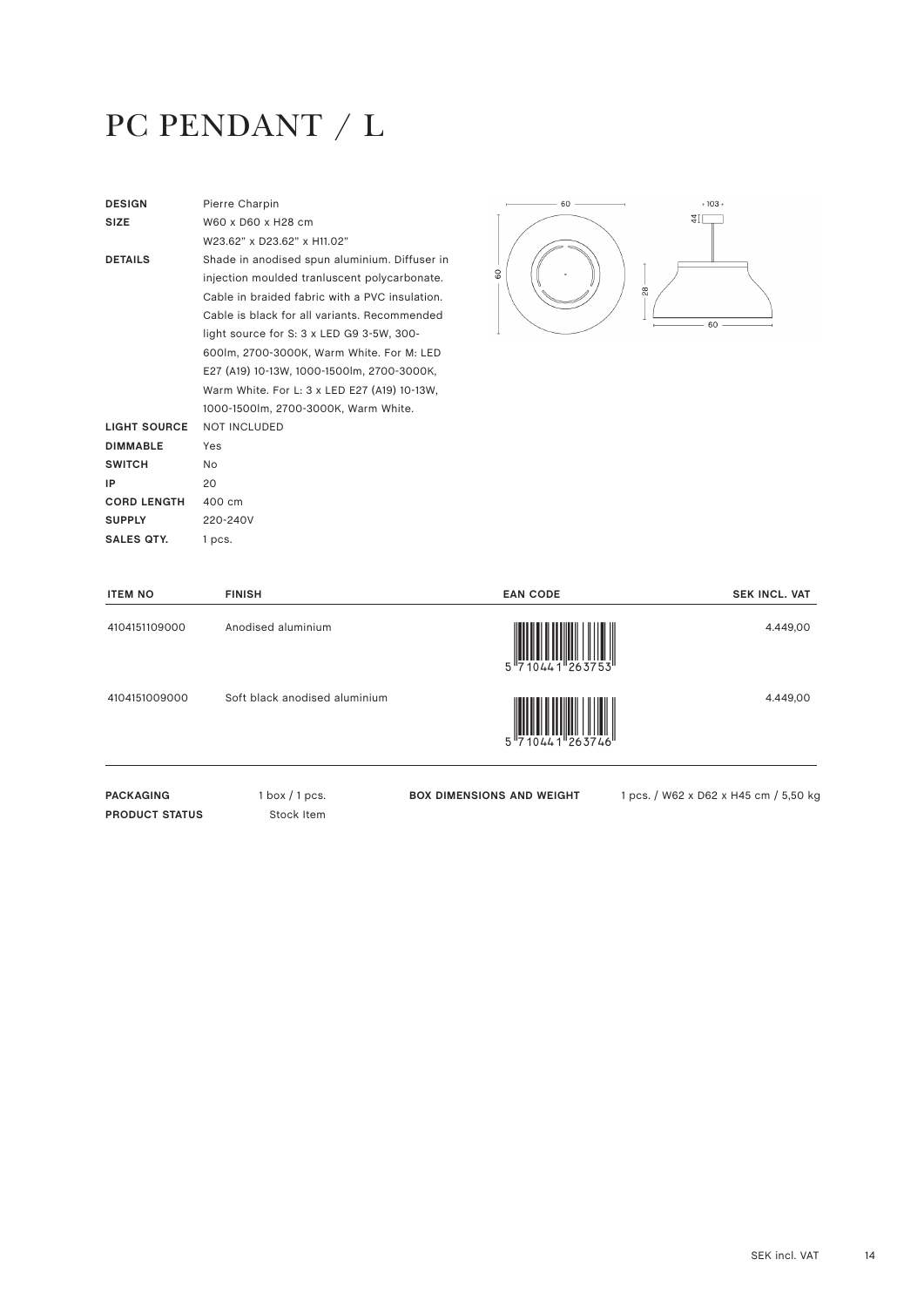# PC LINEAR

| <b>DESIGN</b>      | Pierre Charpin                                |               |
|--------------------|-----------------------------------------------|---------------|
| <b>SIZE</b>        | W120 x D14 x H10 cm                           |               |
|                    | W47.24" x D5.51" x H3.94"                     |               |
| <b>DETAILS</b>     | Stamped aluminum shade with a wet spray       |               |
|                    | finish. Extruded and injection moulded        |               |
|                    | polycarbonat (PC) diffuser. Injection moulded |               |
|                    | ABS ceiling canopy. Silicone power cable.     | $\frac{1}{2}$ |
| LIGHT SOURCE       | INTEGRATED LED, 28W. 2300LM. 2800K. Warm      |               |
|                    | white                                         |               |
| <b>DIMMABLE</b>    | Yes                                           |               |
| <b>SWITCH</b>      | No.                                           |               |
| IP                 | 20                                            |               |
| <b>CORD LENGTH</b> | 400 cm                                        |               |
| <b>SUPPLY</b>      | 220-240V                                      |               |
| <b>SALES QTY.</b>  | 1 pcs.                                        |               |



×.

| <b>ITEM NO</b>                            | <b>FINISH</b>                     | <b>EAN CODE</b>                  | <b>SEK INCL. VAT</b>                                                        |
|-------------------------------------------|-----------------------------------|----------------------------------|-----------------------------------------------------------------------------|
| 4104023009000                             | Cream white wet sprayed aluminium | 5 710441 280453                  | 4.699,00                                                                    |
| 4104021009000                             | Soft black wet sprayed aluminium  | 5 710441 280446                  | 4.699,00                                                                    |
| <b>PACKAGING</b><br><b>PRODUCT STATUS</b> | $2$ box $/1$ pcs.<br>Stock Item   | <b>BOX DIMENSIONS AND WEIGHT</b> | 1 pcs. / W128 x D18 x H20 cm / 4 kg<br>1 pcs. / W43 x D9 x H7.5 cm / 0.7 kg |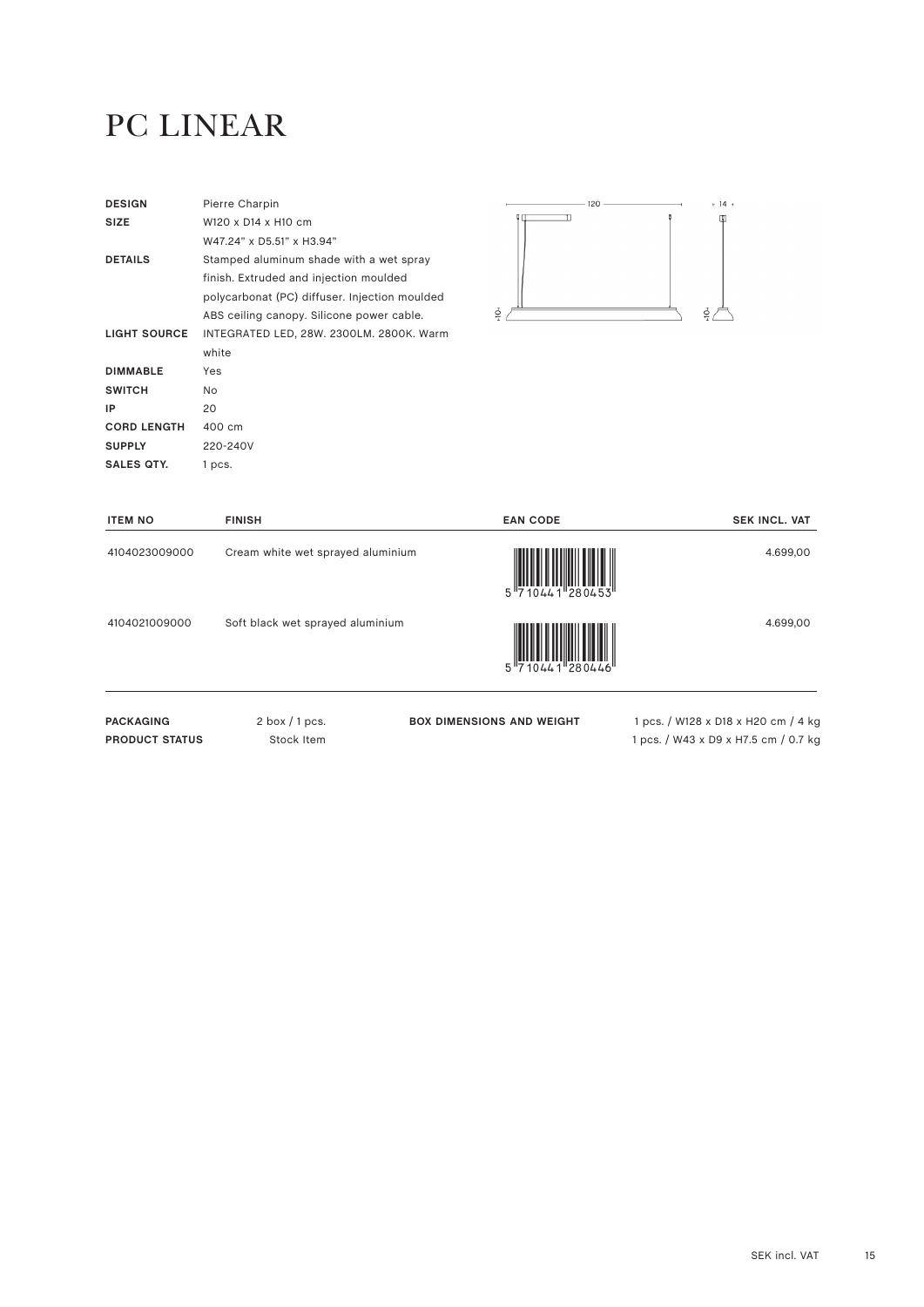# USB CHARGING STATION FOR PC PORTABLE

| SIZE                  | L23,5 x W6 x H14 cm                                                   | $-23.5$ —<br>$-23,5-$                      | $-14,2-$                               |
|-----------------------|-----------------------------------------------------------------------|--------------------------------------------|----------------------------------------|
| <b>DETAILS</b>        | L9.25" x W2.36" x H5.51"<br>Fabricated sheet steel case with a powder | 000000<br>$\overline{6}$<br>000000<br>14,2 | $\Box$                                 |
|                       | coated finish in black, the USB charging                              |                                            |                                        |
|                       | station can charge 24 independent USB                                 |                                            |                                        |
|                       | powered devices simultaneously.                                       |                                            |                                        |
| <b>SALES QTY.</b>     | 1 pcs.                                                                |                                            |                                        |
| <b>ITEM NO</b>        | <b>FINISH</b>                                                         | <b>EAN CODE</b>                            | <b>SEK INCL. VAT</b>                   |
| 410439                | Black powder coated steel                                             | 0441 27484                                 | 1.729,00                               |
| <b>PACKAGING</b>      | $1$ box $/1$ pcs.                                                     | <b>BOX DIMENSIONS AND WEIGHT</b>           | 1 pcs. / W25,5 x D20 x H7 cm / 1,80 kg |
| <b>PRODUCT STATUS</b> | Stock Item                                                            |                                            |                                        |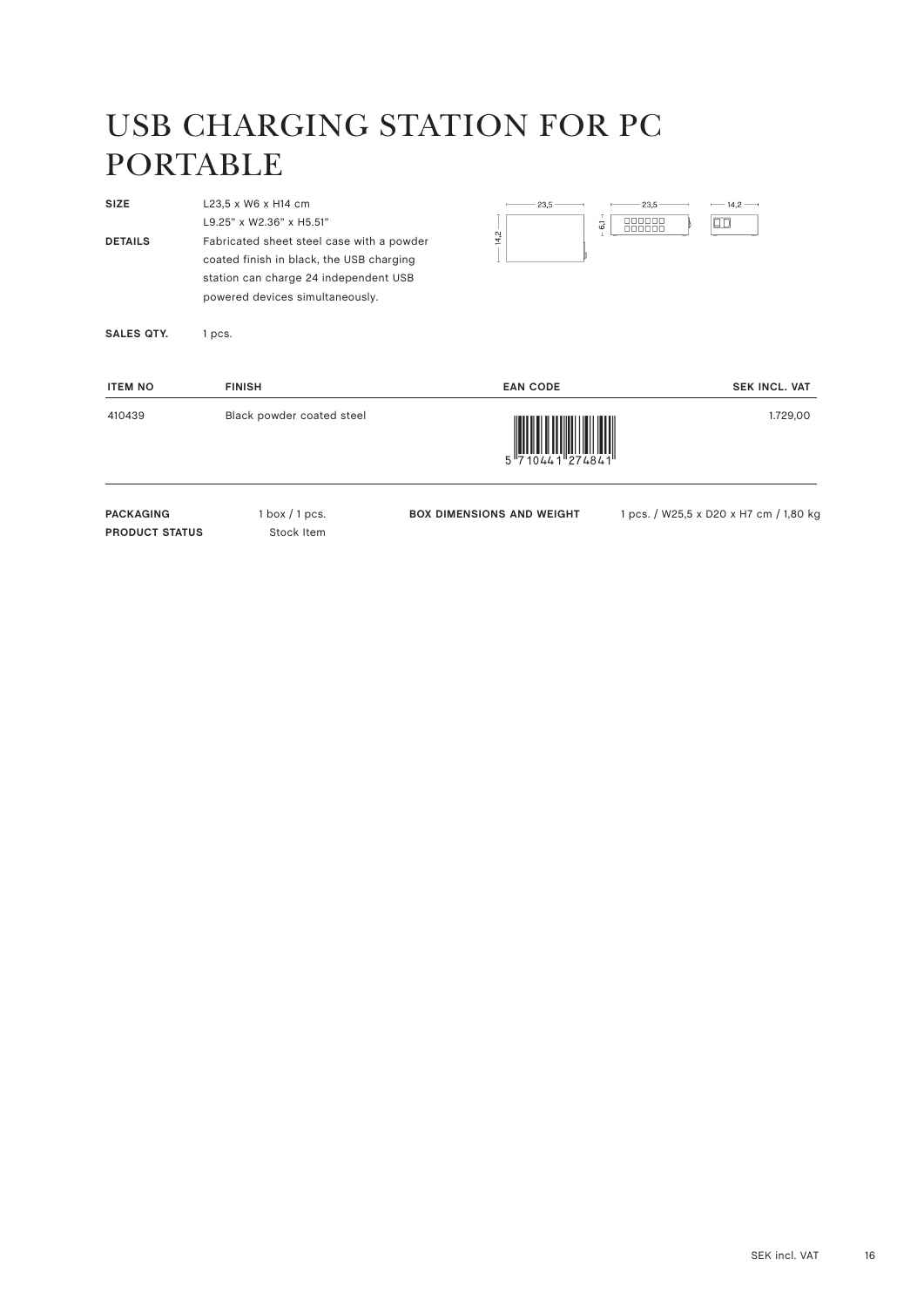# PAO STEEL PENDANT / 230

| <b>DESIGN</b>       | Naoto Fukasawa                                |
|---------------------|-----------------------------------------------|
| <b>SIZE</b>         | Ø23 x H10 cm                                  |
|                     | Ø9.06" x H3.94"                               |
| <b>DETAILS</b>      | Pressed steel shade with a high-gloss wet     |
|                     | spray finish. Injection moulded opalescent    |
|                     | acrylic (PMMA) diffuser. Braided fabric cable |
|                     | with a silicone insulation. Recommended light |
|                     | source for 230 2 x LED G9 3-5W, 300-600lm,    |
|                     | 2700-3000K Warm White, For 350 2 x LED E14    |
|                     | (A15) 5-8W, 500-800lm, 2700-3000K Warm        |
|                     | White. For 470 2 xLED E27 (A19) 10-13W, 1000- |
|                     | 1500lm. 2700-3000K Warm White.                |
| <b>LIGHT SOURCE</b> | <b>NOT INCLUDED</b>                           |
| <b>DIMMABLE</b>     | Yes                                           |
| <b>SWITCH</b>       | NΩ                                            |
| IP                  | 20                                            |
| <b>CORD LENGTH</b>  | 400 cm                                        |
| <b>SUPPLY</b>       | 220-240V                                      |
| SALES QTY.          | 1 pcs.                                        |
|                     |                                               |



| <b>ITEM NO</b> | <b>FINISH</b>                   | <b>EAN CODE</b>        | <b>SEK INCL. VAT</b> |
|----------------|---------------------------------|------------------------|----------------------|
| 9365611009000  | Soft black powder coated steel  | 5 710441 280699        | 1.559,00             |
| 9365615009000  | Cool grey powder coated steel   | $10441$ 280712<br>5''7 | 1.559,00             |
| 9365614009000  | Red powder coated steel         | 5 710441 280729        | 1.559,00             |
| 9365613009000  | Cream white powder coated steel | 5 710441 280705        | 1.559,00             |
|                |                                 |                        |                      |

PACKAGING 1 box / 1 pcs. **PRODUCT STATUS** Stock Item

**BOX DIMENSIONS AND WEIGHT** 1 pcs. / W27 x D27 x H15 cm / 1,60 kg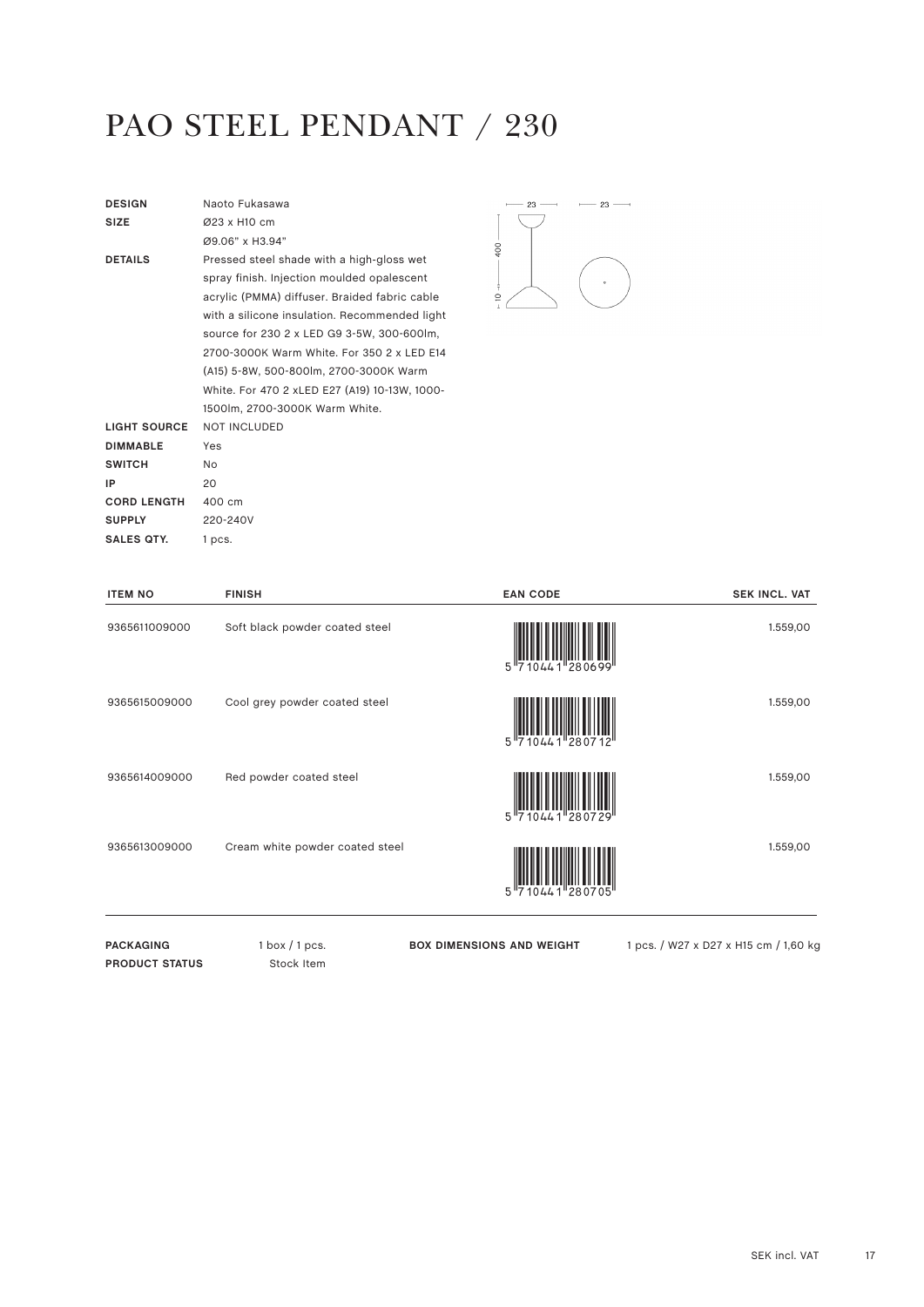## PAO STEEL PENDANT / 350

| <b>DESIGN</b>      | Naoto Fukasawa                                |
|--------------------|-----------------------------------------------|
| <b>SIZE</b>        | Ø35 x H14,5 cm                                |
|                    | Ø13 78" x H5 71"                              |
| <b>DETAILS</b>     | Pressed steel shade with a high-gloss wet     |
|                    | spray finish. Injection moulded opalescent    |
|                    | acrylic (PMMA) diffuser. Braided fabric cable |
|                    | with a silicone insulation. Recommended light |
|                    | source for 230 2 x LED G9 3-5W, 300-600lm,    |
|                    | 2700-3000K Warm White, For 350 2 x LED E14    |
|                    | (A15) 5-8W, 500-800lm, 2700-3000K Warm        |
|                    | White. For 470 2 xLED E27 (A19) 10-13W, 1000- |
|                    | 1500lm. 2700-3000K Warm White.                |
| LIGHT SOURCE       | <b>NOT INCLUDED</b>                           |
| <b>DIMMABLE</b>    | Yes                                           |
| <b>SWITCH</b>      | N <sub>o</sub>                                |
| IP                 | 20                                            |
| <b>CORD LENGTH</b> | 400 cm                                        |
| <b>SUPPLY</b>      | 220-240V                                      |
| SALES QTY.         | 1 pcs.                                        |
|                    |                                               |



| <b>ITEM NO</b> | <b>FINISH</b>                   | <b>EAN CODE</b>        | <b>SEK INCL. VAT</b> |
|----------------|---------------------------------|------------------------|----------------------|
| 9365625009000  | Cool grey powder coated steel   | 5 710441 280750        | 2.349,00             |
| 9365623009000  | Cream white powder coated steel | 5''7                   | 2.349,00             |
| 9365621009000  | Soft black powder coated steel  | $10441$ 280736<br>5''7 | 2.349,00             |
|                |                                 |                        |                      |

PACKAGING 1 box / 1 pcs. **PRODUCT STATUS** Stock Item

**BOX DIMENSIONS AND WEIGHT** 1 pcs. / W39 x D39 x H17,5 cm / 3,00 kg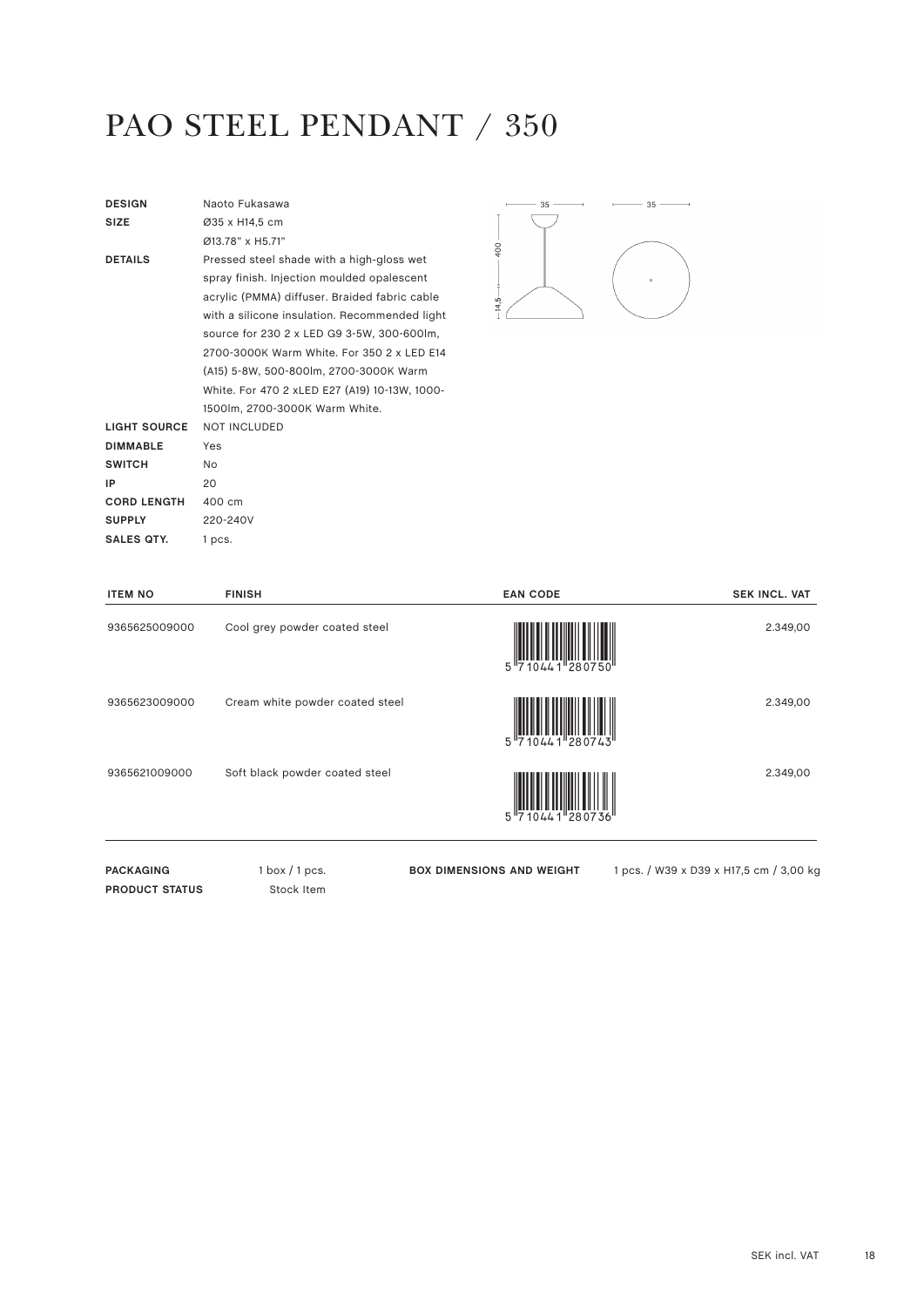# PAO STEEL PENDANT / 470

| <b>DESIGN</b>       | Naoto Fukasawa                                |
|---------------------|-----------------------------------------------|
| <b>SIZE</b>         | Ø47 x H16,5 cm                                |
|                     | $Ø18.5"$ x H6.5"                              |
| <b>DETAILS</b>      | Pressed steel shade with a high-gloss wet     |
|                     | spray finish. Injection moulded opalescent    |
|                     | acrylic (PMMA) diffuser. Braided fabric cable |
|                     | with a silicone insulation. Recommended light |
|                     | source for 230 2 x LED G9 3-5W, 300-600lm,    |
|                     | 2700-3000K Warm White, For 350 2 x LED E14    |
|                     | (A15) 5-8W, 500-800lm, 2700-3000K Warm        |
|                     | White. For 470 2 xLED E27 (A19) 10-13W, 1000- |
|                     | 1500lm. 2700-3000K Warm White.                |
| <b>LIGHT SOURCE</b> | <b>NOT INCLUDED</b>                           |
| <b>DIMMABLE</b>     | Yes                                           |
| <b>SWITCH</b>       | N <sub>o</sub>                                |
| IP                  | 20                                            |
| <b>CORD LENGTH</b>  | 400 cm                                        |
| <b>SUPPLY</b>       | 220-240V                                      |
| SALES QTY.          | 1 pcs.                                        |
|                     |                                               |



| <b>ITEM NO</b> | <b>FINISH</b>                   | <b>EAN CODE</b> | <b>SEK INCL. VAT</b> |
|----------------|---------------------------------|-----------------|----------------------|
| 9365633009000  | Cream white powder coated steel | 5 710441 280774 | 3.129,00             |
| 9365635009000  | Cool grey powder coated steel   | 5 "7            | 3.129,00             |
| 9365631009000  | Soft black powder coated steel  | 5''7            | 3.129,00             |

PACKAGING 1 box / 1 pcs. **PRODUCT STATUS** Stock Item

**BOX DIMENSIONS AND WEIGHT** 1 pcs. / W51,5 x D51,5 x H21 cm / 4,50 kg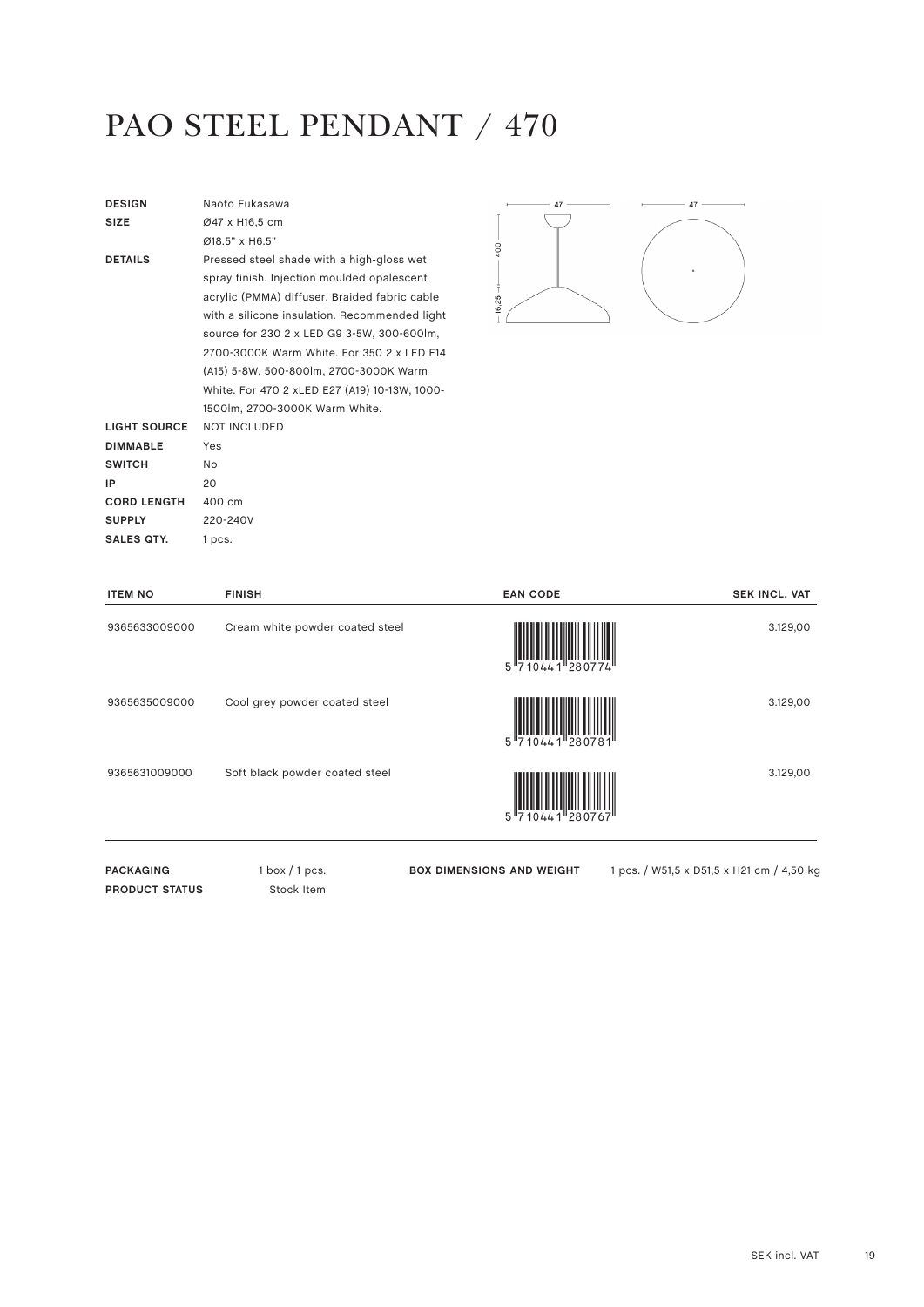# PAO GLASS PENDANT / 350

| <b>DESIGN</b><br><b>SIZE</b> | Naoto Fukasawa<br>Ø35 x H14,5 cm<br>Ø13.78" x H5.71"                                                                                                                                                 | 35                     | 35      |
|------------------------------|------------------------------------------------------------------------------------------------------------------------------------------------------------------------------------------------------|------------------------|---------|
| <b>DETAILS</b>               | Mouth blown opalscent high gloss glass. Light<br>engine in polished aluminium and opal glass<br>with a brass ball and socket joint for leveling.<br>Braided fabric cable with a silicone insulation. | $\overline{0}$<br>14,5 | $\circ$ |
| <b>LIGHT SOURCE</b>          | INTEGRATED LED, 10W. 690LM. 2600K. Warm                                                                                                                                                              |                        |         |
|                              | white                                                                                                                                                                                                |                        |         |
| <b>DIMMABLE</b>              | Yes                                                                                                                                                                                                  |                        |         |
| <b>SWITCH</b>                | <b>No</b>                                                                                                                                                                                            |                        |         |
| IP                           | 20                                                                                                                                                                                                   |                        |         |
| <b>CORD LENGTH</b>           | 400 cm                                                                                                                                                                                               |                        |         |
| <b>SUPPLY</b>                | 220-240V                                                                                                                                                                                             |                        |         |
| <b>SALES QTY.</b>            | 1 pcs.                                                                                                                                                                                               |                        |         |

| <b>ITEM NO</b> | <b>FINISH</b>    | <b>EAN CODE</b>                                                                                                                                                                                                                                                                                                                                                                                                                                                                                                                                                                           | <b>SEK INCL. VAT</b> |
|----------------|------------------|-------------------------------------------------------------------------------------------------------------------------------------------------------------------------------------------------------------------------------------------------------------------------------------------------------------------------------------------------------------------------------------------------------------------------------------------------------------------------------------------------------------------------------------------------------------------------------------------|----------------------|
| 936571         | White opal glass | $\begin{array}{c} \begin{array}{c} \begin{array}{c} \end{array}\\ \begin{array}{c} \end{array}\\ \begin{array}{c} \end{array}\\ \begin{array}{c} \end{array}\\ \begin{array}{c} \end{array}\\ \begin{array}{c} \end{array}\\ \begin{array}{c} \end{array}\\ \begin{array}{c} \end{array}\\ \begin{array}{c} \end{array}\\ \begin{array}{c} \end{array}\\ \begin{array}{c} \end{array}\\ \begin{array}{c} \end{array}\\ \begin{array}{c} \end{array}\\ \begin{array}{c} \end{array}\\ \begin{array}{c} \end{array}\\ \begin{array}{c} \end{array}\\ \begin{array}{c} \end{array}\\ \begin$ | 3.899,00             |

PACKAGING 2 box / 1 pcs. **PRODUCT STATUS** Stock Item

**BOX DIMENSIONS AND WEIGHT** 1 pcs. / W46 x D46 x H26 cm / 3.5 kg 1 pcs. / W29.5 x D16.5 x H18 cm / 1.2 kg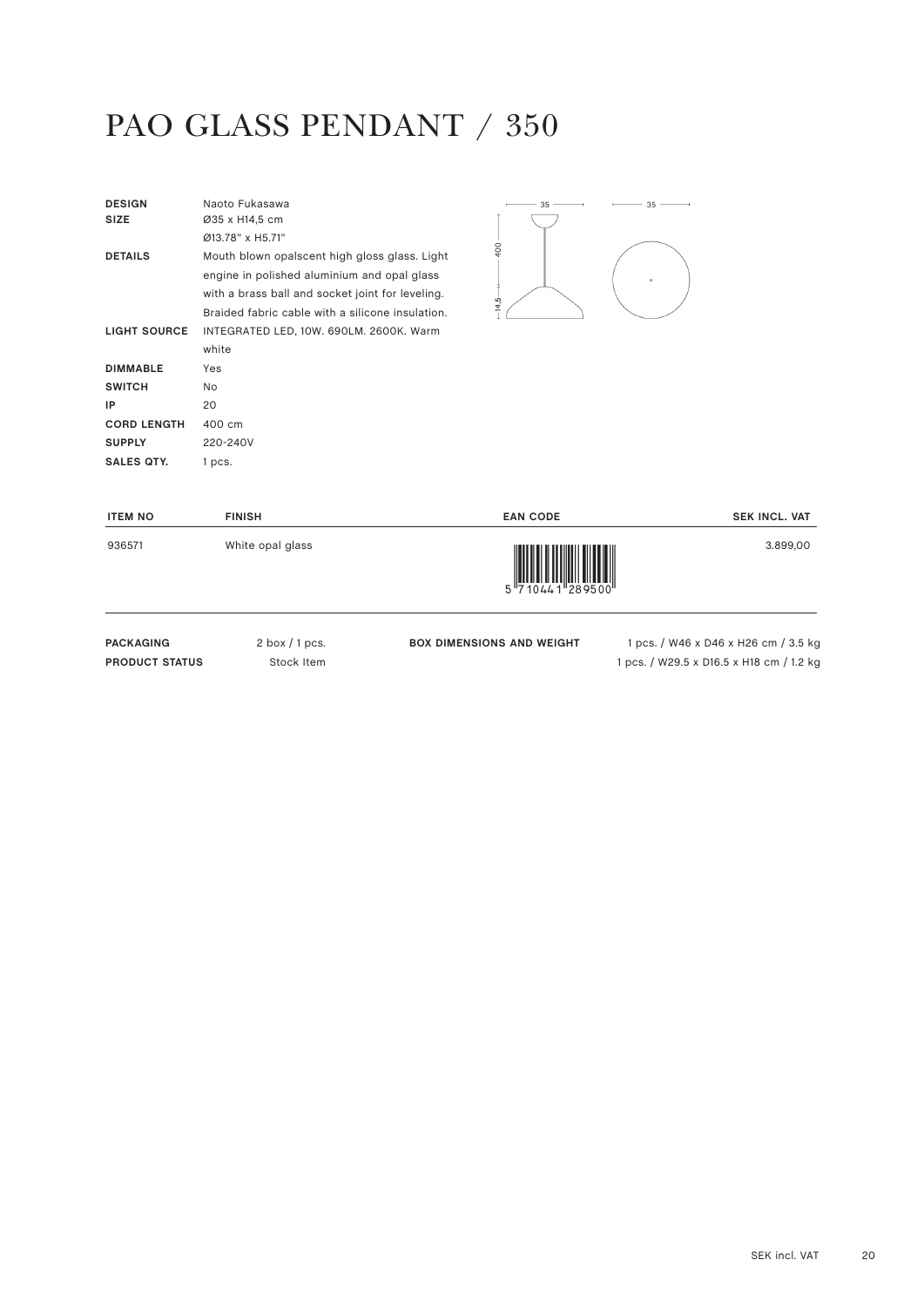#### PAO GLASS TABLE LAMP / 350

| <b>DESIGN</b><br><b>SIZE</b> | Naoto Fukasawa<br>Ø35 x H30,5 cm               |
|------------------------------|------------------------------------------------|
|                              | Ø13.78" x H12.01"                              |
| <b>DETAILS</b>               | Mouth blown opalscent high gloss glass.        |
|                              | Light engine in polished aluminum hardware     |
|                              | and mounting bracket with matte opal glass     |
|                              | diffuser. Braided fabric cable with a silicone |
|                              | insulation.                                    |
| <b>LIGHT SOURCE</b>          | INTEGRATED LED, 11W. 700LM. 2600K. Warm        |
|                              | white                                          |
| <b>DIMMABLE</b>              | Yes                                            |
| <b>SWITCH</b>                | <b>INLINE STEP DIMMER</b>                      |
| IP                           | 20                                             |
| <b>CORD LENGTH</b>           | 200 cm                                         |
| <b>SUPPLY</b>                | 220-240V                                       |
| SALES QTY.                   | 1 pcs.                                         |



| <b>ITEM NO</b> | <b>FINISH</b>    | <b>EAN CODE</b>                                                                                                                                                                                                                                                                                                                                                                                                                                                                                                                                                 | <b>SEK INCL. VAT</b> |
|----------------|------------------|-----------------------------------------------------------------------------------------------------------------------------------------------------------------------------------------------------------------------------------------------------------------------------------------------------------------------------------------------------------------------------------------------------------------------------------------------------------------------------------------------------------------------------------------------------------------|----------------------|
| 936581         | White opal glass | $\begin{array}{c} \begin{array}{c} \begin{array}{c} \end{array} \\ \begin{array}{c} \end{array} \\ \begin{array}{c} \end{array} \\ \begin{array}{c} \end{array} \\ \begin{array}{c} \end{array} \\ \begin{array}{c} \end{array} \\ \begin{array}{c} \end{array} \\ \begin{array}{c} \end{array} \\ \begin{array}{c} \end{array} \\ \begin{array}{c} \end{array} \\ \begin{array}{c} \end{array} \\ \begin{array}{c} \end{array} \\ \begin{array}{c} \end{array} \\ \begin{array}{c} \end{array} \\ \begin{array}{c} \end{array} \\ \begin{array}{c} \end{array$ | 4.699,00             |

PACKAGING 3 box / 1 pcs. **PRODUCT STATUS** Stock Item

**BOX DIMENSIONS AND WEIGHT** 1 pcs. / W46 x D46 x H26 cm / 3.5 kg 1 pcs. / W23 x D23 x H28 cm / 1 kg 1 pcs. / W28 x D17 x H16 cm / 1 kg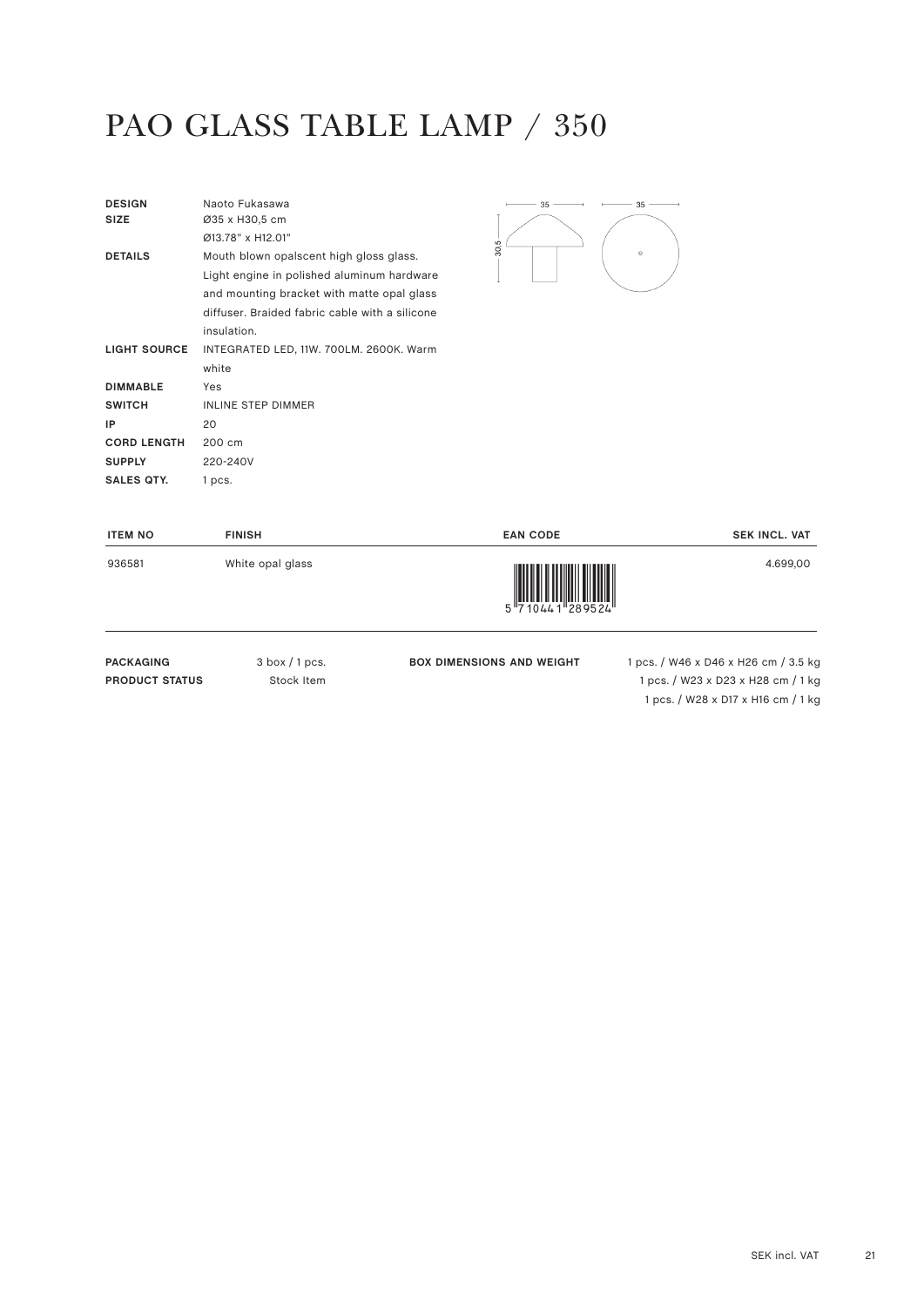# MATIN TABLE LAMP / 300

| <b>DESIGN</b>       | Inga Sempé                                    |
|---------------------|-----------------------------------------------|
| <b>SIZE</b>         | W30 x D30 x H38 cm                            |
|                     | W11.81" x D11.81" x H14.96"                   |
| <b>DETAILS</b>      | Lamp shade in cotton fabric laminated to a    |
|                     | PVC sheet. Lamp base in bent steel wire with  |
|                     | a polished brass finish, precision cast steel |
|                     | counter weight with black injection moulded   |
|                     | ABS hardware. Digital inline dimmer switch    |
|                     | and cable are black for all colour variants.  |
| <b>LIGHT SOURCE</b> | INTEGRATED LED, 5W. 150LM. 2800K. Warm        |
|                     | white                                         |
| <b>DIMMABLE</b>     | Yes                                           |
| <b>SWITCH</b>       | <b>INLINE STEP DIMMER</b>                     |
| IP                  | 20                                            |
| <b>CORD LENGTH</b>  | 200 cm                                        |
| <b>SUPPLY</b>       | 220-240V                                      |
| SALES QTY.          | 1 pcs.                                        |
|                     |                                               |



| <b>ITEM NO</b> | <b>FINISH</b>                                | <b>EAN CODE</b> | <b>SEK INCL. VAT</b> |
|----------------|----------------------------------------------|-----------------|----------------------|
| 4191215009000  | Lavender cotton shade, polished brass base   |                 | 1.949,00             |
| 4191216009000  | Oxide red cotton shade, polished brass base  |                 | 1.949,00             |
| 4191213009000  | Yellow cotton shade, polished brass base     |                 | 1.949,00             |
| 4191211009000  | White cotton shade, polished brass base      |                 | 1.949,00             |
| 4191214009000  | Green cotton shade, polished brass base      | '266150         | 1.949,00             |
| 4191212009000  | Bright red cotton shade, polished brass base | 5               | 1.949,00             |

PACKAGING 2 box / 1 pcs. **PRODUCT STATUS** Stock Item **BOX DIMENSIONS AND WEIGHT** 1 pcs. / W18 x D7.5 x H7.4 cm / 0.17 kg

1 pcs. / W42 x D23.5 x H6.5 cm / 1 kg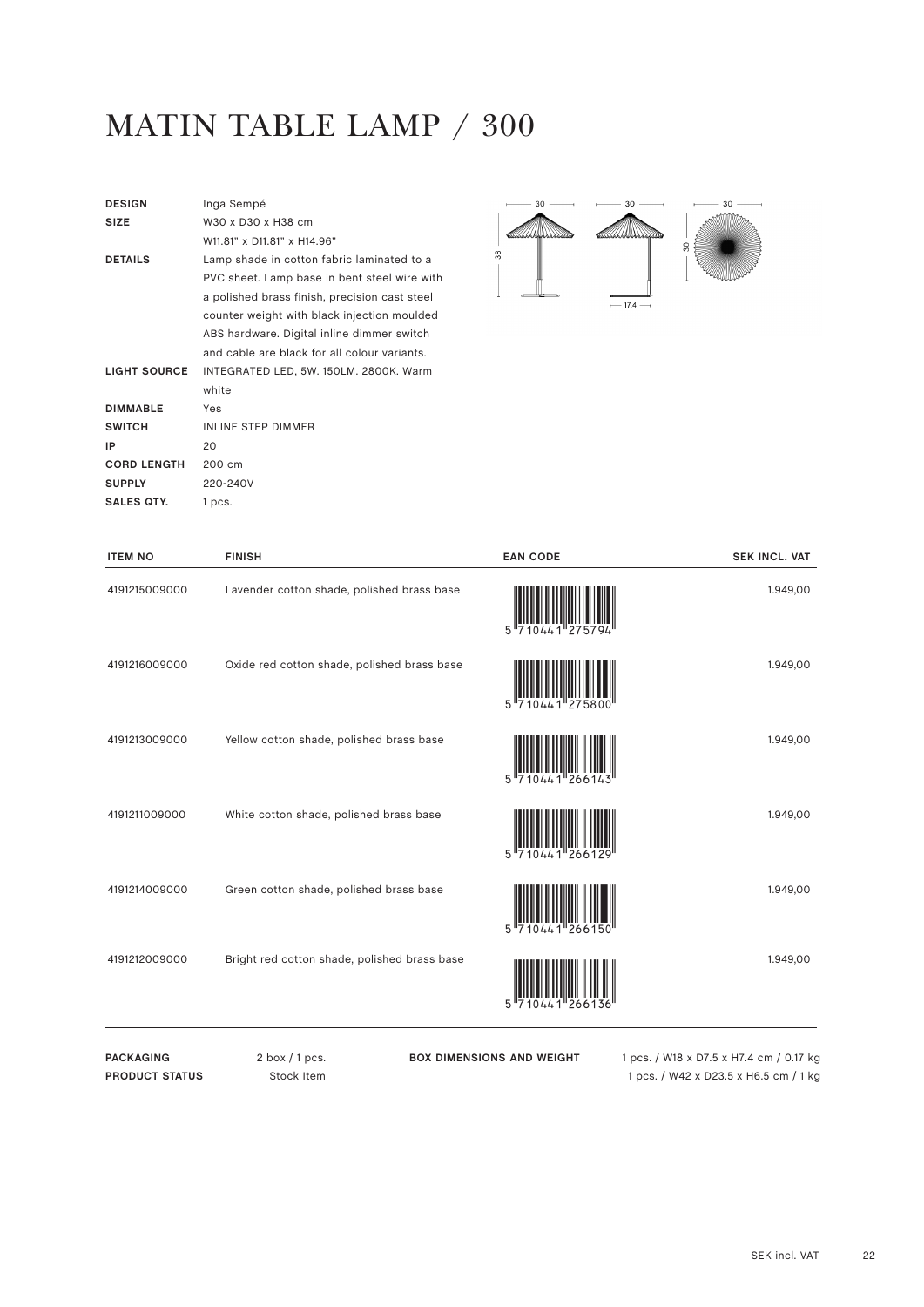# MATIN TABLE LAMP / 380

| <b>DESIGN</b>       | Inga Sempé                                    |
|---------------------|-----------------------------------------------|
| <b>SIZE</b>         | W38 x D38 x H52 cm                            |
|                     | W14 96" x D14 96" x H20 47"                   |
| <b>DETAILS</b>      | Lamp shade in cotton fabric laminated to a    |
|                     | PVC sheet. Lamp base in bent steel wire with  |
|                     | a polished brass finish, precision cast steel |
|                     | counter weight with black injection moulded   |
|                     | ABS hardware. Digital inline dimmer switch    |
|                     | and cable are black for all colour variants.  |
| <b>LIGHT SOURCE</b> | INTEGRATED LED, 5W. 150LM. 2800K. Warm        |
|                     | white                                         |
| <b>DIMMABLE</b>     | Yes                                           |
| <b>SWITCH</b>       | <b>INLINE STEP DIMMER</b>                     |
| IP                  | 20                                            |
| <b>CORD LENGTH</b>  | 200 cm                                        |
| <b>SUPPLY</b>       | 220-240V                                      |
| <b>SALES QTY.</b>   | 1 pcs.                                        |
|                     |                                               |



| <b>ITEM NO</b> | <b>FINISH</b>                                | <b>EAN CODE</b> | <b>SEK INCL. VAT</b> |
|----------------|----------------------------------------------|-----------------|----------------------|
| 4191232009000  | Bright red cotton shade, polished brass base |                 | 2.429,00             |
| 4191236009000  | Oxide red cotton shade, polished brass base  |                 | 2.429,00             |
| 4191235009000  | Lavender cotton shade, polished brass base   |                 | 2.429,00             |
| 4191234009000  | Green cotton shade, polished brass base      | 5 7 1 0 4 4 1   | 2.429,00             |
| 4191233009000  | Yellow cotton shade, polished brass base     | 0441"26618      | 2.429,00             |
| 4191231009000  | White cotton shade, polished brass base      |                 | 2.429,00             |

**BOX DIMENSIONS AND WEIGHT** 1 pcs. / W22.5 x D7.5 x H7.4 cm / 0.17 kg 1 pcs. / W55.4 x D24 x H6.5 cm / 1.1 kg

PACKAGING 2 box / 1 pcs. **PRODUCT STATUS** Stock Item

SEK incl. VAT 23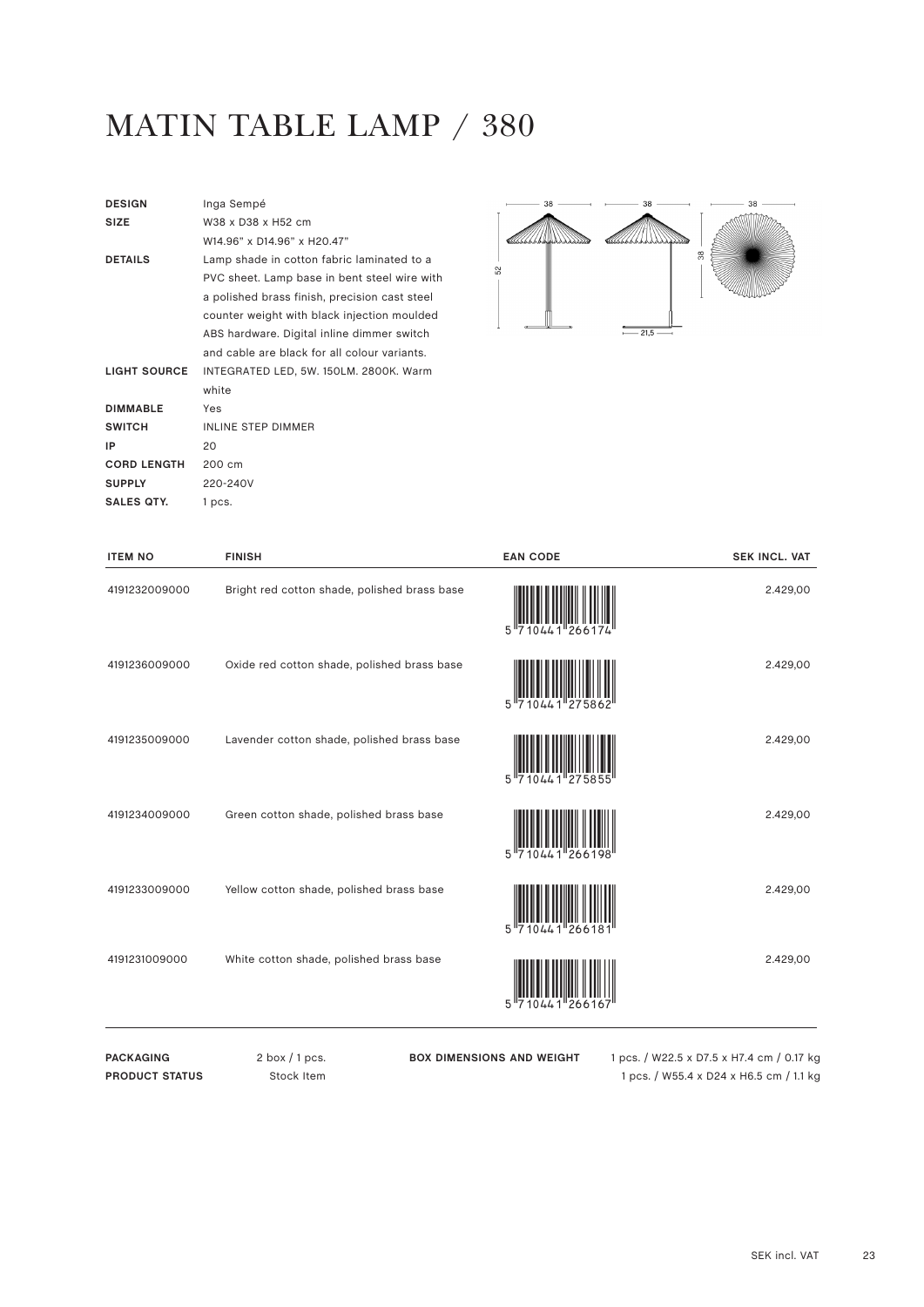#### FIFTY-FIFTY TABLE LAMP

| Sam Weller                                  |
|---------------------------------------------|
| W18.5 x D90 x H60 cm                        |
| W7.28" x D35.43" x H23.62"                  |
| Wet spray and anodised aluminium, sand cast |
| iron, powder coated steel, EVA foam pad,    |
| integrated LED module.                      |
| INTEGRATED LED, 4W. 360LM. 3000K. Warm      |
| white                                       |
| Yes                                         |
| <b>TOUCH STEP DIMMER</b>                    |
| 20                                          |
| 200 cm                                      |
| 220-240V                                    |
| 1 pcs.                                      |
|                                             |



| <b>ITEM NO</b>   | <b>FINISH</b>                      | <b>EAN CODE</b>                                                      | <b>SEK INCL. VAT</b>                |
|------------------|------------------------------------|----------------------------------------------------------------------|-------------------------------------|
| 4102111009000    | Soft black powder coated aluminium | $5\frac{  \text{min in H      }  \text{min in H    }}{710441243090}$ | 3.449,00                            |
| 4102112009000    | Ash grey powder coated aluminium   | $10441$ $243106$                                                     | 3.449,00                            |
| <b>PACKAGING</b> | $2$ box $/1$ pcs.                  | <b>BOX DIMENSIONS AND WEIGHT</b>                                     | 1 pcs. / W99.5 x D17 x H6 cm / 2 kg |

**PRODUCT STATUS** Stock Item

1 pcs. / W25.5 x D24 x H5 cm / 3 kg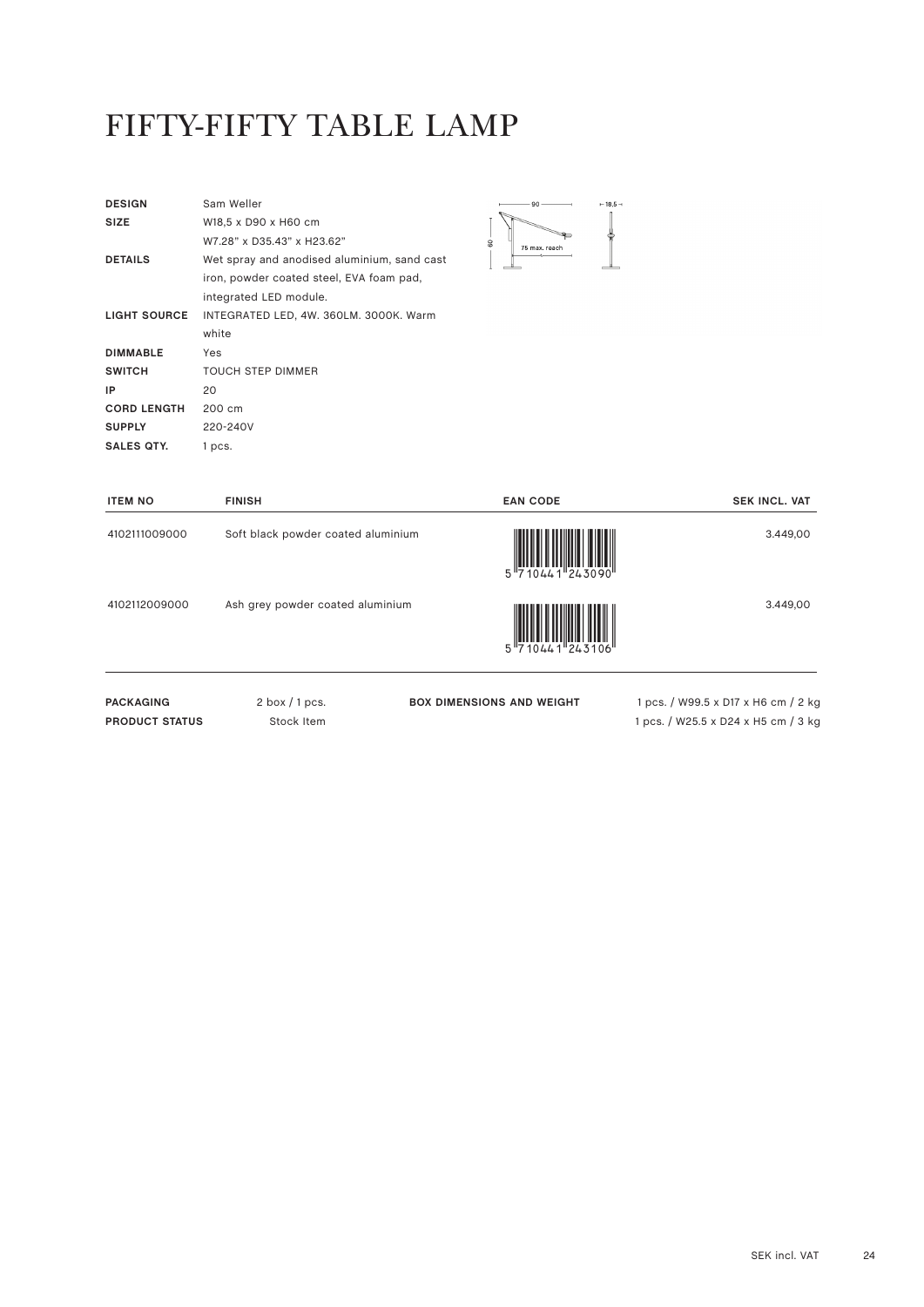#### FIFTY-FIFTY FLOOR LAMP

| <b>DESIGN</b>       | Sam Weller                                  |
|---------------------|---------------------------------------------|
| <b>SIZE</b>         | W25 x D90 x H135 cm                         |
|                     | W9.84" x D35.43" x H53.15"                  |
| <b>DETAILS</b>      | Wet spray and anodised aluminium, sand cast |
|                     | iron, powder coated steel, EVA foam pad,    |
|                     | integrated LED module.                      |
| <b>LIGHT SOURCE</b> | INTEGRATED LED, 4W. 360LM. 3000K. Warm      |
|                     | white                                       |
| <b>DIMMABLE</b>     | Yes                                         |
| <b>SWITCH</b>       | <b>TOUCH STEP DIMMER</b>                    |
| IP                  | 20                                          |
| <b>CORD LENGTH</b>  | 200 cm                                      |
| <b>SUPPLY</b>       | 220-240V                                    |
| SALES QTY.          | 1 pcs.                                      |



| <b>ITEM NO</b>   | <b>FINISH</b>                      | <b>EAN CODE</b>                                                                                                                                                                                                                                                                                                                                                                                                                                                                                                                                       | <b>SEK INCL. VAT</b>                |
|------------------|------------------------------------|-------------------------------------------------------------------------------------------------------------------------------------------------------------------------------------------------------------------------------------------------------------------------------------------------------------------------------------------------------------------------------------------------------------------------------------------------------------------------------------------------------------------------------------------------------|-------------------------------------|
| 4102131009000    | Soft black powder coated aluminium | $\begin{array}{c} \begin{array}{c} \end{array} \begin{array}{c} \end{array} \begin{array}{c} \end{array} \begin{array}{c} \end{array} \begin{array}{c} \end{array} \begin{array}{c} \end{array} \begin{array}{c} \end{array} \begin{array}{c} \end{array} \begin{array}{c} \end{array} \begin{array}{c} \end{array} \begin{array}{c} \end{array} \begin{array}{c} \end{array} \begin{array}{c} \end{array} \begin{array}{c} \end{array} \begin{array}{c} \end{array} \begin{array}{c} \end{array} \begin{array}{c} \end{array} \begin{array}{c} \end$ | 5.799,00                            |
| 4102132009000    | Ash grey powder coated aluminium   |                                                                                                                                                                                                                                                                                                                                                                                                                                                                                                                                                       | 5.799,00                            |
| <b>PACKAGING</b> | $3$ box $/1$ pcs.                  | <b>BOX DIMENSIONS AND WEIGHT</b>                                                                                                                                                                                                                                                                                                                                                                                                                                                                                                                      | 1 pcs. / W99.5 x D17 x H6 cm / 2 kg |

**PRODUCT STATUS** Stock Item

**BOX DIMENSIONS AND WEIGHT** 1 pcs. / W99.5 x D17 x H6 cm / 2 kg 1 pcs. / W31.5 x D30 x H7 cm / 3.5 kg 1 pcs. / W78 x D6.5 x H6.5 cm / 1.2 kg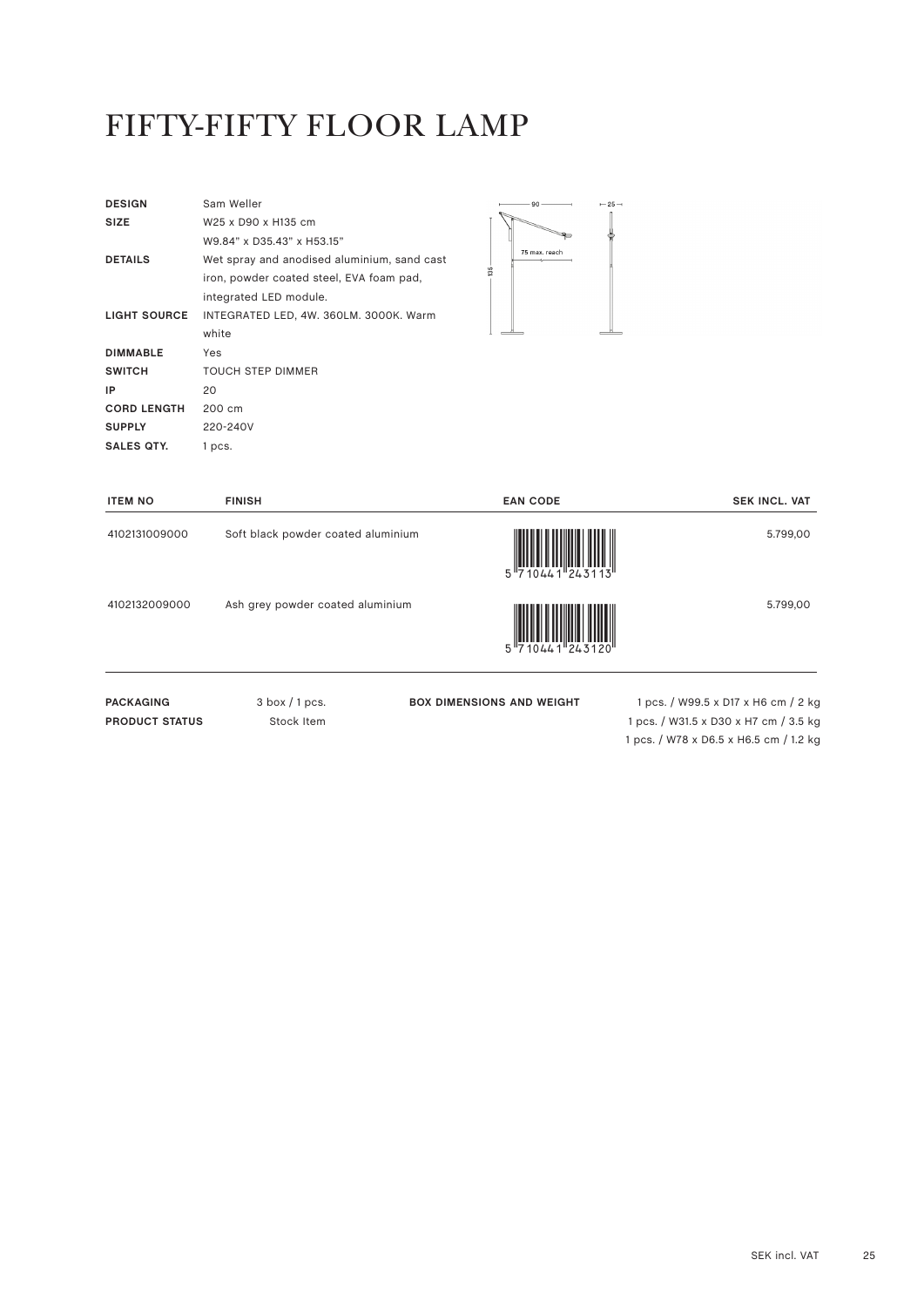#### FIFTY-FIFTY MINI

| <b>DESIGN</b>      | Sam Weller                                  |  |
|--------------------|---------------------------------------------|--|
| <b>SIZE</b>        | W16,5 x D65 x H45 cm                        |  |
|                    | W6.5" x D25.59" x H17.72"                   |  |
| <b>DETAILS</b>     | Wet spray and anodised aluminium, sand cast |  |
|                    | iron, powder coated steel, EVA foam pad,    |  |
|                    | integrated LED module.                      |  |
| LIGHT SOURCE       | INTEGRATED LED, 4W. 360LM. 3000K. Warm      |  |
|                    | white                                       |  |
| <b>DIMMABLE</b>    | Yes                                         |  |
| <b>SWITCH</b>      | <b>TOUCH STEP DIMMER</b>                    |  |
| IP                 | 20                                          |  |
| <b>CORD LENGTH</b> | 200 cm                                      |  |
| <b>SUPPLY</b>      | 220-240V                                    |  |
| <b>SALES QTY.</b>  | 1 pcs.                                      |  |
|                    |                                             |  |

| 65            | $-16,5-$ |
|---------------|----------|
|               |          |
| 50 max. reach |          |

| <b>ITEM NO</b>   | <b>FINISH</b>                      | <b>EAN CODE</b>                  | <b>SEK INCL. VAT</b>                  |
|------------------|------------------------------------|----------------------------------|---------------------------------------|
| 4102172009000    | Ash grey powder coated aluminium   | 5 710441 248361                  | 3.129,00                              |
| 4102171009000    | Soft black powder coated aluminium | 5 710441 248354                  | 3.129,00                              |
| <b>PACKAGING</b> | $2$ box $/1$ pcs.                  | <b>BOX DIMENSIONS AND WEIGHT</b> | 1 pcs. / W75.5 x D17 x H6 cm / 1.5 kg |

**PRODUCT STATUS** Stock Item

**BOX DIMENSIONS AND WEIGHT** 1 pcs. / W75.5 x D17 x H6 cm / 1.5 kg 1 pcs. / W25.5 x D24 x H5 cm / 2.5 kg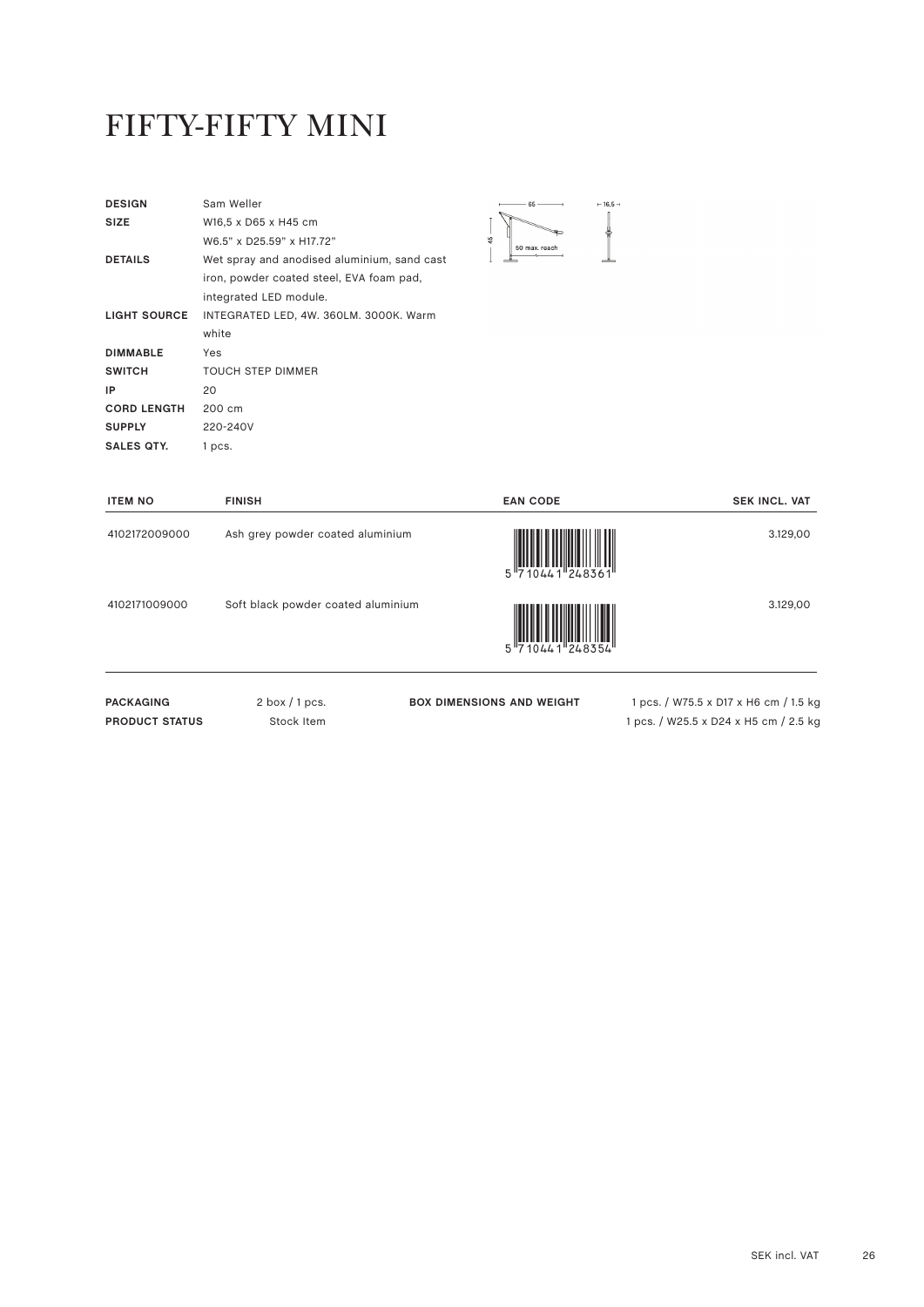#### FIFTY-FIFTY WALL

| <b>DESIGN</b>       | Sam Weller                                     |
|---------------------|------------------------------------------------|
| <b>SIZE</b>         | W7,5 x D187 x H67 cm                           |
|                     | W2.95" x D73.62" x H26.38"                     |
| <b>DETAILS</b>      | Extruded aluminium arms with die cast          |
|                     | aluminium joints and head. Machined steel      |
|                     | wall bracket and counterweight. Black silicone |
|                     | cable.                                         |
| <b>LIGHT SOURCE</b> | INTEGRATED LED, 7.7W. 700LM. 3100K. COOL       |
|                     | <b>WHITE</b>                                   |
| <b>DIMMABLE</b>     | Yes                                            |
| <b>SWITCH</b>       | <b>TOUCH STEP DIMMER</b>                       |
| IP                  | 20                                             |
| <b>CORD LENGTH</b>  | 300 cm                                         |
| <b>SUPPLY</b>       | 220-240V                                       |
| <b>SALES QTY.</b>   | 1 pcs.                                         |
|                     |                                                |



| <b>ITEM NO</b>        | <b>FINISH</b>                       | <b>EAN CODE</b>                  | <b>SEK INCL. VAT</b>                    |
|-----------------------|-------------------------------------|----------------------------------|-----------------------------------------|
| 4102091009000         | Soft black powder coated aluminium  | 5 710441 279310                  | 4.699,00                                |
| 4102093009000         | Cream white powder coated aluminium | 5 710441 279327                  | 4.699,00                                |
| <b>PACKAGING</b>      | $1$ box $/1$ pcs.                   | <b>BOX DIMENSIONS AND WEIGHT</b> | 1 pcs. / W209 x D17,5 x H7 cm / 4,60 kg |
| <b>PRODUCT STATUS</b> | Stock Item                          |                                  |                                         |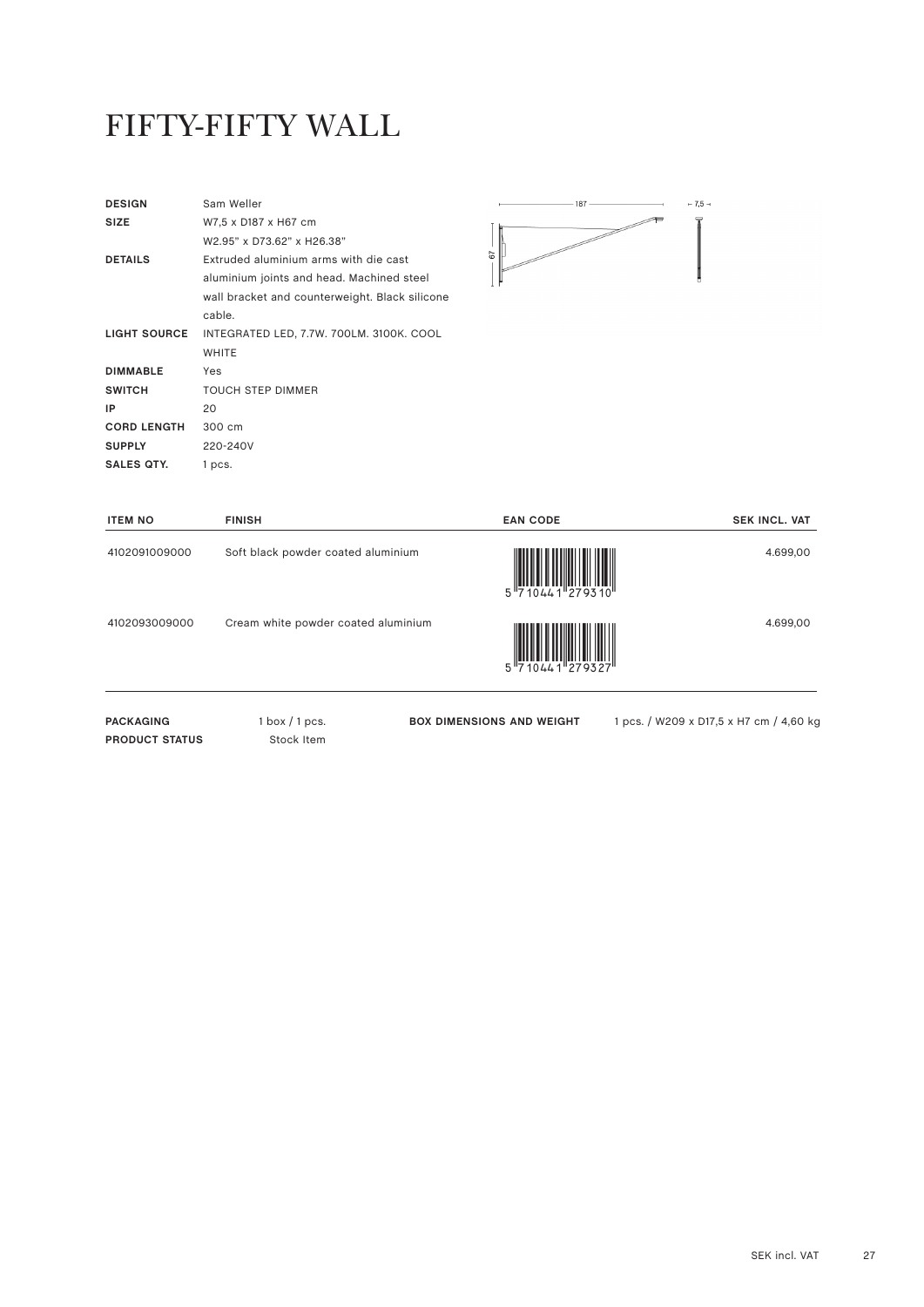#### MARSELIS TABLE LAMP

| <b>DESIGN</b>       | Kaschkasch                             | $-20 -$       | $+10 +$ |
|---------------------|----------------------------------------|---------------|---------|
| <b>SIZE</b>         | W10 x D20 x H38 cm                     | $\frac{8}{2}$ |         |
|                     | W3.94" x D7.87" x H14.96"              |               |         |
| <b>DETAILS</b>      | Wet spray aluminium, moulded PMMA,     |               |         |
|                     | moulded Polycarbonate, sand cast iron, |               |         |
|                     | powder coated steel, EVA foam pad,     |               |         |
|                     | integrated LED strip.                  |               |         |
| <b>LIGHT SOURCE</b> | INTEGRATED LED, 4W. 213LM. 2700K. Warm |               |         |
|                     | white                                  |               |         |
| <b>DIMMABLE</b>     | Yes                                    |               |         |
| <b>SWITCH</b>       | <b>TOUCH STEP DIMMER</b>               |               |         |
| IP                  | 20                                     |               |         |
| <b>CORD LENGTH</b>  | 200 cm                                 |               |         |
| <b>SUPPLY</b>       | 220-240V                               |               |         |
| SALES QTY.          | 1 pcs.                                 |               |         |

| <b>ITEM NO</b>   | <b>FINISH</b>                       | <b>EAN CODE</b>                  | <b>SEK INCL. VAT</b>                    |
|------------------|-------------------------------------|----------------------------------|-----------------------------------------|
| 4191112009000    | Ash grey powder coated aluminium    | 5 <sup>17</sup> 10441 261308     | 2.049,00                                |
| 4191111009000    | Soft black powder coated aluminium  | 5 710441 261292                  | 2.049,00                                |
| 4191113009000    | Khaki green powder coated aluminium | 5 710441 261315                  | 2.049,00                                |
| <b>PACKAGING</b> | $1$ box $/1$ pcs.                   | <b>BOX DIMENSIONS AND WEIGHT</b> | 1 pcs. / W44,5 x D19 x H15 cm / 2,00 kg |

**PRODUCT STATUS** Stock Item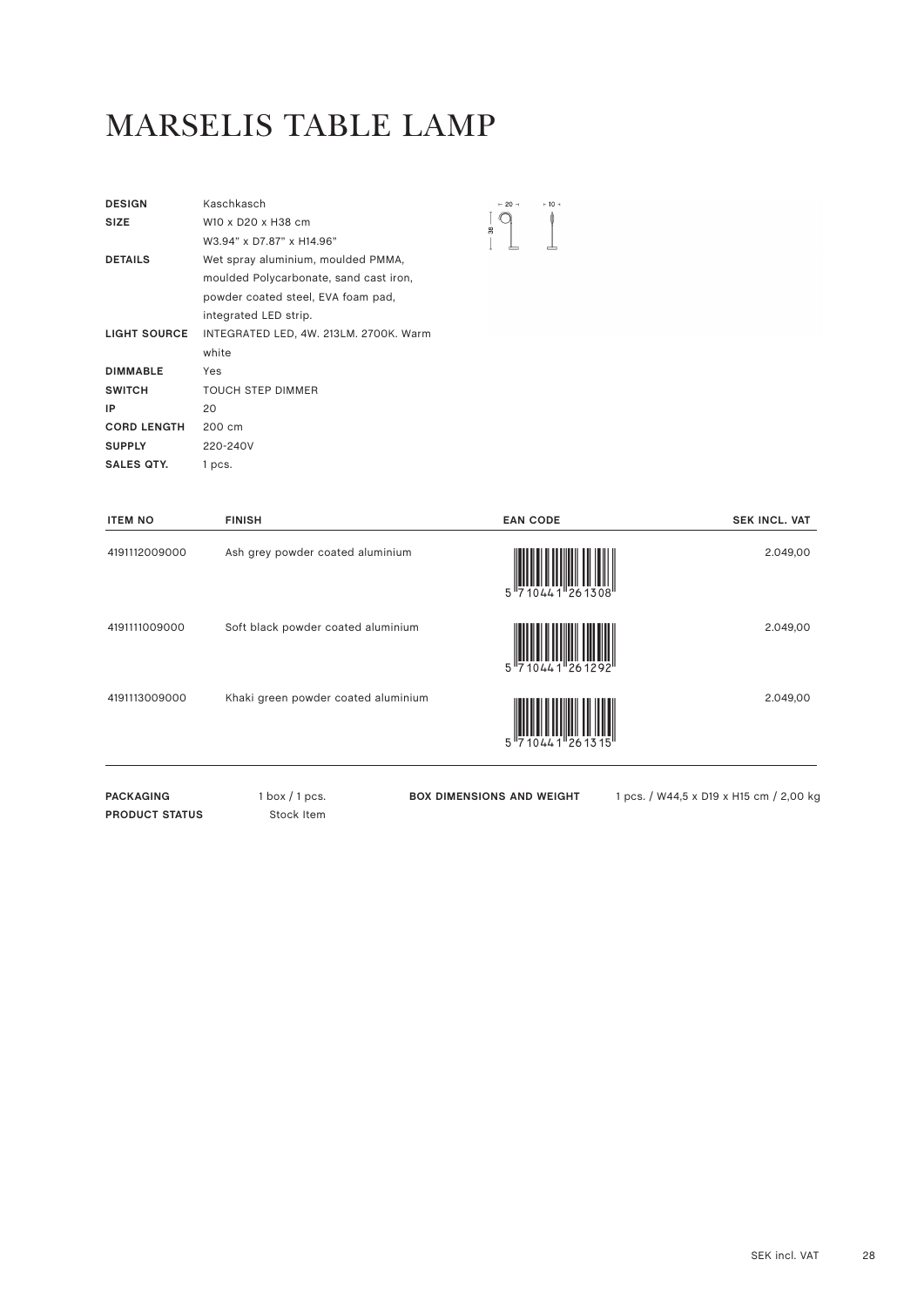# MARSELIS FLOOR LAMP

| <b>DESIGN</b>       | Kaschkasch                             |
|---------------------|----------------------------------------|
| <b>SIZE</b>         | W17,5 x D21,2 x H126 cm                |
|                     | W6.89" x D8.35" x H49.61"              |
| <b>DETAILS</b>      | Wet spray aluminium, moulded PMMA,     |
|                     | moulded Polycarbonate, sand cast iron, |
|                     | powder coated steel, EVA foam pad,     |
|                     | integrated LED strip.                  |
| <b>LIGHT SOURCE</b> | INTEGRATED LED, 4W. 213LM. 2700K. Warm |
|                     | white                                  |
| <b>DIMMABLE</b>     | Yes                                    |
| <b>SWITCH</b>       | <b>TOUCH STEP DIMMER</b>               |
| IP                  | 20                                     |
| <b>CORD LENGTH</b>  | 200 cm                                 |
| <b>SUPPLY</b>       | 220-240V                               |
| SALES QTY.          | 1 pcs.                                 |



| <b>ITEM NO</b>                            | <b>FINISH</b>                      | <b>EAN CODE</b>                  | <b>SEK INCL. VAT</b>                   |
|-------------------------------------------|------------------------------------|----------------------------------|----------------------------------------|
| 4191132009000                             | Ash grey powder coated aluminium   | 5 710441 261339                  | 2.969,00                               |
| 4191131009000                             | Soft black powder coated aluminium | $10441$ 261322                   | 2.969,00                               |
| <b>PACKAGING</b><br><b>PRODUCT STATUS</b> | $1$ box $/1$ pcs.<br>Stock Item    | <b>BOX DIMENSIONS AND WEIGHT</b> | 1 pcs. / W133 x D25 x H25 cm / 5,00 kg |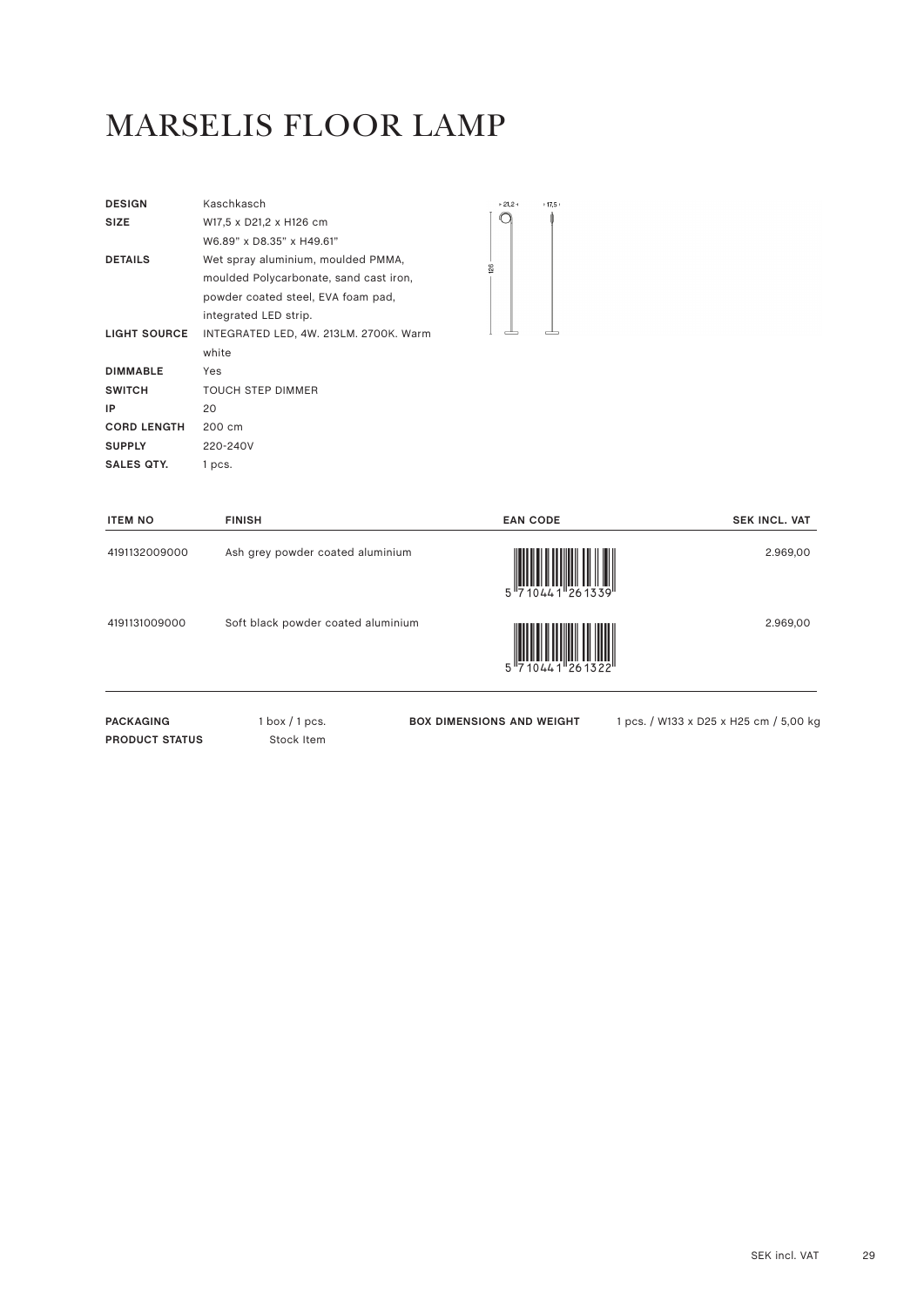#### ROPE TRICK

| <b>DESIGN</b>       | Stefan Diez                                  |
|---------------------|----------------------------------------------|
| <b>SIZE</b>         | W18 x D33 x H170 cm                          |
|                     | W7.09" x D12.99" x H66.93"                   |
| <b>DETAILS</b>      | Woven PET, aluminium, acrylic, polypropylene |
|                     | and ABS. Integrated LED module.              |
| <b>LIGHT SOURCE</b> | INTEGRATED LED, 10W. 410LM. 3000K. Warm      |
|                     | white                                        |
| <b>DIMMABLE</b>     | Yes                                          |
| <b>SWITCH</b>       | STEPLESS TOUCH DIMMER                        |
| IP                  | 20                                           |
| <b>CORD LENGTH</b>  | 250 cm                                       |
| <b>SUPPLY</b>       | 220-240V                                     |
| SALES QTY.          | 1 pcs.                                       |



| <b>ITEM NO</b>                            | <b>FINISH</b>                                                     | <b>EAN CODE</b>                  | <b>SEK INCL. VAT</b>                    |
|-------------------------------------------|-------------------------------------------------------------------|----------------------------------|-----------------------------------------|
| 4004412509000                             | Black acrylic shade, black iron and ABS base,<br>yellow woven PET | 5 710441 027171                  | 5.799,00                                |
| 4004411509000                             | Black acrylic shade, black iron and ABS base,<br>beige woven PET  | 5 710441 027164                  | 5.799,00                                |
| 4004411009000                             | Black acrylic shade, black iron and ABS base,<br>black woven PET  | 5 7 1044 1 0 2 7 1 5 7           | 5.799,00                                |
| <b>PACKAGING</b><br><b>PRODUCT STATUS</b> | $1$ box $/1$ pcs.<br>Stock Item                                   | <b>BOX DIMENSIONS AND WEIGHT</b> | 1 pcs. / W170 x D47 x H29 cm / 11,00 kg |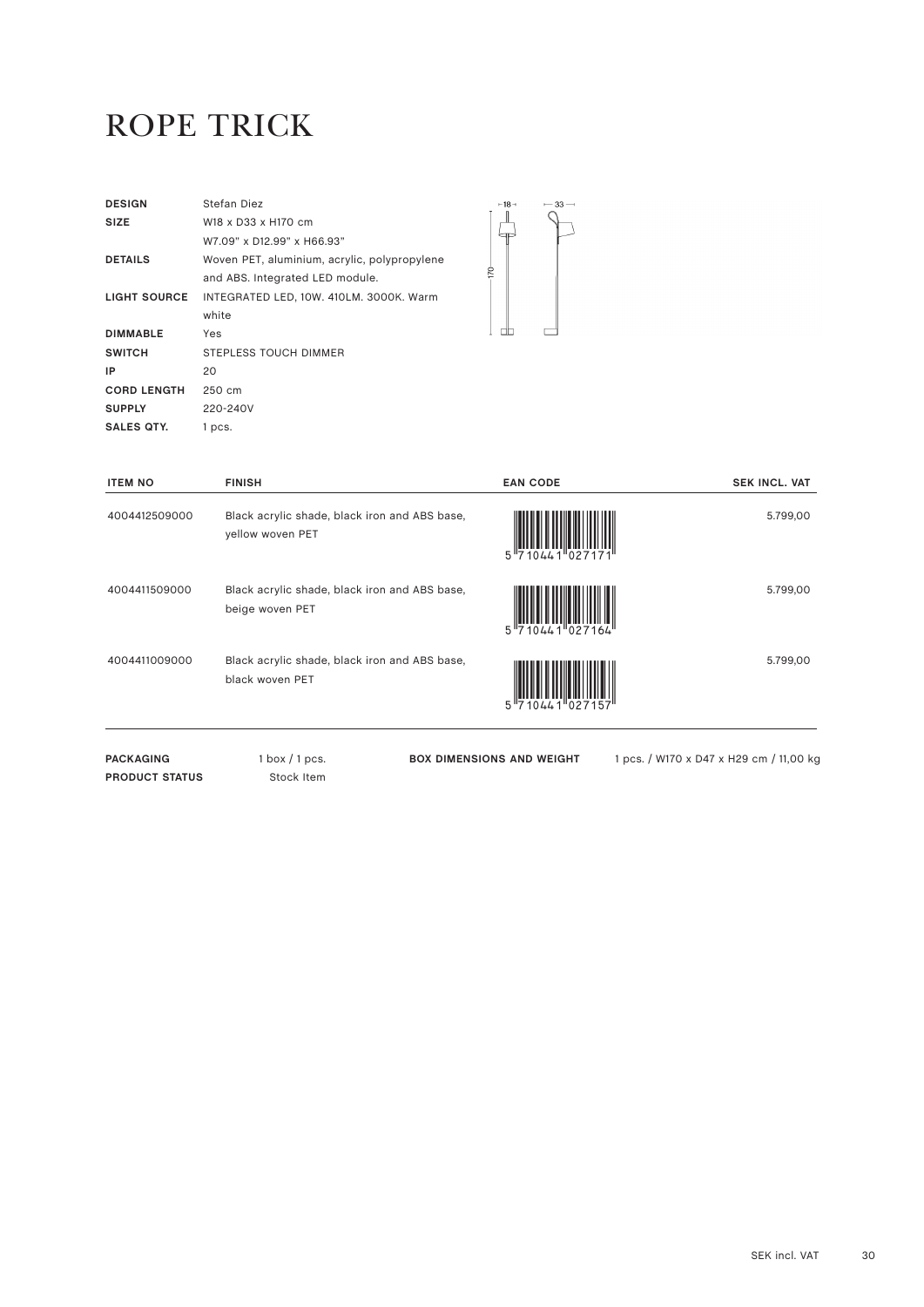# NOC CLAMP

| <b>DESIGN</b>       | SmithMatthias                                 |    | 10. | 14 |
|---------------------|-----------------------------------------------|----|-----|----|
| <b>SIZE</b>         | W10 x D14 x H22 cm                            |    |     |    |
|                     | W3.94" x D5.51" x H8.66"                      |    |     |    |
| <b>DETAILS</b>      | Machined aluminum lamp stem and clamp.        |    |     |    |
|                     | Die cast aluminum lamp shade. Silicone        | 22 |     |    |
|                     | cable. Black cable for the dark grey and red. |    |     |    |
|                     | versions and white for the off white version. |    |     |    |
| <b>LIGHT SOURCE</b> | LED E14 (A15), 5.5W. 470LM. 2800K. Warm       |    |     |    |
|                     | white                                         |    |     |    |
| <b>DIMMABLE</b>     | No                                            |    |     |    |
| <b>SWITCH</b>       | <b>INLINE SWITCH</b>                          |    |     |    |
| IP.                 | 20                                            |    |     |    |
| <b>CORD LENGTH</b>  | 200 cm                                        |    |     |    |
| <b>SUPPLY</b>       | 220-240V                                      |    |     |    |
| SALES QTY.          | 1 pcs.                                        |    |     |    |
|                     |                                               |    |     |    |

| <b>ITEM NO</b>                            | <b>FINISH</b>                     | <b>EAN CODE</b>                  | <b>SEK INCL. VAT</b>                  |
|-------------------------------------------|-----------------------------------|----------------------------------|---------------------------------------|
| 4004511509000                             | Dark grey powder coated aluminium | 5 710441 023623                  | 1.899,00                              |
| 4004511009000                             | Off white powder coated aluminium | 5 710441 023616                  | 1.899,00                              |
| <b>PACKAGING</b><br><b>PRODUCT STATUS</b> | $1$ box $/1$ pcs.<br>Stock Item   | <b>BOX DIMENSIONS AND WEIGHT</b> | 1 pcs. / W23 x D23 x H26 cm / 1,50 kg |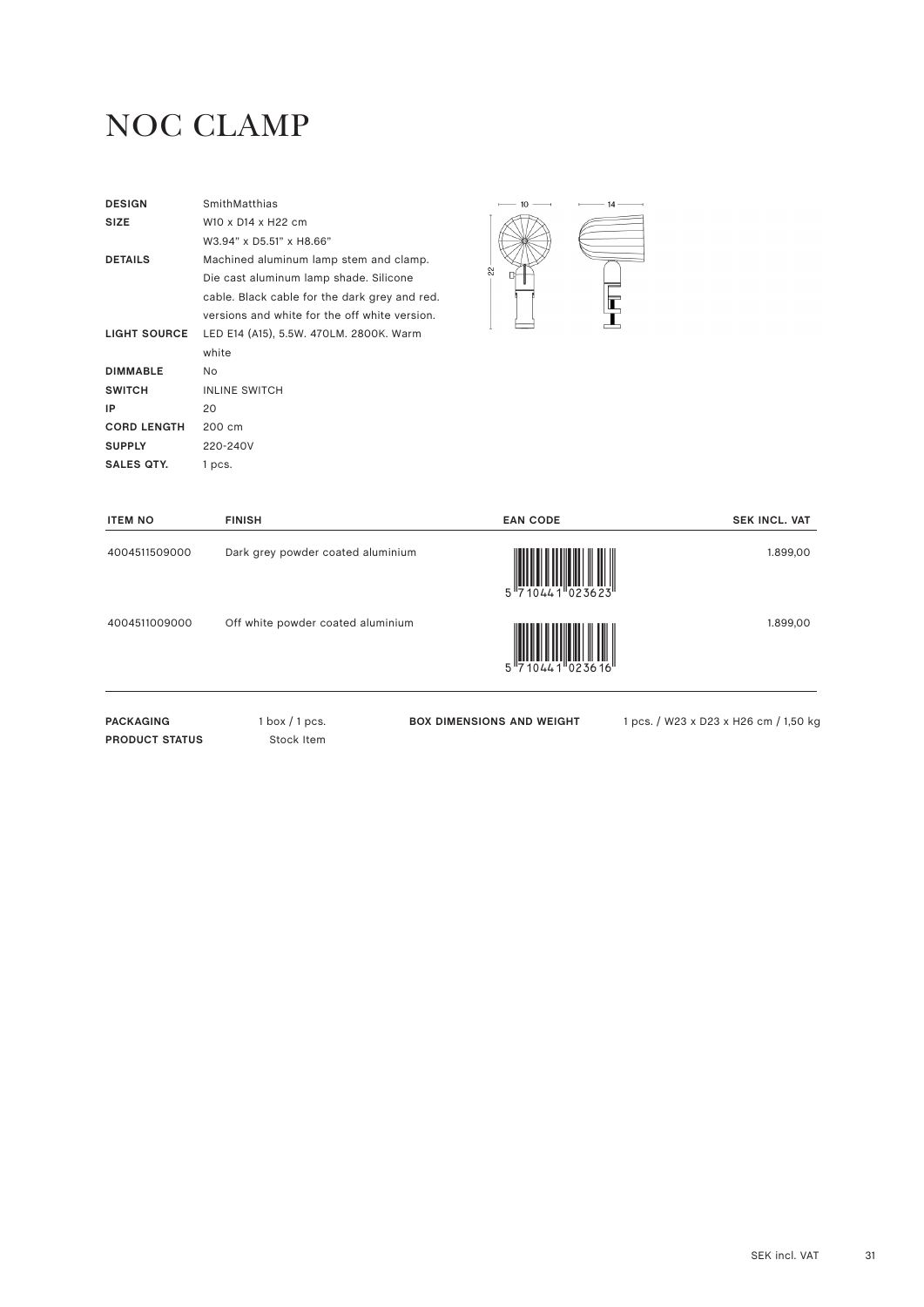#### NOC WALL

| <b>DESIGN</b>       | SmithMatthias                                   |
|---------------------|-------------------------------------------------|
| <b>SIZE</b>         | W11 x D22 x H14 cm                              |
|                     | W4.33" x D8.66" x H5.51"                        |
| <b>DETAILS</b>      | Lamp stem and base in machined aluminium.       |
|                     | Lamp shade in die cast aluminium. Black         |
|                     | silicone cable for dark grey and white silicone |
|                     | cable for the off white version.                |
| <b>LIGHT SOURCE</b> | LED E14 (A15), 5.5W. 470LM. 2800K. Warm         |
|                     | white                                           |
| <b>DIMMABLE</b>     | No.                                             |
| <b>SWITCH</b>       | <b>INLINE SWITCH</b>                            |
| IP                  | 20                                              |
| <b>CORD LENGTH</b>  | 200 cm                                          |
| <b>SUPPLY</b>       | 220-240V                                        |
| <b>SALES QTY.</b>   | 1 pcs.                                          |



| <b>ITEM NO</b>                            | <b>FINISH</b>                     | <b>EAN CODE</b>                  | <b>SEK INCL. VAT</b>                  |
|-------------------------------------------|-----------------------------------|----------------------------------|---------------------------------------|
| 4004521109000                             | Dark grey powder coated aluminium | 5 710441 178453                  | 1.899,00                              |
| 4004521009000                             | Off white powder coated aluminium | 5 710441 178446                  | 1.899,00                              |
| <b>PACKAGING</b><br><b>PRODUCT STATUS</b> | $1$ box $/1$ pcs.<br>Stock Item   | <b>BOX DIMENSIONS AND WEIGHT</b> | 1 pcs. / W23 x D23 x H26 cm / 1,40 kg |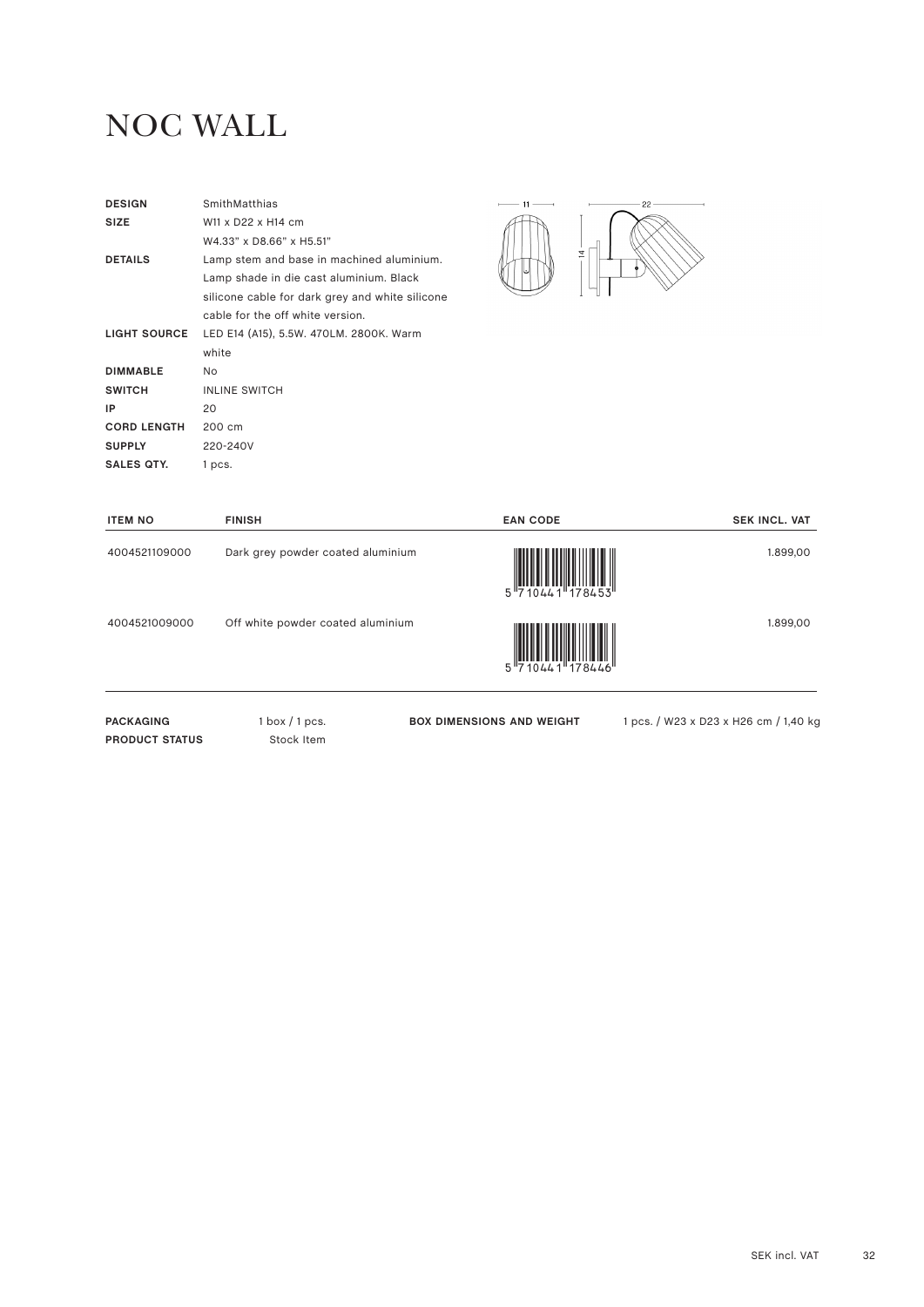# NOC WALL BUTTON

| SmithMatthias                                   |
|-------------------------------------------------|
| W11,8 x D22 x H14 cm                            |
| W4.65" x D8.66" x H5.51"                        |
| Lamp stem and base in machined aluminium.       |
| Lamp shade in die cast aluminium. Black         |
| silicone cable for dark grey and white silicone |
| cable for the off white version. Features a     |
| simple push button switch.                      |
| LED E14 (A15), 5.5W. 470LM. 2800K. Warm         |
| white                                           |
| No.                                             |
| <b>INTEGRATED SWITCH</b>                        |
| 20                                              |
| 220-240V                                        |
| 1 pcs.                                          |
|                                                 |



| <b>ITEM NO</b>                            | <b>FINISH</b>                     | <b>EAN CODE</b>                  | <b>SEK INCL. VAT</b>                  |
|-------------------------------------------|-----------------------------------|----------------------------------|---------------------------------------|
| 4004501009000                             | Off white powder coated aluminium | 5 710441 241270                  | 1.899,00                              |
| 4004501109000                             | Dark grey powder coated aluminium |                                  | 1.899,00                              |
| <b>PACKAGING</b><br><b>PRODUCT STATUS</b> | $1$ box $/1$ pcs.<br>Stock Item   | <b>BOX DIMENSIONS AND WEIGHT</b> | 1 pcs. / W26 x D23 x H13 cm / 1,30 kc |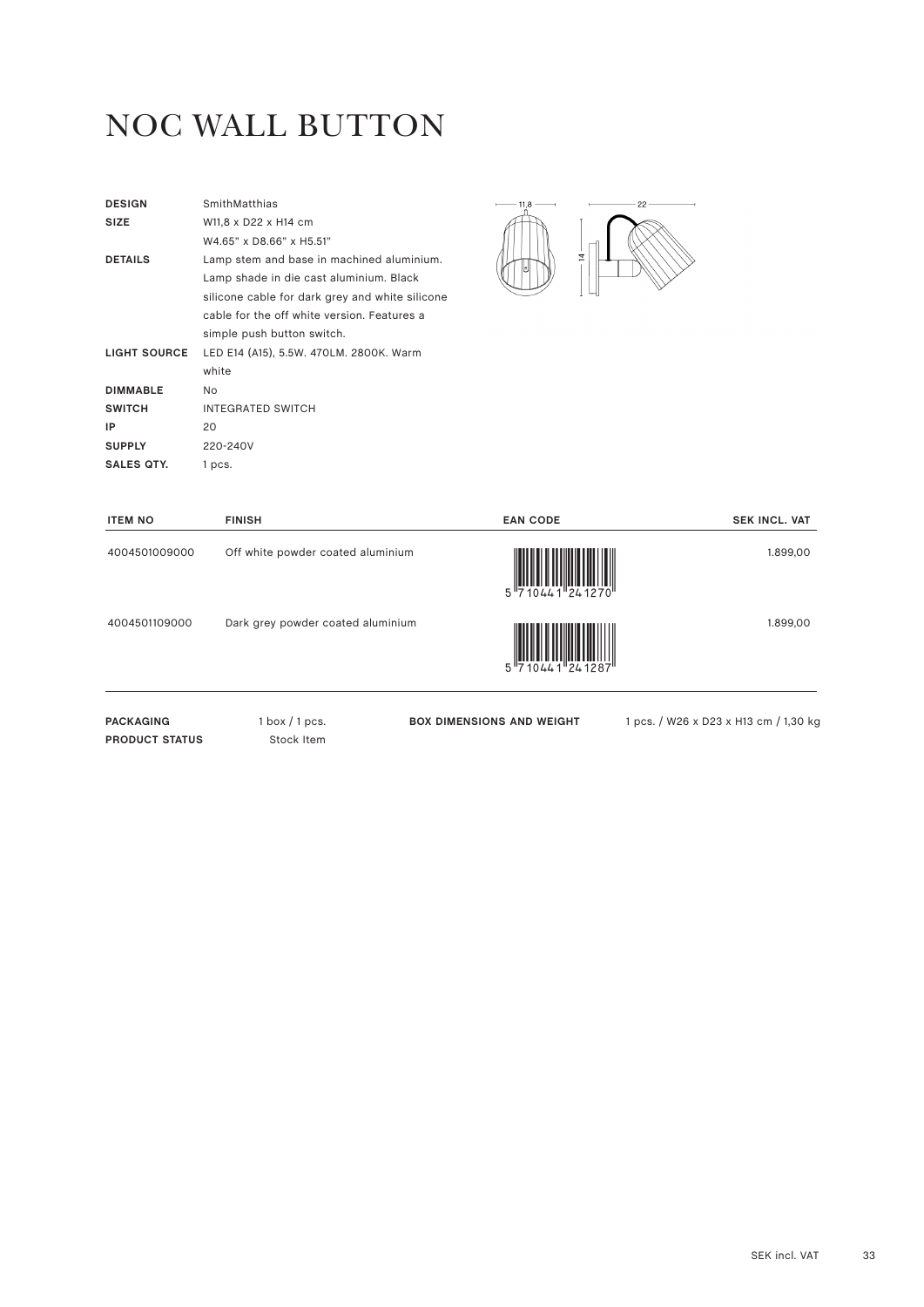#### TURN ON

| <b>DESIGN</b>      | Joel Hoff                                |
|--------------------|------------------------------------------|
| <b>SIZE</b>        | Ø10 x H19,5 cm                           |
|                    | Ø3.94" x H7.68"                          |
| <b>DETAILS</b>     | Opal glass shade and anodized aluminium  |
|                    | base. LED bulb included.                 |
| LIGHT SOURCE       | INTEGRATED LED, 4.5W. 250LM. 2700K. Warm |
|                    | white                                    |
| <b>DIMMABLE</b>    | Yes                                      |
| <b>SWITCH</b>      | ROTARY LAMP BODY DIMMER SWITCH           |
| ΙP                 | 20                                       |
| <b>CORD LENGTH</b> | 200 cm                                   |
| <b>SUPPLY</b>      | 220-240V                                 |
| <b>SALES QTY.</b>  | 1 pcs.                                   |



| <b>ITEM NO</b> | <b>FINISH</b>                                                | <b>EAN CODE</b>            | <b>SEK INCL. VAT</b> |
|----------------|--------------------------------------------------------------|----------------------------|----------------------|
| 4004531309000  | Blown opal glass shade, green anodized<br>aluminium base     | 5 7 10 4 4 1 0 3 7 8 1 1 " | 1.559,00             |
| 4004531209000  | Blown opal glass shade, orange anodized<br>aluminium base    | 5 "7<br>$10441^{10}37804$  | 1.559,00             |
| 4004531109000  | Blown opal glass shade, aluminium anodized<br>aluminium base | 5 710441 037798            | 1.559,00             |
| 4004531009000  | Blown opal glass shade, black anodized aluminium<br>base     | 5 "7<br>0441 037781        | 1.559,00             |
|                |                                                              |                            |                      |

PACKAGING 1 box / 1 pcs. **PRODUCT STATUS** Stock Item

**BOX DIMENSIONS AND WEIGHT** 1 pcs. / W18 x D24,5 x H13 cm / 1,20 kg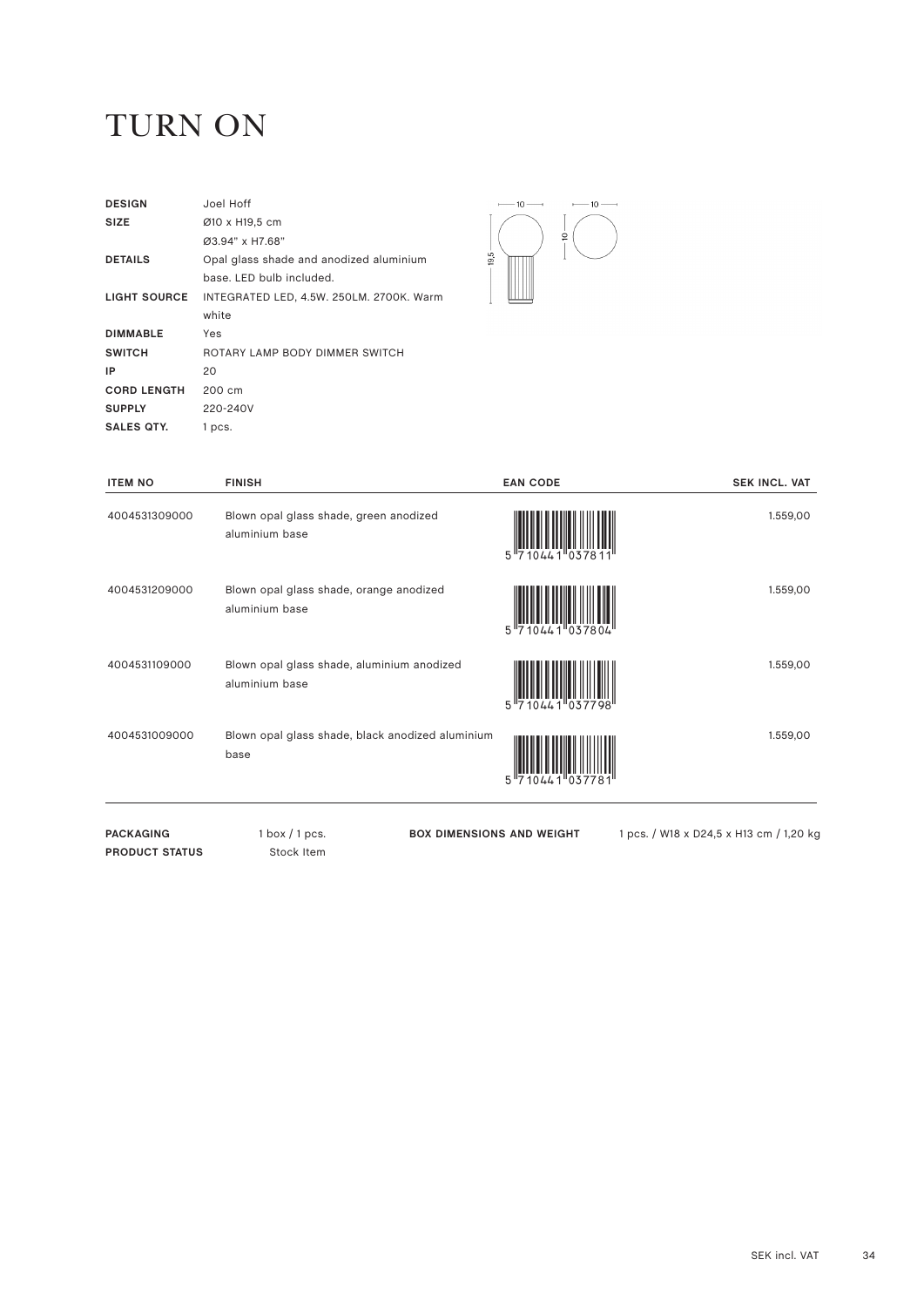#### **CLOCHE**

| <b>DESIGN</b>       | Lars Beller Fjetland                          |  |
|---------------------|-----------------------------------------------|--|
| <b>SIZE</b>         | W26 x D46 x H43 cm                            |  |
|                     | W10.24" x D18.11" x H16.93"                   |  |
| <b>DETAILS</b>      | Table lamp in steel shade and cast iron base. |  |
| <b>LIGHT SOURCE</b> | LED E14 (A15), 5.5W. 470LM. 2800K. Warm       |  |
|                     | white                                         |  |
| <b>DIMMABLE</b>     | No.                                           |  |
| <b>SWITCH</b>       | <b>INLINE SWITCH</b>                          |  |
| IP                  | 20                                            |  |
| <b>CORD LENGTH</b>  | 200 cm                                        |  |
| <b>SUPPLY</b>       | 220-240V                                      |  |
| <b>SALES QTY.</b>   | 1 pcs.                                        |  |



| <b>ITEM NO</b> | <b>FINISH</b>                                                              | <b>EAN CODE</b>                                 | <b>SEK INCL. VAT</b> |
|----------------|----------------------------------------------------------------------------|-------------------------------------------------|----------------------|
| 4004562009000  | Black powder coated steel shade, black cast iron<br>and aluminium base     | $10441^{\text{H}}029984^{\text{H}}$             | 2.969,00             |
| 4004564009000  | Polished brass shade, black cast iron and<br>aluminium base                | $10441$ <sup>1</sup> 036784 <sup>1</sup><br>5"7 | 2.969,00             |
| 4004566009000  | Mocca anodised aluminium shade, black cast iron<br>and aluminium base      | $10441$ <sup>279716</sup>                       | 2.969,00             |
| 4004565009000  | Mint green anodised aluminium shade, black cast<br>iron and aluminium base | "2707                                           | 2.969,00             |
|                |                                                                            |                                                 |                      |

PACKAGING 1 box / 1 pcs. **PRODUCT STATUS** Stock Item

**BOX DIMENSIONS AND WEIGHT** 1 pcs. / W70 x D36 x H37,5 cm / 8,00 kg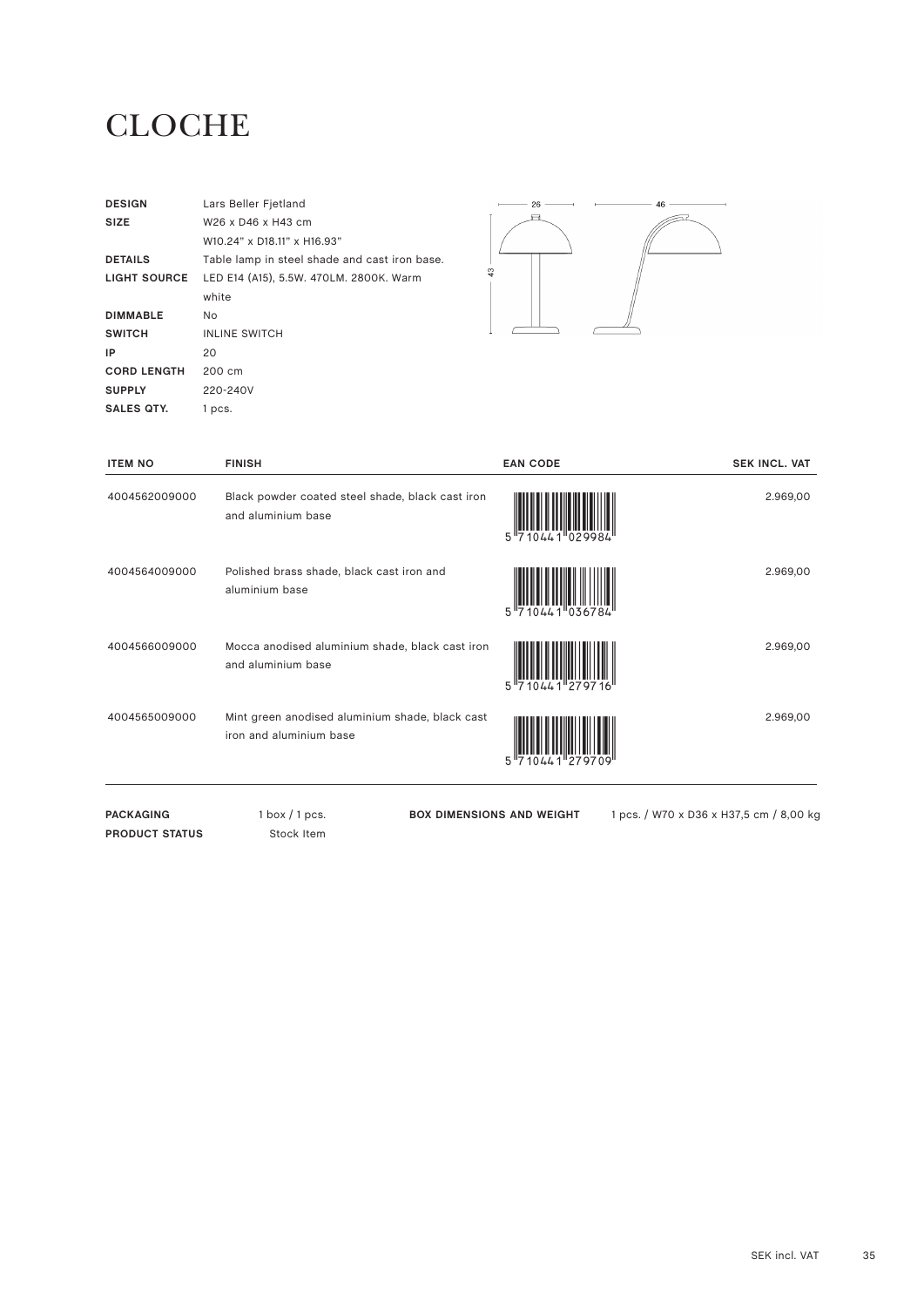# 30 DEGREES SHADE / S

| <b>DESIGN</b>       | Johan Van Hengel                              | $-24-$         | 24 |
|---------------------|-----------------------------------------------|----------------|----|
| <b>SIZE</b>         | Ø24 x H17 cm                                  | $\overline{1}$ |    |
|                     | Ø9.45" x H6.69"                               |                | 24 |
| <b>DETAILS</b>      | Veneered oak pendant shade. Recommended       |                |    |
|                     | light source for S: LED E27 (A15) 5,5W, 470lm |                |    |
|                     | 2700K, Warm White. For M and L: LED E27       |                |    |
|                     | (A19) 10.5W, 810lm 2700K, Warm White. For     |                |    |
|                     | XL: LED E27 (G30) 13W, 1055lm 2700K Warm      |                |    |
|                     | White.                                        |                |    |
| <b>LIGHT SOURCE</b> | <b>NOT INCLUDED</b>                           |                |    |
| IP                  | 20                                            |                |    |
|                     |                                               |                |    |
| <b>SALES QTY.</b>   | 1 pcs.                                        |                |    |

| <b>ITEM NO</b>   | <b>FINISH</b>             | <b>EAN CODE</b>                                                                                                                                                                                                                                                                                                                                                                                                                                                                                                                                                                           | <b>SEK INCL. VAT</b>                  |
|------------------|---------------------------|-------------------------------------------------------------------------------------------------------------------------------------------------------------------------------------------------------------------------------------------------------------------------------------------------------------------------------------------------------------------------------------------------------------------------------------------------------------------------------------------------------------------------------------------------------------------------------------------|---------------------------------------|
| 4004451009000    | Matt lacquered oak veneer | $\begin{array}{c} \begin{array}{c} \begin{array}{c} \end{array}\\ \begin{array}{c} \end{array}\\ \begin{array}{c} \end{array}\\ \begin{array}{c} \end{array}\\ \begin{array}{c} \end{array}\\ \begin{array}{c} \end{array}\\ \begin{array}{c} \end{array}\\ \begin{array}{c} \end{array}\\ \begin{array}{c} \end{array}\\ \begin{array}{c} \end{array}\\ \begin{array}{c} \end{array}\\ \begin{array}{c} \end{array}\\ \begin{array}{c} \end{array}\\ \begin{array}{c} \end{array}\\ \begin{array}{c} \end{array}\\ \begin{array}{c} \end{array}\\ \begin{array}{c} \end{array}\\ \begin$ | 999,00                                |
| <b>PACKAGING</b> | $1$ box $/1$ pcs.         | <b>BOX DIMENSIONS AND WEIGHT</b>                                                                                                                                                                                                                                                                                                                                                                                                                                                                                                                                                          | 1 pcs. / W27 x D27 x H19 cm / 0,50 kg |

**PRODUCT STATUS** Stock Item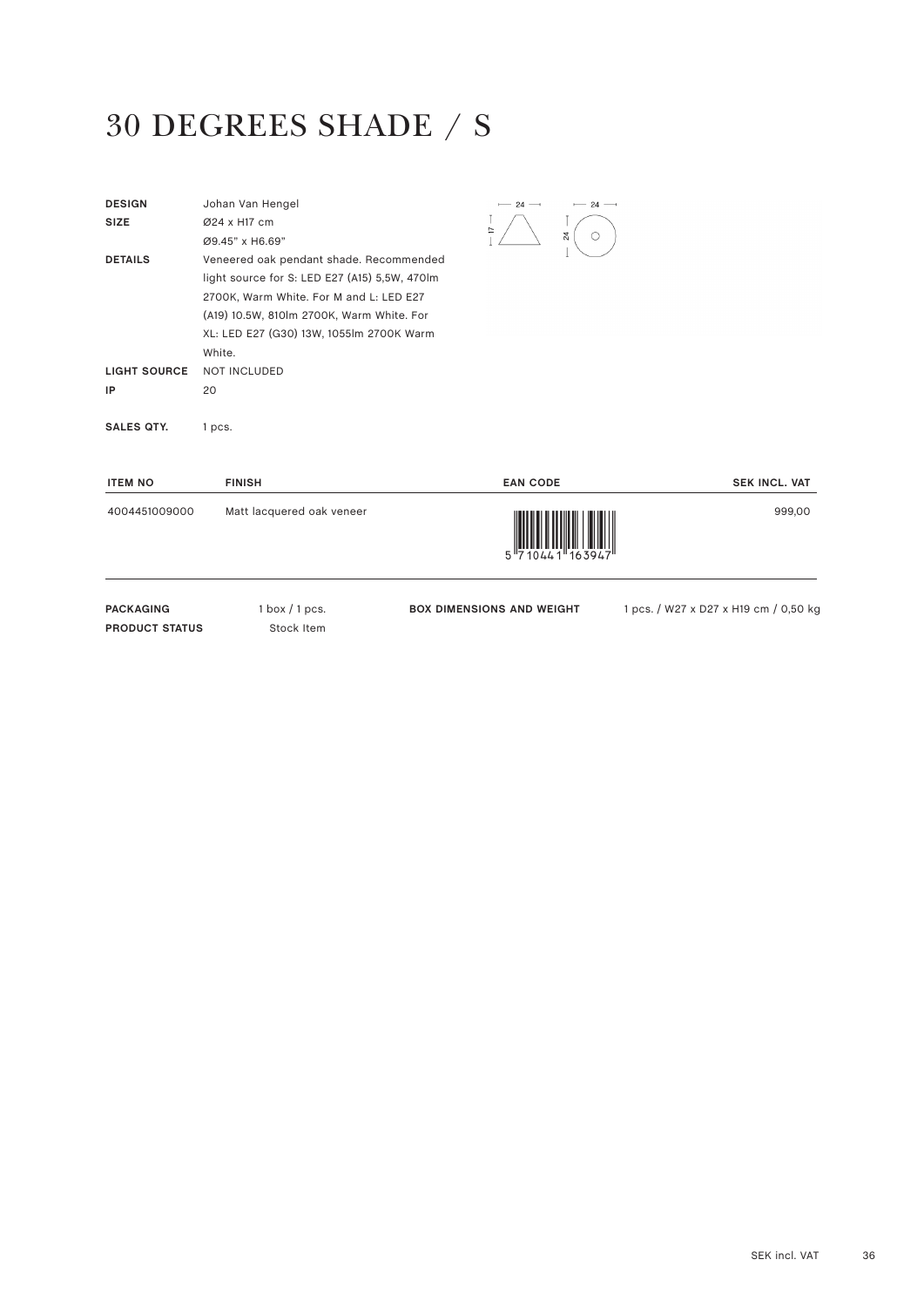## 30 DEGREES SHADE / M

| <b>DESIGN</b>       | Johan Van Hengel                              | 33,5 | $33,5-$ |
|---------------------|-----------------------------------------------|------|---------|
| <b>SIZE</b>         | Ø33,5 x H25 cm                                |      |         |
|                     | Ø13.19" x H9.84"                              | 25   | 33,5    |
| <b>DETAILS</b>      | Veneered oak pendant shade. Recommended       |      |         |
|                     | light source for S: LED E27 (A15) 5,5W, 470lm |      |         |
|                     | 2700K, Warm White. For M and L: LED E27       |      |         |
|                     | (A19) 10.5W, 810lm 2700K, Warm White. For     |      |         |
|                     | XL: LED E27 (G30) 13W, 1055lm 2700K Warm      |      |         |
|                     | White.                                        |      |         |
| <b>LIGHT SOURCE</b> | <b>NOT INCLUDED</b>                           |      |         |
| IP                  | 20                                            |      |         |
|                     |                                               |      |         |
| <b>SALES QTY.</b>   | 1 pcs.                                        |      |         |
|                     |                                               |      |         |

| <b>ITEM NO</b> | <b>FINISH</b>             | <b>EAN CODE</b>                                                                                                                                                                                                                                                                                                                                                                                                                                                                                                                                                 | <b>SEK INCL. VAT</b> |
|----------------|---------------------------|-----------------------------------------------------------------------------------------------------------------------------------------------------------------------------------------------------------------------------------------------------------------------------------------------------------------------------------------------------------------------------------------------------------------------------------------------------------------------------------------------------------------------------------------------------------------|----------------------|
| 4004471009000  | Matt lacquered oak veneer | $\begin{array}{c} \begin{array}{c} \begin{array}{c} \end{array} \\ \begin{array}{c} \end{array} \\ \begin{array}{c} \end{array} \\ \begin{array}{c} \end{array} \\ \begin{array}{c} \end{array} \\ \begin{array}{c} \end{array} \\ \begin{array}{c} \end{array} \\ \begin{array}{c} \end{array} \\ \begin{array}{c} \end{array} \\ \begin{array}{c} \end{array} \\ \begin{array}{c} \end{array} \\ \begin{array}{c} \end{array} \\ \begin{array}{c} \end{array} \\ \begin{array}{c} \end{array} \\ \begin{array}{c} \end{array} \\ \begin{array}{c} \end{array$ | 1.329,00             |
|                |                           |                                                                                                                                                                                                                                                                                                                                                                                                                                                                                                                                                                 |                      |

PACKAGING 1 box / 1 pcs. **PRODUCT STATUS** Stock Item

**BOX DIMENSIONS AND WEIGHT** 1 pcs. / W35 x D35 x H27 cm / 1,50 kg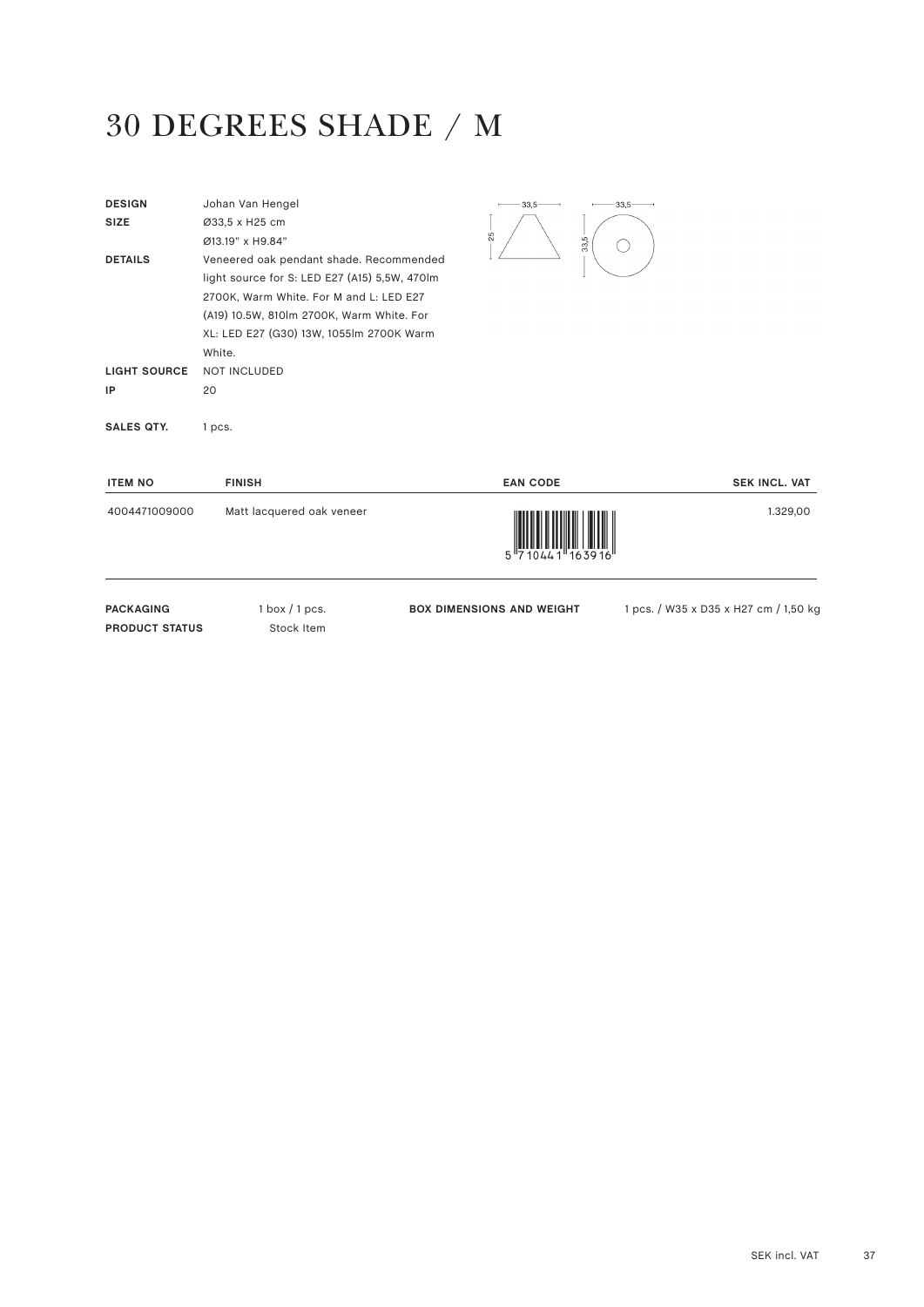## 30 DEGREES SHADE / L

| <b>DESIGN</b><br><b>SIZE</b> | Johan Van Hengel<br>Ø45 x H35 cm<br>Ø17.72" x H13.78"                                                                                                                                                                                  | 45<br>35 | 45 |
|------------------------------|----------------------------------------------------------------------------------------------------------------------------------------------------------------------------------------------------------------------------------------|----------|----|
| <b>DETAILS</b>               | Veneered oak pendant shade. Recommended<br>light source for S: LED E27 (A15) 5,5W, 470lm<br>2700K, Warm White. For M and L: LED E27<br>(A19) 10.5W, 810lm 2700K, Warm White. For<br>XL: LED E27 (G30) 13W, 1055lm 2700K Warm<br>White. |          | 45 |
| <b>LIGHT SOURCE</b>          | <b>NOT INCLUDED</b>                                                                                                                                                                                                                    |          |    |
| IP                           | 20                                                                                                                                                                                                                                     |          |    |
| <b>SALES QTY.</b>            | 1 pcs.                                                                                                                                                                                                                                 |          |    |

| <b>ITEM NO</b> | <b>FINISH</b>             | <b>EAN CODE</b>                                                                                                                                                                                                                                                                                                                                                                                                                                                                                                                                                 | <b>SEK INCL. VAT</b> |
|----------------|---------------------------|-----------------------------------------------------------------------------------------------------------------------------------------------------------------------------------------------------------------------------------------------------------------------------------------------------------------------------------------------------------------------------------------------------------------------------------------------------------------------------------------------------------------------------------------------------------------|----------------------|
| 4004481009000  | Matt lacquered oak veneer | $\begin{array}{c} \begin{array}{c} \begin{array}{c} \end{array} \\ \begin{array}{c} \end{array} \\ \begin{array}{c} \end{array} \\ \begin{array}{c} \end{array} \\ \begin{array}{c} \end{array} \\ \begin{array}{c} \end{array} \\ \begin{array}{c} \end{array} \\ \begin{array}{c} \end{array} \\ \begin{array}{c} \end{array} \\ \begin{array}{c} \end{array} \\ \begin{array}{c} \end{array} \\ \begin{array}{c} \end{array} \\ \begin{array}{c} \end{array} \\ \begin{array}{c} \end{array} \\ \begin{array}{c} \end{array} \\ \begin{array}{c} \end{array$ | 2.429,00             |
|                |                           |                                                                                                                                                                                                                                                                                                                                                                                                                                                                                                                                                                 |                      |

PACKAGING 1 box / 1 pcs. **PRODUCT STATUS** Stock Item

**BOX DIMENSIONS AND WEIGHT** 1 pcs. / W46 x D46 x H38 cm / 2,00 kg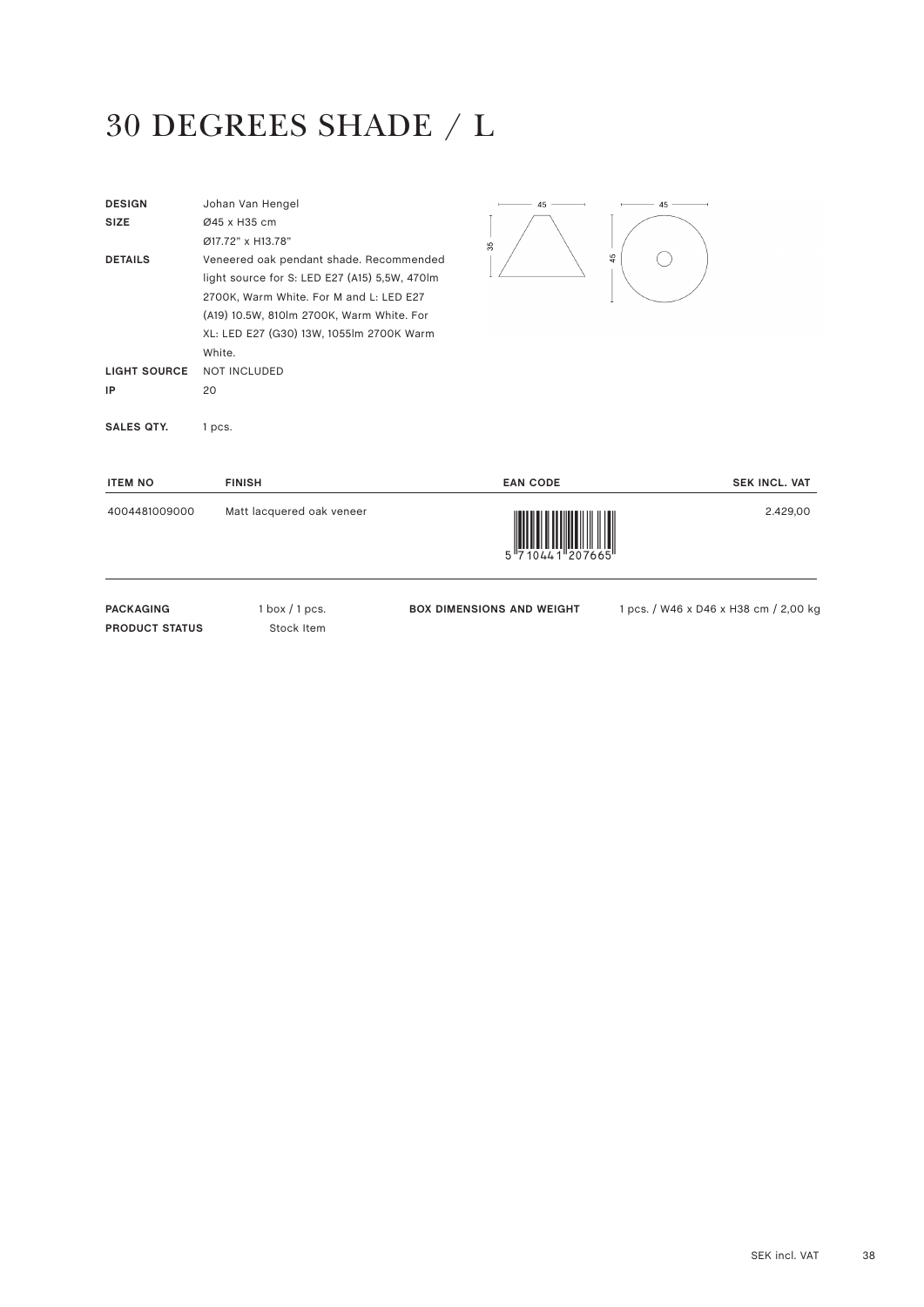#### 30 DEGREES SHADE / XL

| <b>DESIGN</b><br><b>SIZE</b><br><b>DETAILS</b> | Johan Van Hengel<br>Ø61,5 x H50 cm<br>Ø24.21" x H19.69"<br>Veneered oak pendant shade. Recommended<br>light source for S: LED E27 (A15) 5,5W, 470lm<br>2700K, Warm White. For M and L: LED E27<br>(A19) 10.5W, 810lm 2700K, Warm White. For<br>XL: LED E27 (G30) 13W, 1055lm 2700K Warm<br>White. | 61,5<br>SO | 61,5<br>61,5 |
|------------------------------------------------|---------------------------------------------------------------------------------------------------------------------------------------------------------------------------------------------------------------------------------------------------------------------------------------------------|------------|--------------|
| <b>LIGHT SOURCE</b>                            | <b>NOT INCLUDED</b>                                                                                                                                                                                                                                                                               |            |              |
| IP                                             | 20                                                                                                                                                                                                                                                                                                |            |              |
| <b>SALES QTY.</b>                              | 1 pcs.                                                                                                                                                                                                                                                                                            |            |              |

| <b>ITEM NO</b> | <b>FINISH</b>             | <b>EAN CODE</b>                                                                                                                                                                                                                                                                                                                                                                                                                                                                                                                                                 | <b>SEK INCL. VAT</b> |
|----------------|---------------------------|-----------------------------------------------------------------------------------------------------------------------------------------------------------------------------------------------------------------------------------------------------------------------------------------------------------------------------------------------------------------------------------------------------------------------------------------------------------------------------------------------------------------------------------------------------------------|----------------------|
| 4004491009000  | Matt lacquered oak veneer | $\begin{array}{c} \begin{array}{c} \begin{array}{c} \end{array} \\ \begin{array}{c} \end{array} \\ \begin{array}{c} \end{array} \\ \begin{array}{c} \end{array} \\ \begin{array}{c} \end{array} \\ \begin{array}{c} \end{array} \\ \begin{array}{c} \end{array} \\ \begin{array}{c} \end{array} \\ \begin{array}{c} \end{array} \\ \begin{array}{c} \end{array} \\ \begin{array}{c} \end{array} \\ \begin{array}{c} \end{array} \\ \begin{array}{c} \end{array} \\ \begin{array}{c} \end{array} \\ \begin{array}{c} \end{array} \\ \begin{array}{c} \end{array$ | 2.969,00             |
|                |                           |                                                                                                                                                                                                                                                                                                                                                                                                                                                                                                                                                                 |                      |

PACKAGING 1 box / 1 pcs. **PRODUCT STATUS** Stock Item

BOX DIMENSIONS AND WEIGHT 1 pcs. / W63 x D63 x H53 cm / 3,50 kg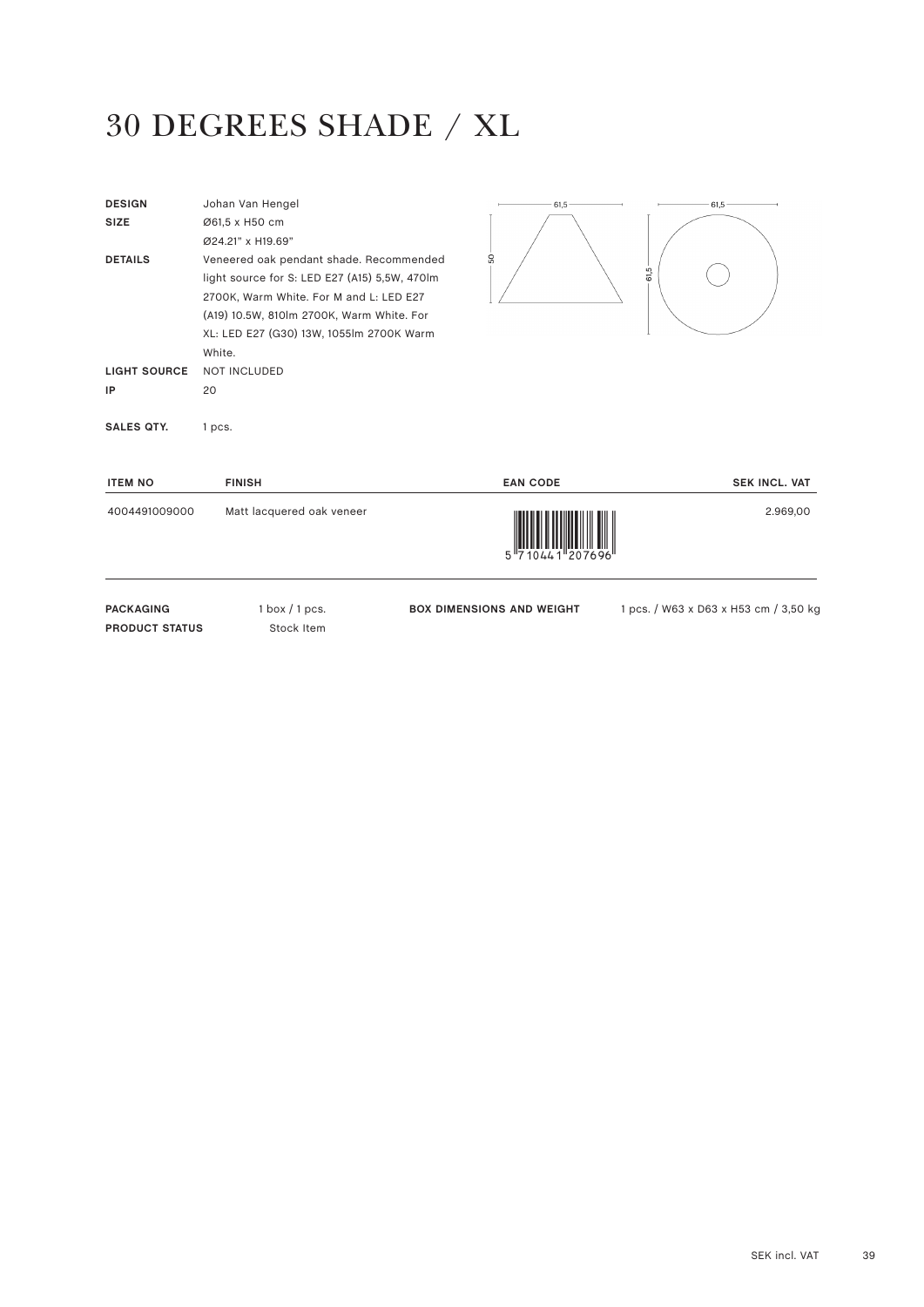## SINKER / S / PENDANT

| <b>DESIGN</b>       | HAY                                         |
|---------------------|---------------------------------------------|
| <b>SIZE</b>         | Ø23 x H19 cm                                |
|                     | Ø9.06" x H7.48"                             |
| <b>DETAILS</b>      | Shade in textured ABS with acrylic diffuser |
|                     | and textile cord.                           |
| <b>LIGHT SOURCE</b> | LED E27 (A19), 10.5W. 810LM. 2800K. Warm    |
|                     | white                                       |
| <b>DIMMABLE</b>     | Yes                                         |
| <b>SWITCH</b>       | No.                                         |
| IP                  | 20                                          |
| <b>CORD LENGTH</b>  | 400 cm                                      |
| <b>SUPPLY</b>       | 220-240V                                    |
| SALES OTY.          | 1 pcs.                                      |
|                     |                                             |



| <b>ITEM NO</b> | <b>FINISH</b>               | <b>EAN CODE</b>   | <b>SEK INCL. VAT</b> |
|----------------|-----------------------------|-------------------|----------------------|
| 4004752009000  | Cream white moulded acrylic | 5 710441 036548   | 2.129,00             |
| 4004752509000  | Oxide red moulded acrylic   | 5 710441 206538   | 2.129,00             |
| 4004751509000  | Dusty grey moulded acrylic  | 5 710441 030966   | 2.129,00             |
| 4004751009000  | Soft black moulded acrylic  | 5 7 1044 1 030959 | 2.129,00             |

PACKAGING 1 box / 1 pcs. **PRODUCT STATUS** Stock Item

**BOX DIMENSIONS AND WEIGHT** 1 pcs. / W31 x D30 x H29 cm / 2,00 kg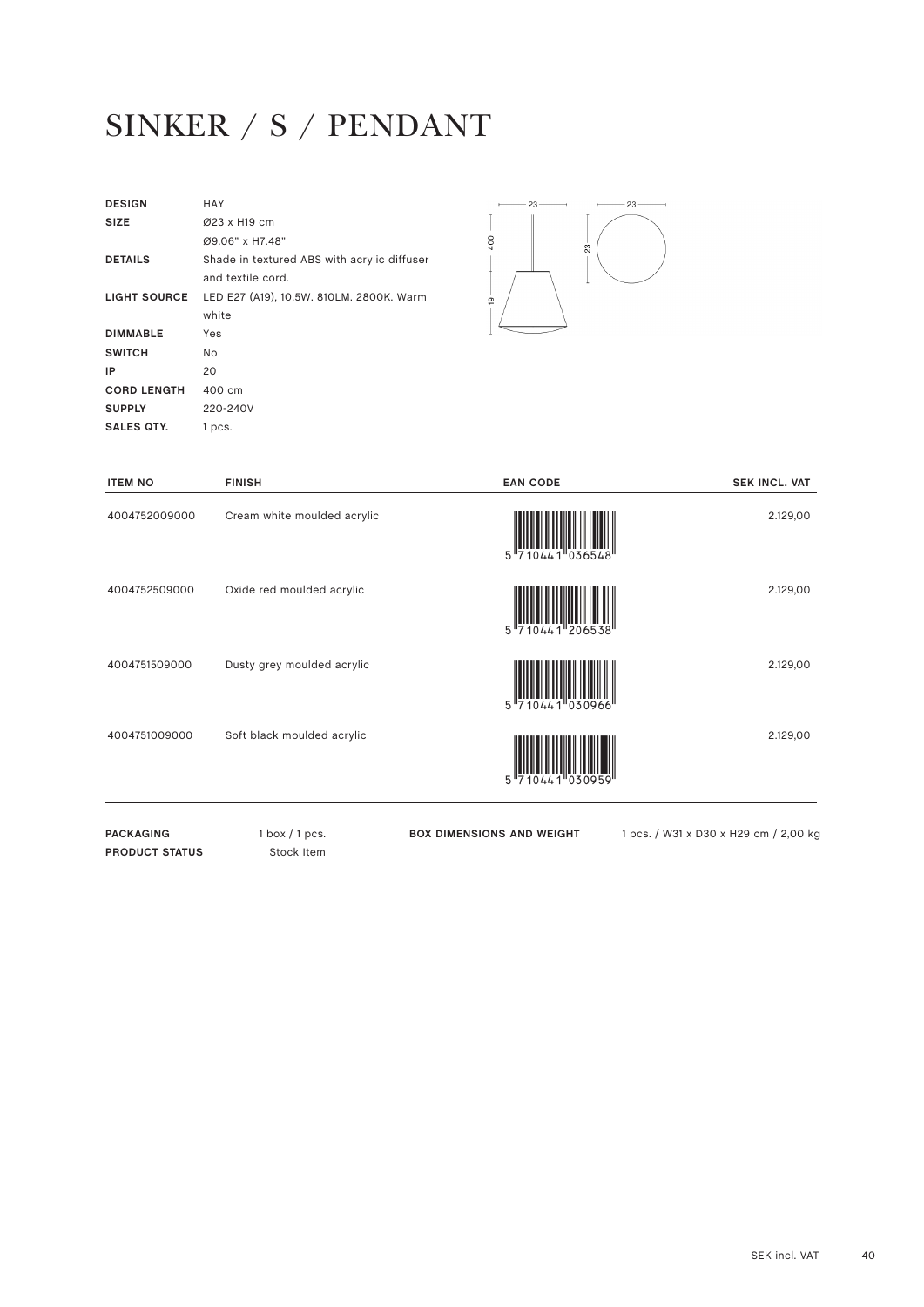## SINKER / L / PENDANT

| <b>DESIGN</b>       | HAY                                         |
|---------------------|---------------------------------------------|
| <b>SIZE</b>         | Ø37,5 x H35 cm                              |
|                     | Ø14.76" x H13.78"                           |
| <b>DETAILS</b>      | Shade in textured ABS with acrylic diffuser |
|                     | and textile cord.                           |
| <b>LIGHT SOURCE</b> | LED E27 (A19), 13W. 1055LM. 2800K. Warm     |
|                     | white                                       |
| <b>DIMMABLE</b>     | Yes                                         |
| <b>SWITCH</b>       | No.                                         |
| IP                  | 20                                          |
| <b>CORD LENGTH</b>  | 400 cm                                      |
| <b>SUPPLY</b>       | 220-240V                                    |
| SALES OTY.          | 1 pcs.                                      |
|                     |                                             |

PACKAGING 1 box / 1 pcs. **PRODUCT STATUS** Stock Item



| <b>FINISH</b>               | <b>EAN CODE</b>               | <b>SEK INCL. VAT</b> |
|-----------------------------|-------------------------------|----------------------|
| Soft black moulded acrylic  | 5 710441 030973               | 2.649,00             |
| Dusty grey moulded acrylic  | $5\frac{1}{7}$<br>0441 030980 | 2.649,00             |
| Cream white moulded acrylic | 5 710441 036708               | 2.649,00             |
| Oxide red moulded acrylic   | 5 710441 206545               | 2.649,00             |
|                             |                               |                      |

**BOX DIMENSIONS AND WEIGHT** 1 pcs. / W44 x D42,5 x H40,5 cm / 4,00 kg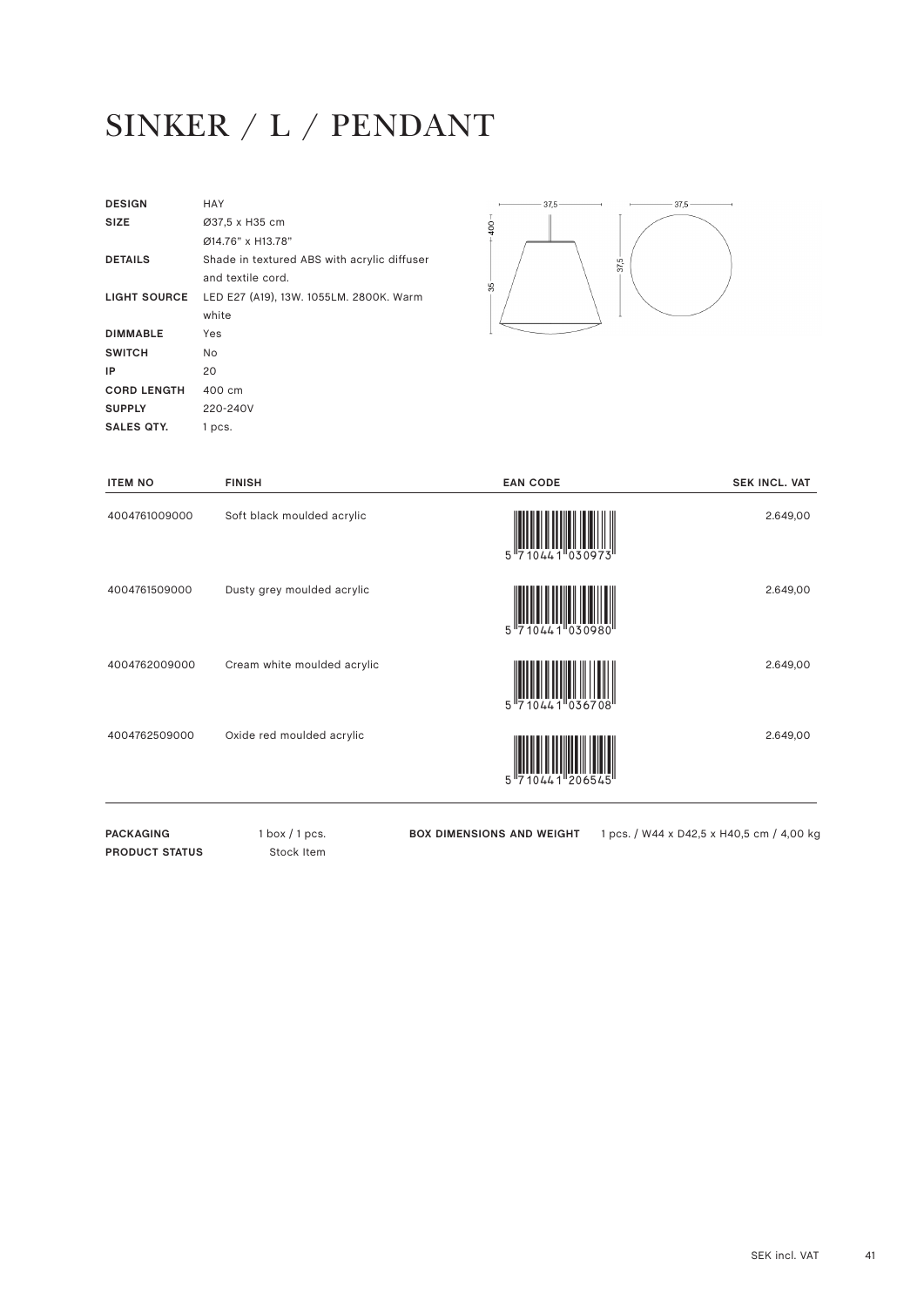#### BONBON SHADE / 320

| <b>DESIGN</b>         | Ana Kraš                                     | $-32-$                           | $32 -$                                |
|-----------------------|----------------------------------------------|----------------------------------|---------------------------------------|
| <b>SIZE</b>           | W32 x D32 x H38 cm                           |                                  |                                       |
|                       | W12.6" x D12.6" x H14.96"                    |                                  | 32                                    |
| <b>DETAILS</b>        | Powder coated steel frame. Exterior yarn is  | 38                               |                                       |
|                       | 80% wool and 20% nylon mix. Black cord sets  |                                  |                                       |
|                       | are sold separately. Table cord set features |                                  |                                       |
|                       | an in-line rocker switch. Recommended light  |                                  |                                       |
|                       | source for M: LED E27 (A19) 10-13W, 1000-    |                                  |                                       |
|                       | 1500lm, 2700K, Warm White. For L: LED E27    |                                  |                                       |
|                       | (A21 or G30) 10-13W, 1000-1500lm, 2700K,     |                                  |                                       |
|                       | Warm White.                                  |                                  |                                       |
| <b>LIGHT SOURCE</b>   | <b>NOT INCLUDED</b>                          |                                  |                                       |
| IP                    | 20                                           |                                  |                                       |
| <b>SALES QTY.</b>     | 1 pcs.                                       |                                  |                                       |
| <b>ITEM NO</b>        | <b>FINISH</b>                                | <b>EAN CODE</b>                  | <b>SEK INCL. VAT</b>                  |
| 9362091009000         | Yellow melange wool                          |                                  | 5.799,00                              |
|                       |                                              |                                  |                                       |
|                       |                                              |                                  |                                       |
|                       |                                              |                                  |                                       |
| 9362093009000         | Grey melange wool                            |                                  | 5.799,00                              |
|                       |                                              |                                  |                                       |
|                       |                                              |                                  |                                       |
|                       |                                              |                                  |                                       |
| <b>PACKAGING</b>      | $1$ box $/1$ pcs.                            | <b>BOX DIMENSIONS AND WEIGHT</b> | 1 pcs. / W44 x D38 x H38 cm / 0,75 kg |
| <b>PRODUCT STATUS</b> | Stock Item                                   |                                  |                                       |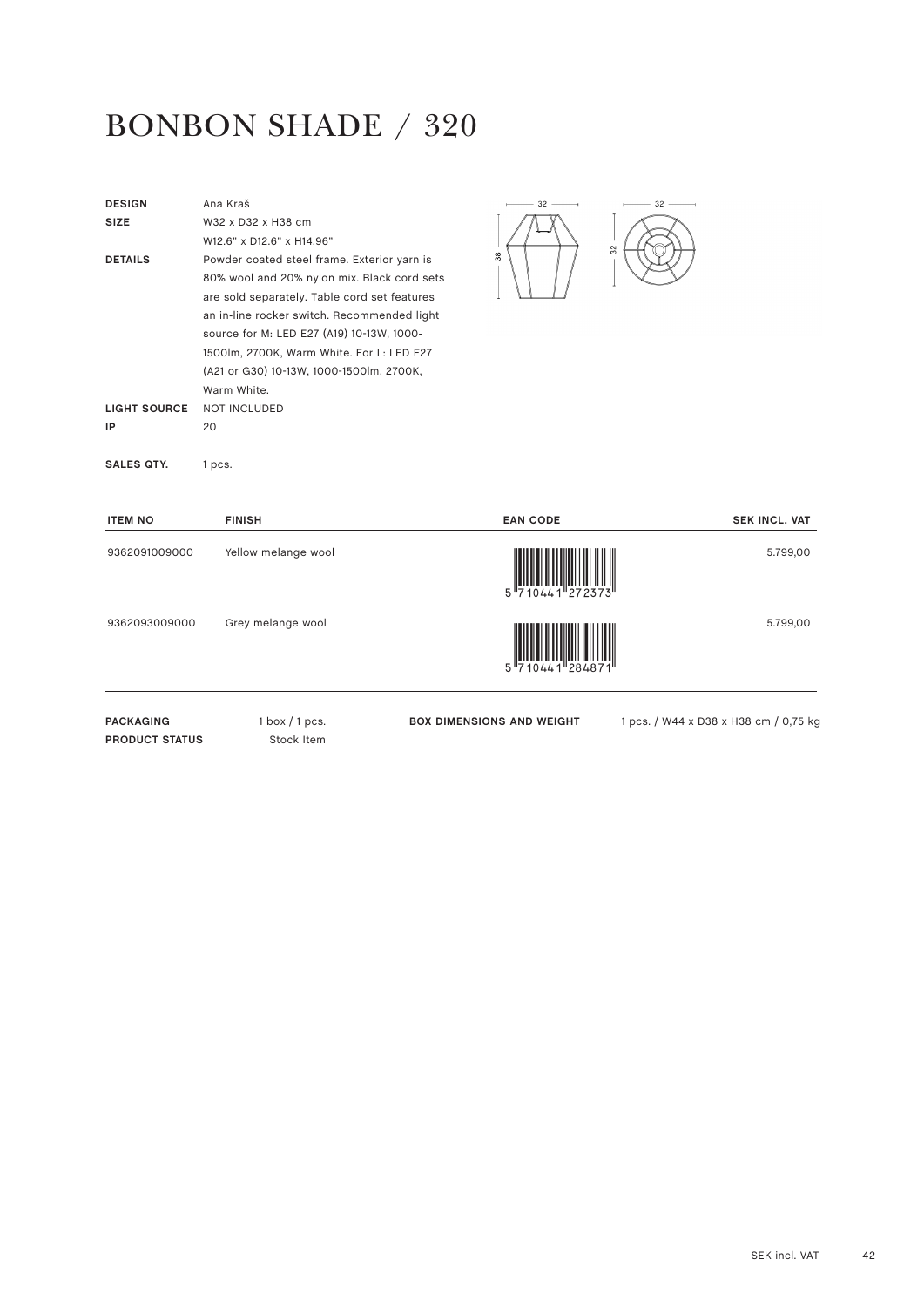#### BONBON SHADE / 380

| <b>DESIGN</b>         | Ana Kraš                                     | $-38 -$<br>$38 -$                |                                       |
|-----------------------|----------------------------------------------|----------------------------------|---------------------------------------|
| <b>SIZE</b>           | W38 x D38 x H32 cm                           |                                  |                                       |
|                       | W14.96" x D14.96" x H12.6"                   | 32                               |                                       |
| <b>DETAILS</b>        | Powder coated steel frame. Exterior yarn is  | $\frac{8}{3}$                    |                                       |
|                       | 80% wool and 20% nylon mix. Black cord sets  |                                  |                                       |
|                       | are sold separately. Table cord set features |                                  |                                       |
|                       | an in-line rocker switch. Recommended light  |                                  |                                       |
|                       | source for M: LED E27 (A19) 10-13W, 1000-    |                                  |                                       |
|                       | 1500lm, 2700K, Warm White. For L: LED E27    |                                  |                                       |
|                       | (A21 or G30) 10-13W, 1000-1500lm, 2700K,     |                                  |                                       |
|                       | Warm White.                                  |                                  |                                       |
| <b>LIGHT SOURCE</b>   | <b>NOT INCLUDED</b>                          |                                  |                                       |
| IP                    | 20                                           |                                  |                                       |
| <b>SALES QTY.</b>     | 1 pcs.                                       |                                  |                                       |
| <b>ITEM NO</b>        | <b>FINISH</b>                                | <b>EAN CODE</b>                  | <b>SEK INCL. VAT</b>                  |
| 9362101009000         | Ice cream wool                               |                                  | 6.249,00                              |
|                       |                                              |                                  |                                       |
|                       |                                              |                                  |                                       |
| 9362102009000         | City wool                                    |                                  | 6.249,00                              |
|                       |                                              |                                  |                                       |
|                       |                                              |                                  |                                       |
| <b>PACKAGING</b>      | $1$ box $/1$ pcs.                            | <b>BOX DIMENSIONS AND WEIGHT</b> | 1 pcs. / W44 x D44 x H38 cm / 0,90 kg |
| <b>PRODUCT STATUS</b> | Stock Item                                   |                                  |                                       |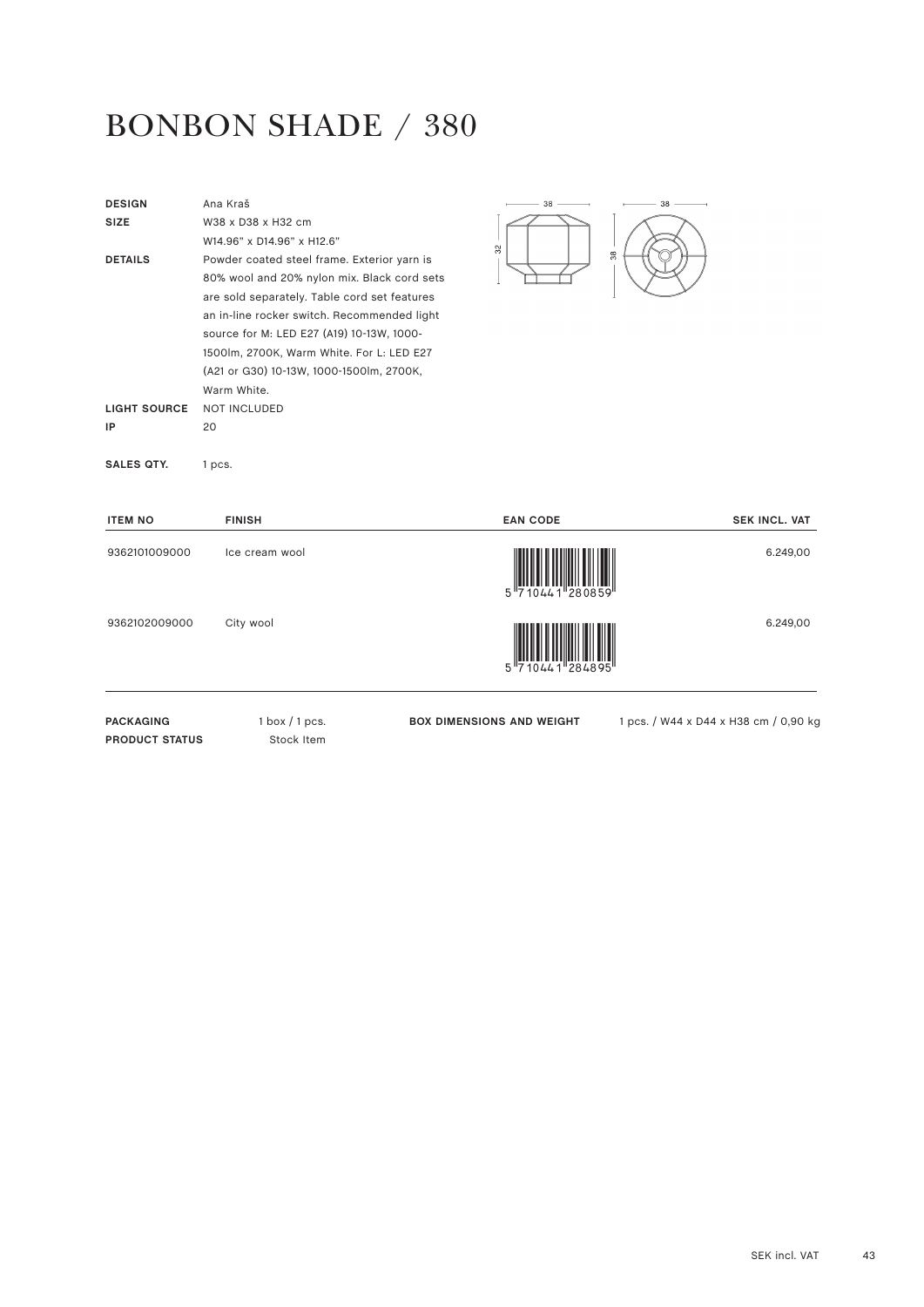#### BONBON SHADE / 500

| <b>DESIGN</b>       | Ana Kraš                                     | 50                               | 50                                    |
|---------------------|----------------------------------------------|----------------------------------|---------------------------------------|
| <b>SIZE</b>         | W50 x D50 x H46 cm                           |                                  |                                       |
|                     | W19.69" x D19.69" x H18.11"                  |                                  |                                       |
| <b>DETAILS</b>      | Powder coated steel frame. Exterior yarn is  | $\frac{6}{5}$                    | S <sub>0</sub>                        |
|                     | 80% wool and 20% nylon mix. Black cord sets  |                                  |                                       |
|                     | are sold separately. Table cord set features |                                  |                                       |
|                     | an in-line rocker switch. Recommended light  |                                  |                                       |
|                     | source for M: LED E27 (A19) 10-13W, 1000-    |                                  |                                       |
|                     | 1500lm, 2700K, Warm White. For L: LED E27    |                                  |                                       |
|                     | (A21 or G30) 10-13W, 1000-1500lm, 2700K,     |                                  |                                       |
|                     | Warm White.                                  |                                  |                                       |
| <b>LIGHT SOURCE</b> | <b>NOT INCLUDED</b>                          |                                  |                                       |
| IP                  | 20                                           |                                  |                                       |
| <b>SALES QTY.</b>   | 1 pcs.                                       |                                  |                                       |
| <b>ITEM NO</b>      | <b>FINISH</b>                                | <b>EAN CODE</b>                  | <b>SEK INCL. VAT</b>                  |
| 9362081009000       | Earth tones wool                             |                                  | 7.799,00                              |
| <b>PACKAGING</b>    | $1$ box $/1$ pcs.                            | <b>BOX DIMENSIONS AND WEIGHT</b> | 1 pcs. / W57 x D57 x H52 cm / 0,00 kg |

**PRODUCT STATUS** Stock Item

**BOX DIMENSIONS AND WEIGHT** 1 pcs. / W57 x D57 x H52 cm / 0,00 kg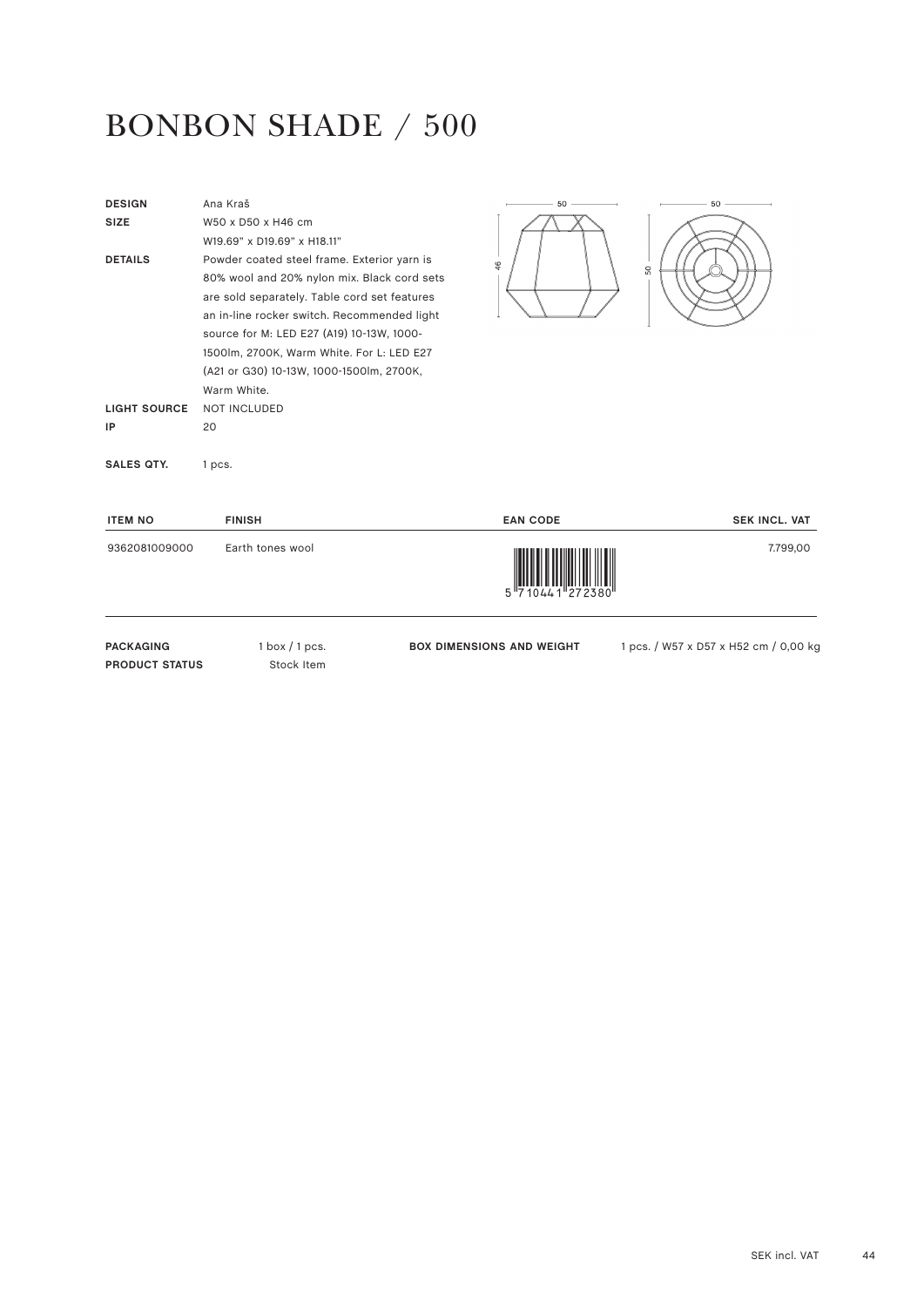## NELSON BALL BUBBLE PENDANT / S

| <b>DESIGN</b>       | George Nelson                                |
|---------------------|----------------------------------------------|
| <b>SIZE</b>         | Ø32,5 x H30,5 cm                             |
|                     | 012 8" x H12 01"                             |
| <b>DETAILS</b>      | Webbing polymer shade. Coated and brushed    |
|                     | metal frame top and bottom ring. Cable with  |
|                     | white PVC isolation. Recommended light       |
|                     | source for S: LED E27 (A15) 5-8W, 500-800lm, |
|                     | 2700-3000K, Warm White. For M: LED E27       |
|                     | (A19) 10-13W, 1000-1500lm, 2700K, Warm       |
|                     | White. For L: LED E27 (A19) 10-13W, 1000-    |
|                     | 1500lm, 2700K, Warm White.                   |
| <b>LIGHT SOURCE</b> | <b>NOT INCLUDED</b>                          |
| <b>DIMMABLE</b>     | Yes                                          |
| <b>SWITCH</b>       | No.                                          |
| IP                  | 20                                           |
| <b>CORD LENGTH</b>  | 183 cm                                       |
| <b>SUPPLY</b>       | 220-240V                                     |
| SALES OTY.          | 1 pcs.                                       |
|                     |                                              |



| <b>ITEM NO</b>                            | <b>FINISH</b>                                  | <b>EAN CODE</b>                  | <b>SEK INCL. VAT</b>                    |
|-------------------------------------------|------------------------------------------------|----------------------------------|-----------------------------------------|
| 936311                                    | Off white webbing polymer                      |                                  | 5.949,00                                |
| <b>PACKAGING</b><br><b>PRODUCT STATUS</b> | $1 \text{ box} / 1 \text{ pcs.}$<br>Stock Item | <b>BOX DIMENSIONS AND WEIGHT</b> | 1 pcs. / W40 x D40 x H45,5 cm / 2,30 kc |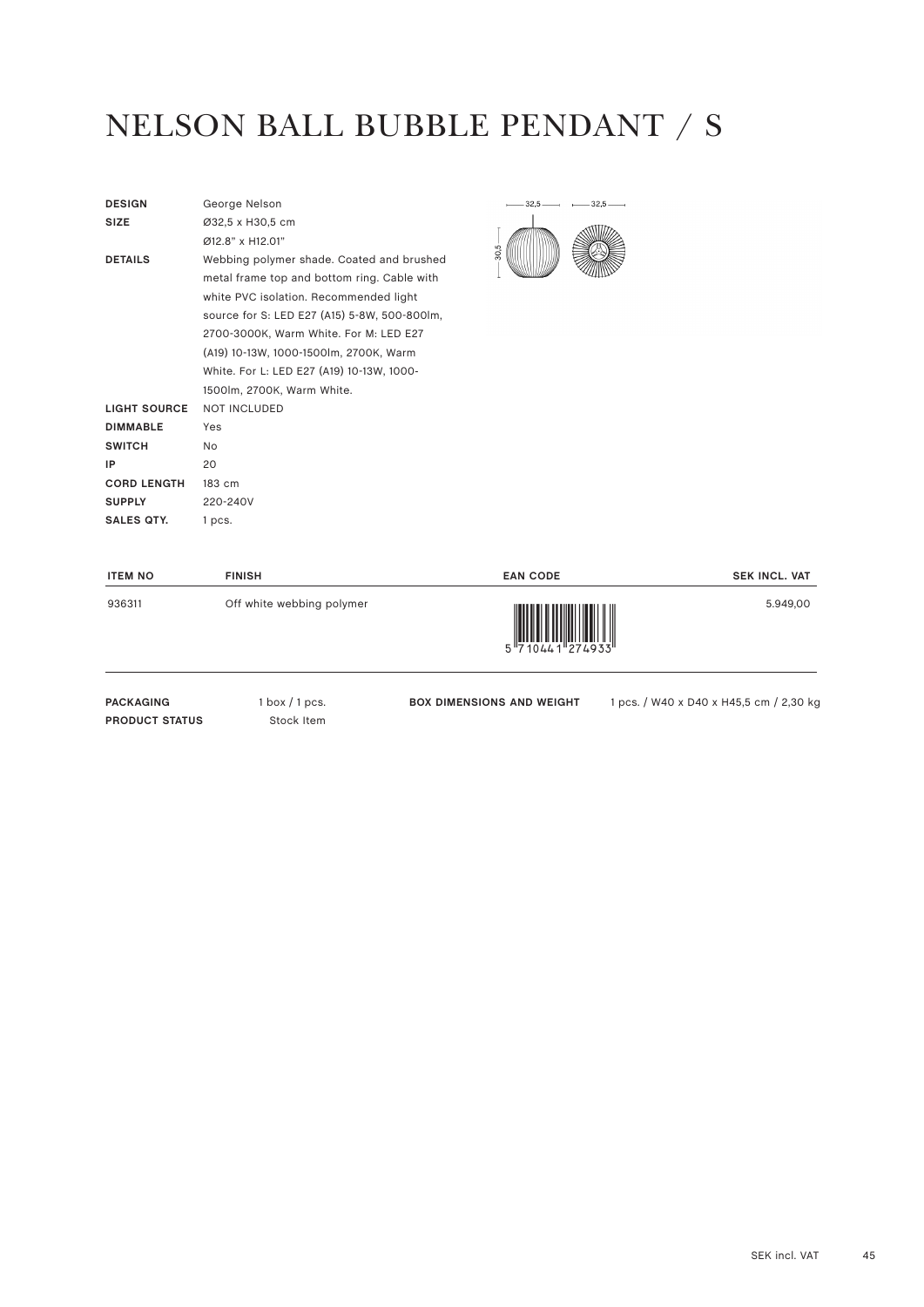## NELSON BALL BUBBLE PENDANT / M

| <b>DESIGN</b>       | George Nelson                                |
|---------------------|----------------------------------------------|
| <b>SIZE</b>         | Ø48,5 x H39,5 cm                             |
|                     | Ø19 09" x H15 55"                            |
| <b>DETAILS</b>      | Webbing polymer shade. Coated and brushed    |
|                     | metal frame top and bottom ring. Cable with  |
|                     | white PVC isolation. Recommended light       |
|                     | source for S: LED E27 (A15) 5-8W, 500-800lm, |
|                     | 2700-3000K, Warm White. For M: LED E27       |
|                     | (A19) 10-13W, 1000-1500lm, 2700K, Warm       |
|                     | White. For L: LED E27 (A19) 10-13W, 1000-    |
|                     | 1500lm, 2700K, Warm White.                   |
| <b>LIGHT SOURCE</b> | <b>NOT INCLUDED</b>                          |
| <b>DIMMABLE</b>     | Yes                                          |
| <b>SWITCH</b>       | No.                                          |
| IP                  | 20                                           |
| <b>CORD LENGTH</b>  | 183 cm                                       |
| <b>SUPPLY</b>       | 220-240V                                     |
| SALES OTY.          | 1 pcs.                                       |
|                     |                                              |



| <b>ITEM NO</b>   | <b>FINISH</b>             | <b>EAN CODE</b>                          | <b>SEK INCL. VAT</b>                        |
|------------------|---------------------------|------------------------------------------|---------------------------------------------|
| 936314           | Off white webbing polymer | $5\frac{1}{7}10441\frac{274940}{274940}$ | 6.899,00                                    |
| <b>PACKAGING</b> | l box / 1 pcs.            | <b>BOX DIMENSIONS AND WEIGHT</b>         | 1 pcs. / W57,5 x D57,5 x H45,5 cm / 3,00 kg |

**PRODUCT STATUS** Stock Item

**BOX DIMENSIONS AND WEIGHT** 1 pcs. / W57,5 x D57,5 x H45,5 cm / 3,00 kg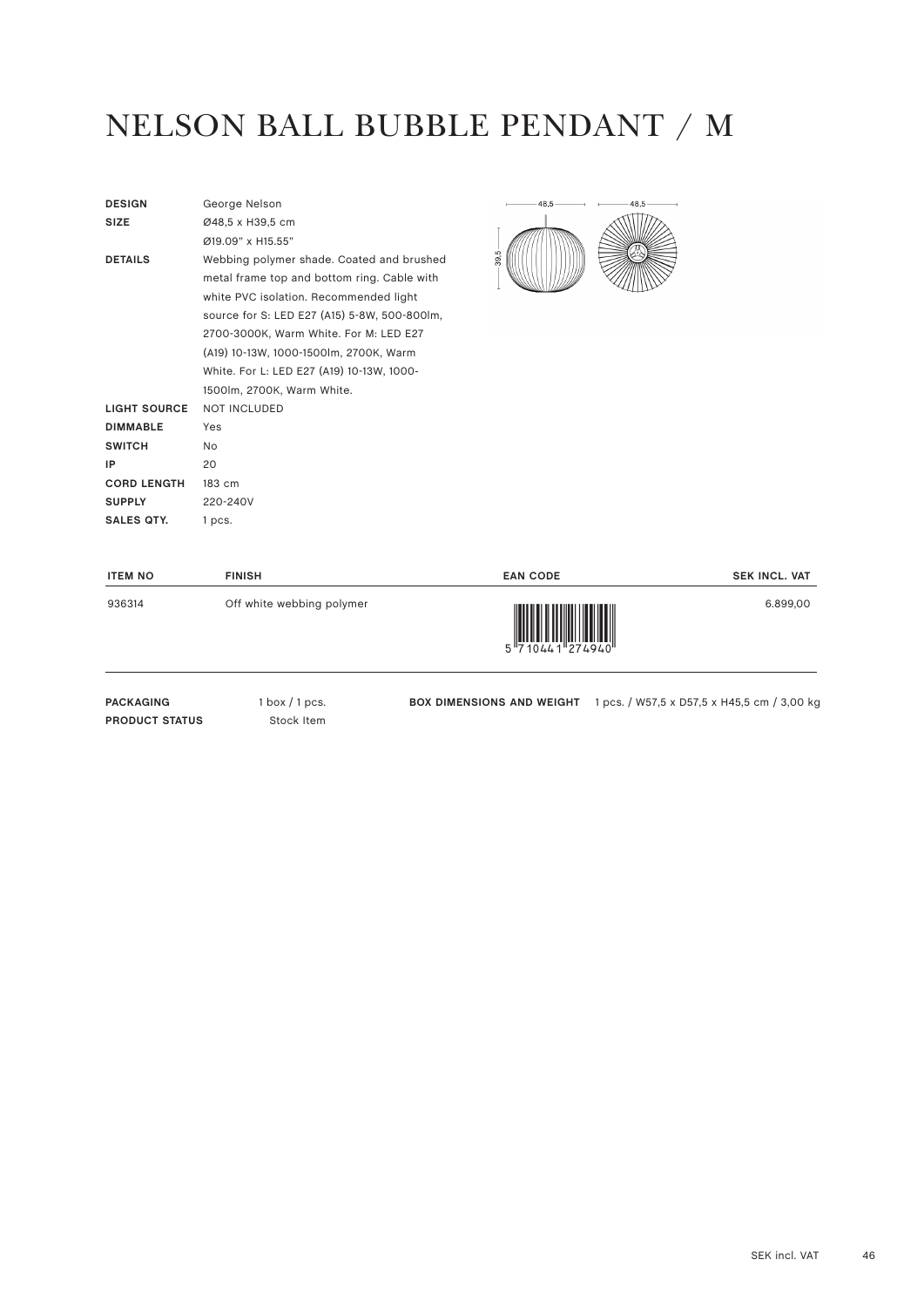## NELSON BALL BUBBLE PENDANT / L

| <b>DESIGN</b>       | George Nelson                                |
|---------------------|----------------------------------------------|
| <b>SIZE</b>         | Ø68 x H59,5 cm                               |
|                     | Ø26.77" x H23.43"                            |
| <b>DETAILS</b>      | Webbing polymer shade. Coated and brushed    |
|                     | metal frame top and bottom ring. Cable with  |
|                     | white PVC isolation. Recommended light       |
|                     | source for S: LED E27 (A15) 5-8W, 500-800lm, |
|                     | 2700-3000K, Warm White. For M: LED E27       |
|                     | (A19) 10-13W, 1000-1500lm, 2700K, Warm       |
|                     | White. For L: LED E27 (A19) 10-13W, 1000-    |
|                     | 1500lm, 2700K, Warm White.                   |
| <b>LIGHT SOURCE</b> | <b>NOT INCLUDED</b>                          |
| <b>DIMMABLE</b>     | Yes                                          |
| <b>SWITCH</b>       | No                                           |
| IP                  | 20                                           |
| <b>CORD LENGTH</b>  | 183 cm                                       |
| <b>SUPPLY</b>       | 220-240V                                     |
| SALES OTY.          | 1 pcs.                                       |
|                     |                                              |



| <b>ITEM NO</b>                            | <b>FINISH</b>                   | <b>EAN CODE</b>                  | <b>SEK INCL. VAT</b>                  |
|-------------------------------------------|---------------------------------|----------------------------------|---------------------------------------|
| 936317                                    | Off white webbing polymer       | II<br>5 7 10 4 4 1 2 7 4 9 5 7 1 | 8.899,00                              |
| <b>PACKAGING</b><br><b>PRODUCT STATUS</b> | $1$ box $/1$ pcs.<br>Stock Item | <b>BOX DIMENSIONS AND WEIGHT</b> | 1 pcs. / W75 x D75 x H67 cm / 4,50 kc |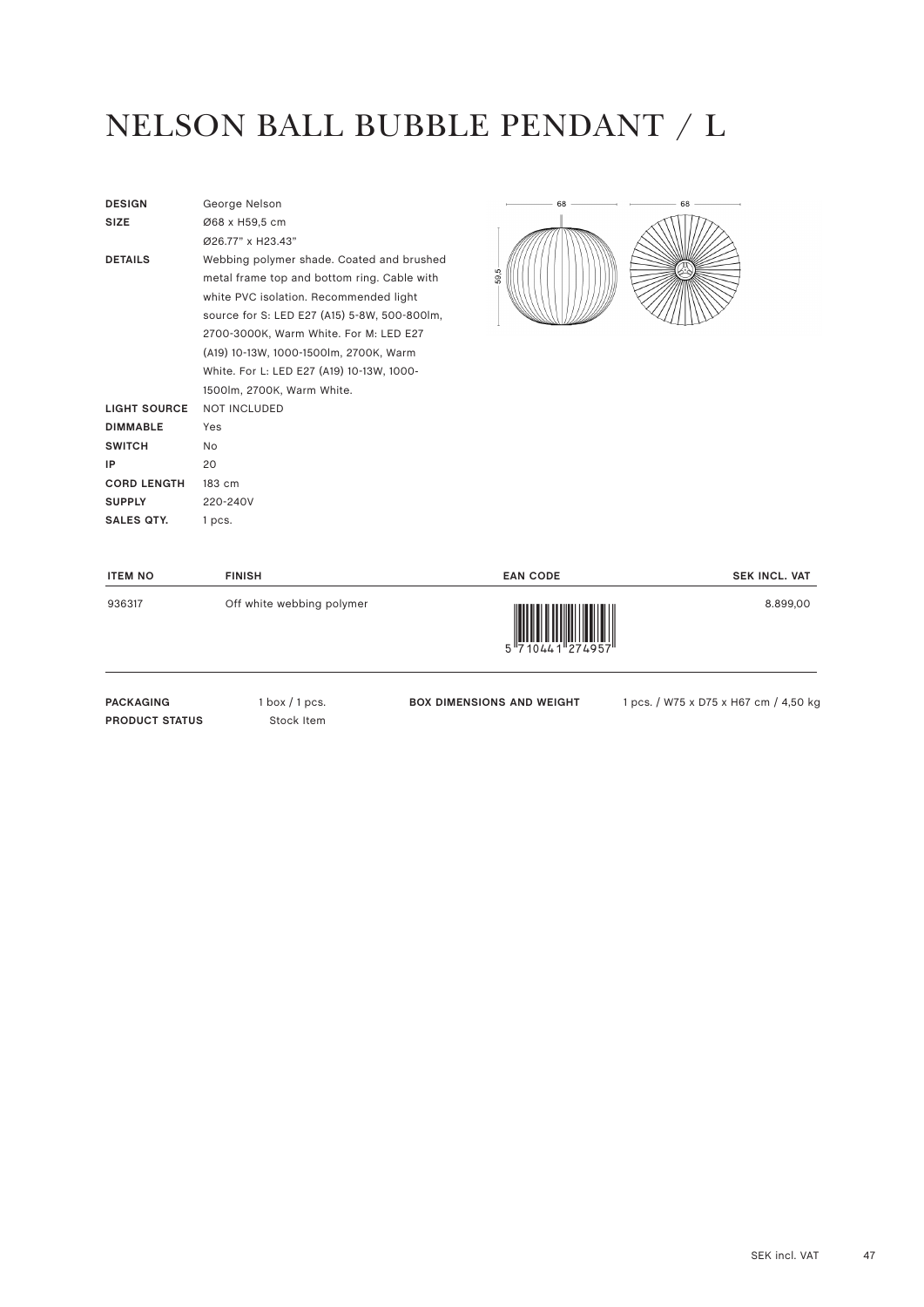#### NELSON CIGAR BUBBLE PENDANT / S

| <b>DESIGN</b>       | George Nelson                                |
|---------------------|----------------------------------------------|
| <b>SIZE</b>         | Ø26,5 x H35,5 cm                             |
|                     | Ø10.43" x H13.98"                            |
| <b>DETAILS</b>      | Webbing polymer shade. Coated and brushed    |
|                     | metal frame top and bottom ring. Cable with  |
|                     | white PVC isolation. Recommended light       |
|                     | source for S: LED E27 (A15) 5-8W, 500-800lm, |
|                     | 2700-3000K, Warm White. For M: LED E27       |
|                     | (A19) 10-13W, 1000-1500lm, 2700K, Warm       |
|                     | White. For L: LED E27 (A19) 10-13W, 1000-    |
|                     | 1500lm, 2700K, Warm White.                   |
| <b>LIGHT SOURCE</b> | <b>NOT INCLUDED</b>                          |
| <b>DIMMABLE</b>     | Yes                                          |
| <b>SWITCH</b>       | N <sub>o</sub>                               |
| IP                  | 20                                           |
| <b>CORD LENGTH</b>  | $183 \text{ cm}$                             |
| <b>SUPPLY</b>       | 220-240V                                     |
| SALES OTY.          | 1 pcs.                                       |
|                     |                                              |

|     | $+26,5-$ | $-26,5-$ |
|-----|----------|----------|
| 35, |          |          |

| <b>ITEM NO</b>                            | <b>FINISH</b>                   | <b>EAN CODE</b>                  | <b>SEK INCL. VAT</b>                    |
|-------------------------------------------|---------------------------------|----------------------------------|-----------------------------------------|
| 936320                                    | Off white webbing polymer       | 5 710441 274964                  | 5.949,00                                |
| <b>PACKAGING</b><br><b>PRODUCT STATUS</b> | $1$ box $/1$ pcs.<br>Stock Item | <b>BOX DIMENSIONS AND WEIGHT</b> | 1 pcs. / W40 x D40 x H45,5 cm / 2,50 kg |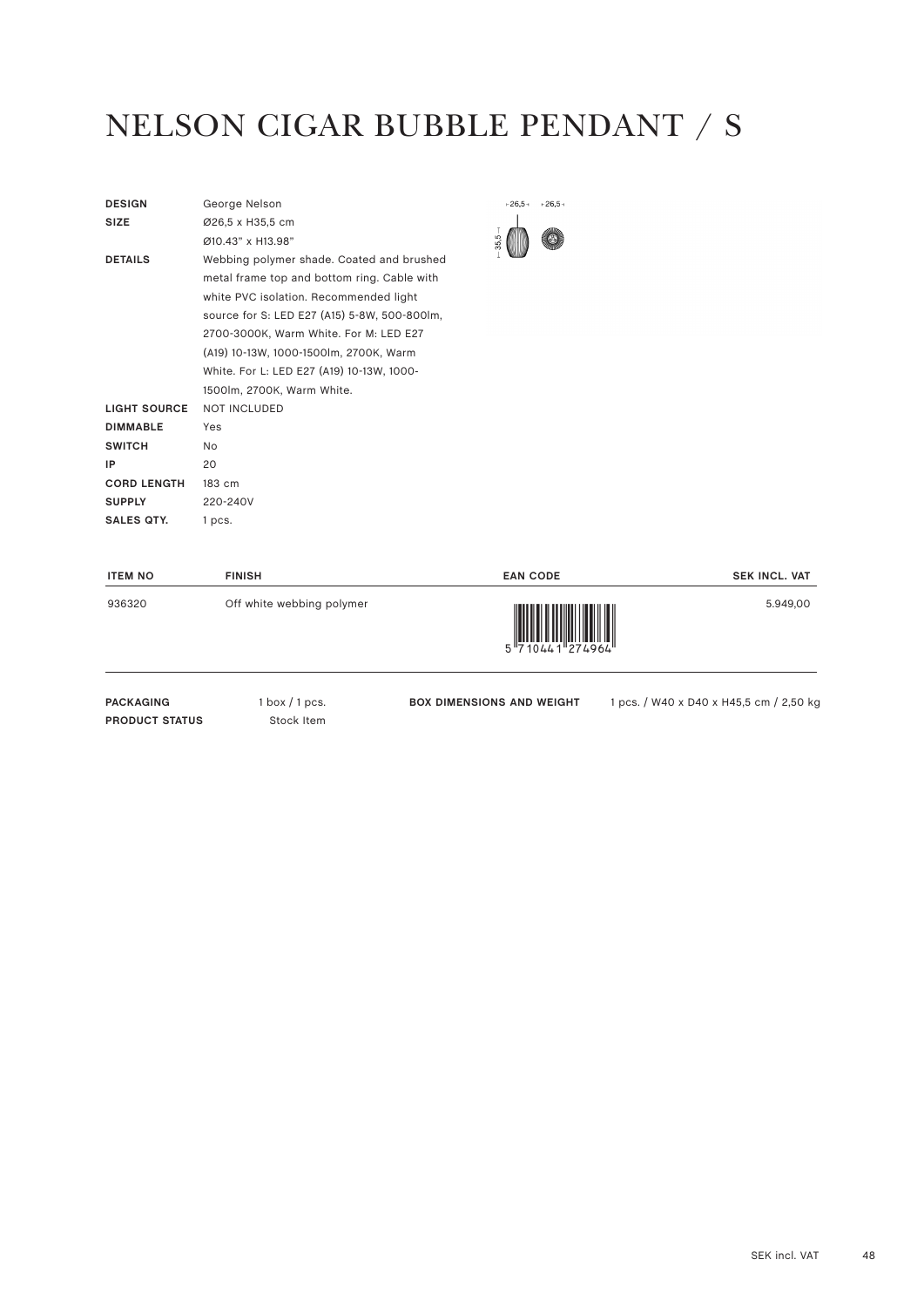## NELSON CIGAR BUBBLE PENDANT / M

| <b>DESIGN</b>       | George Nelson                                |
|---------------------|----------------------------------------------|
| <b>SIZE</b>         | Ø33 x H53 cm                                 |
|                     | Ø12.99" x H20.87"                            |
| <b>DETAILS</b>      | Webbing polymer shade. Coated and brushed    |
|                     | metal frame top and bottom ring. Cable with  |
|                     | white PVC isolation. Recommended light       |
|                     | source for S: LED E27 (A15) 5-8W, 500-800lm, |
|                     | 2700-3000K, Warm White. For M: LED E27       |
|                     | (A19) 10-13W, 1000-1500lm, 2700K, Warm       |
|                     | White. For L: LED E27 (A19) 10-13W, 1000-    |
|                     | 1500lm, 2700K, Warm White.                   |
| <b>LIGHT SOURCE</b> | <b>NOT INCLUDED</b>                          |
| <b>DIMMABLE</b>     | Yes                                          |
| <b>SWITCH</b>       | No                                           |
| IP                  | 20                                           |
| <b>CORD LENGTH</b>  | 183 cm                                       |
| <b>SUPPLY</b>       | 220-240V                                     |
| SALES OTY.          | 1 pcs.                                       |



| <b>ITEM NO</b>                            | <b>FINISH</b>                   | <b>EAN CODE</b>                  | <b>SEK INCL. VAT</b>                  |
|-------------------------------------------|---------------------------------|----------------------------------|---------------------------------------|
| 936323                                    | Off white webbing polymer       | 5 7 10 4 4 1 2 7 4 9 7 1         | 6.899,00                              |
| <b>PACKAGING</b><br><b>PRODUCT STATUS</b> | $1$ box $/1$ pcs.<br>Stock Item | <b>BOX DIMENSIONS AND WEIGHT</b> | 1 pcs. / W40 x D40 x H62 cm / 3,00 kc |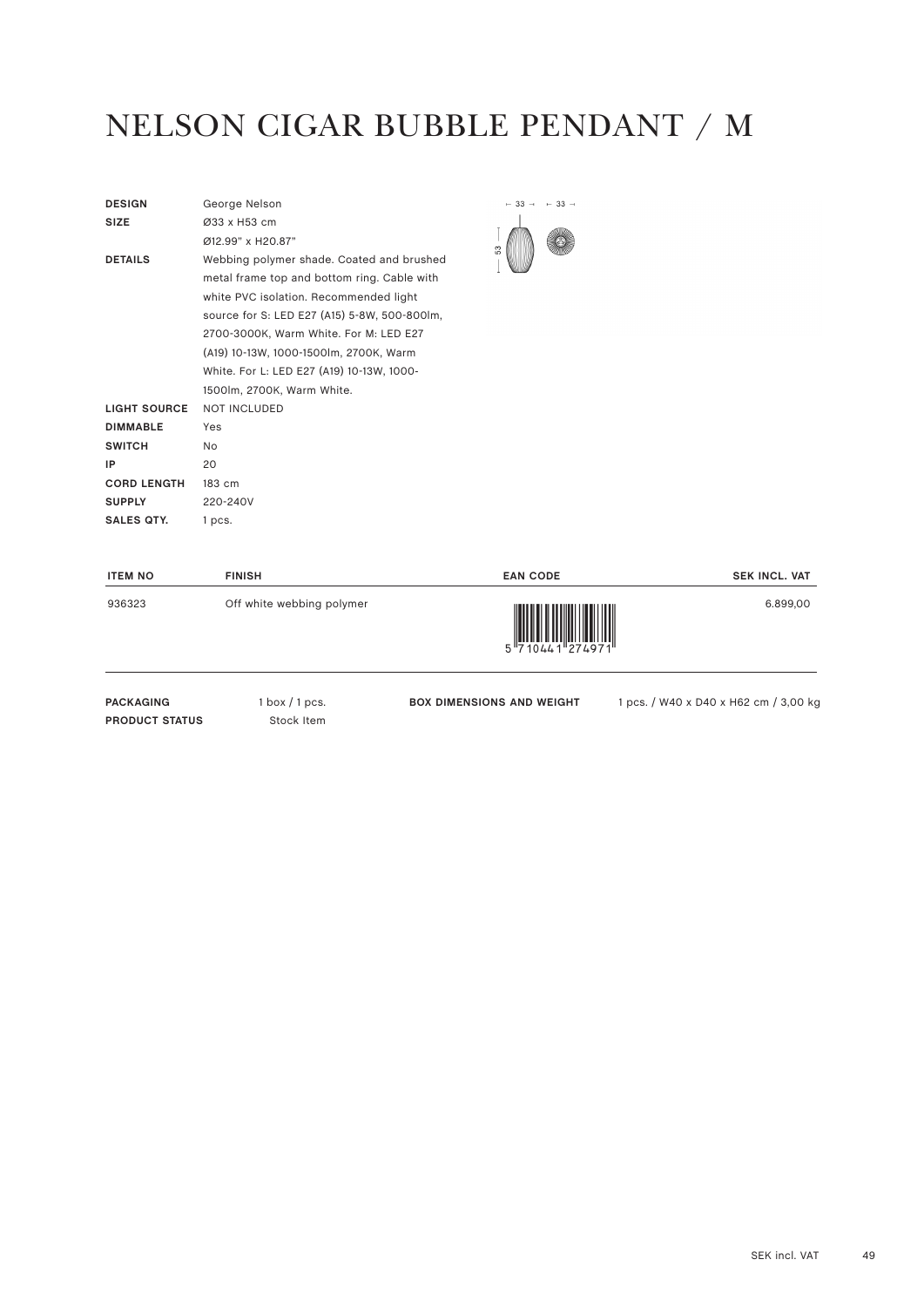## NELSON CIGAR BUBBLE PENDANT / L

| <b>DESIGN</b>       | George Nelson                                |
|---------------------|----------------------------------------------|
| <b>SIZE</b>         | Ø38 x H84 cm                                 |
|                     | Ø14.96" x H33.07"                            |
| <b>DETAILS</b>      | Webbing polymer shade. Coated and brushed    |
|                     | metal frame top and bottom ring. Cable with  |
|                     | white PVC isolation. Recommended light       |
|                     | source for S: LED E27 (A15) 5-8W, 500-800lm, |
|                     | 2700-3000K, Warm White. For M: LED E27       |
|                     | (A19) 10-13W, 1000-1500lm, 2700K, Warm       |
|                     | White. For L: LED E27 (A19) 10-13W, 1000-    |
|                     | 1500lm, 2700K, Warm White.                   |
| <b>LIGHT SOURCE</b> | <b>NOT INCLUDED</b>                          |
| <b>DIMMABLE</b>     | Yes                                          |
| <b>SWITCH</b>       | No                                           |
| IP                  | 20                                           |
| <b>CORD LENGTH</b>  | 183 cm                                       |
| <b>SUPPLY</b>       | 220-240V                                     |
| <b>SALES QTY.</b>   | 1 pcs.                                       |
|                     |                                              |



| <b>ITEM NO</b>                            | <b>FINISH</b>                   | <b>EAN CODE</b>                                                                                                                                                                                                                                                                                                                                                                                                                                                                                                                                                                           | <b>SEK INCL. VAT</b>                  |
|-------------------------------------------|---------------------------------|-------------------------------------------------------------------------------------------------------------------------------------------------------------------------------------------------------------------------------------------------------------------------------------------------------------------------------------------------------------------------------------------------------------------------------------------------------------------------------------------------------------------------------------------------------------------------------------------|---------------------------------------|
| 936326                                    | Off white webbing polymer       | $\begin{array}{c} \begin{array}{c} \begin{array}{c} \end{array}\\ \begin{array}{c} \end{array}\\ \begin{array}{c} \end{array}\\ \begin{array}{c} \end{array}\\ \begin{array}{c} \end{array}\\ \begin{array}{c} \end{array}\\ \begin{array}{c} \end{array}\\ \begin{array}{c} \end{array}\\ \begin{array}{c} \end{array}\\ \begin{array}{c} \end{array}\\ \begin{array}{c} \end{array}\\ \begin{array}{c} \end{array}\\ \begin{array}{c} \end{array}\\ \begin{array}{c} \end{array}\\ \begin{array}{c} \end{array}\\ \begin{array}{c} \end{array}\\ \begin{array}{c} \end{array}\\ \begin$ | 8.899,00                              |
| <b>PACKAGING</b><br><b>PRODUCT STATUS</b> | $1$ box $/1$ pcs.<br>Stock Item | <b>BOX DIMENSIONS AND WEIGHT</b>                                                                                                                                                                                                                                                                                                                                                                                                                                                                                                                                                          | 1 pcs. / W40 x D40 x H91 cm / 4,50 kg |

SEK incl. VAT 50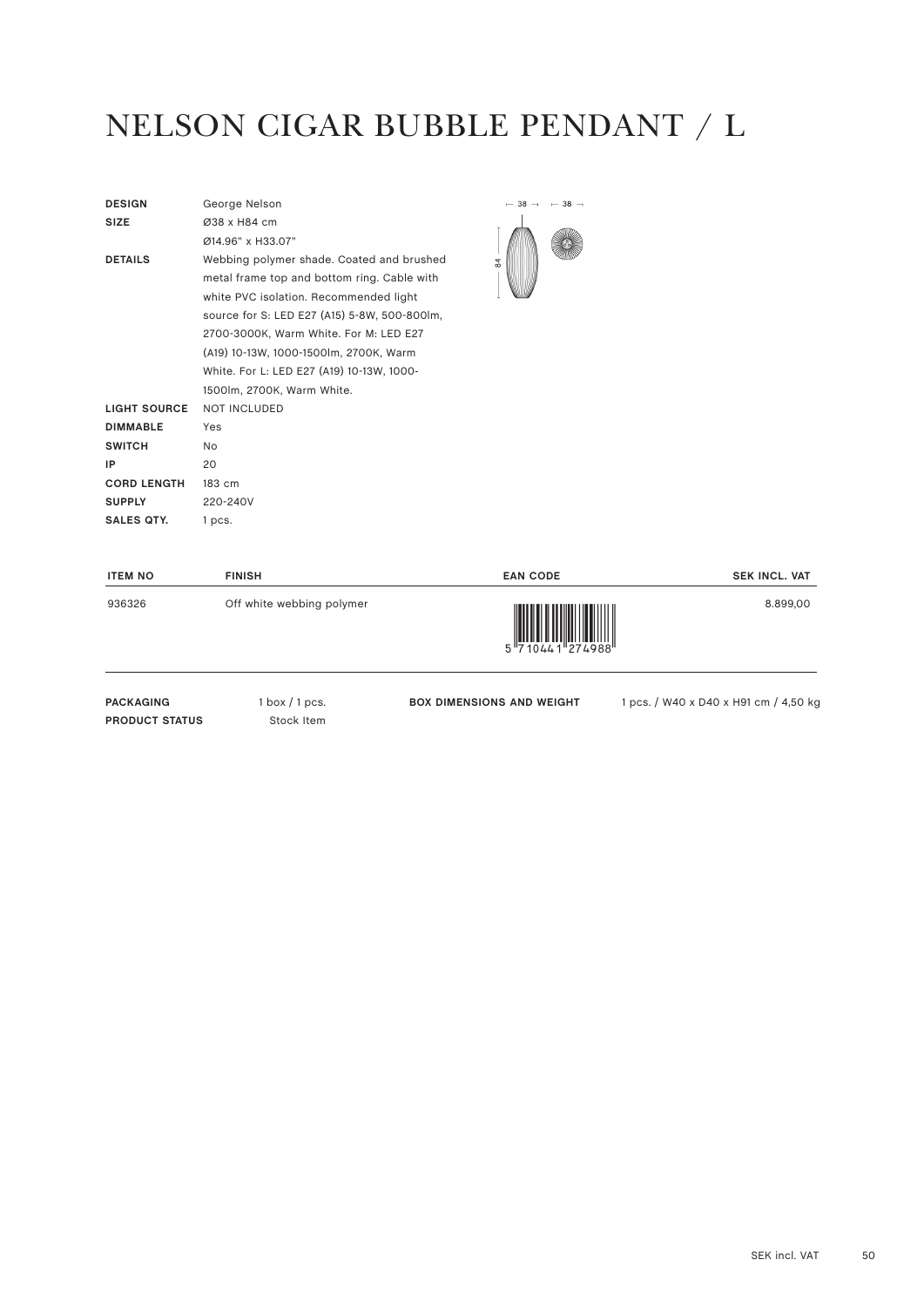#### NELSON SAUCER BUBBLE PENDANT / S

| <b>DESIGN</b>       | George Nelson                                |
|---------------------|----------------------------------------------|
| <b>SIZE</b>         | Ø44,5 x H18 cm                               |
|                     | Ø17.52" x H7.09"                             |
| <b>DETAILS</b>      | Webbing polymer shade. Coated and brushed    |
|                     | metal frame top and bottom ring. Cable with  |
|                     | white PVC isolation. Recommended light       |
|                     | source for S: LED E27 (A15) 5-8W, 500-800lm, |
|                     | 2700-3000K, Warm White. For M: LED E27       |
|                     | (A19) 10-13W, 1000-1500lm, 2700K, Warm       |
|                     | White. For L and XL: LED E27 (A19) 10-13W,   |
|                     | 1000-1500lm, 2700K, Warm White.              |
| <b>LIGHT SOURCE</b> | <b>NOT INCLUDED</b>                          |
| <b>DIMMABLE</b>     | Yes                                          |
| <b>SWITCH</b>       | NΩ                                           |
| IP                  | 20                                           |
| <b>CORD LENGTH</b>  | 183 cm                                       |
| <b>SUPPLY</b>       | 220-240V                                     |
| <b>SALES QTY.</b>   | 1 pcs.                                       |
|                     |                                              |



| <b>ITEM NO</b>                            | <b>FINISH</b>                   | <b>EAN CODE</b>                        | <b>SEK INCL. VAT</b>                    |
|-------------------------------------------|---------------------------------|----------------------------------------|-----------------------------------------|
| 936335                                    | Off white webbing polymer       | $5\frac{1}{7}$ 10441 <sup>275015</sup> | 5.949,00                                |
| <b>PACKAGING</b><br><b>PRODUCT STATUS</b> | $1$ box $/1$ pcs.<br>Stock Item | <b>BOX DIMENSIONS AND WEIGHT</b>       | 1 pcs. / W50 x D50 x H25,5 cm / 3,00 kg |

SEK incl. VAT 51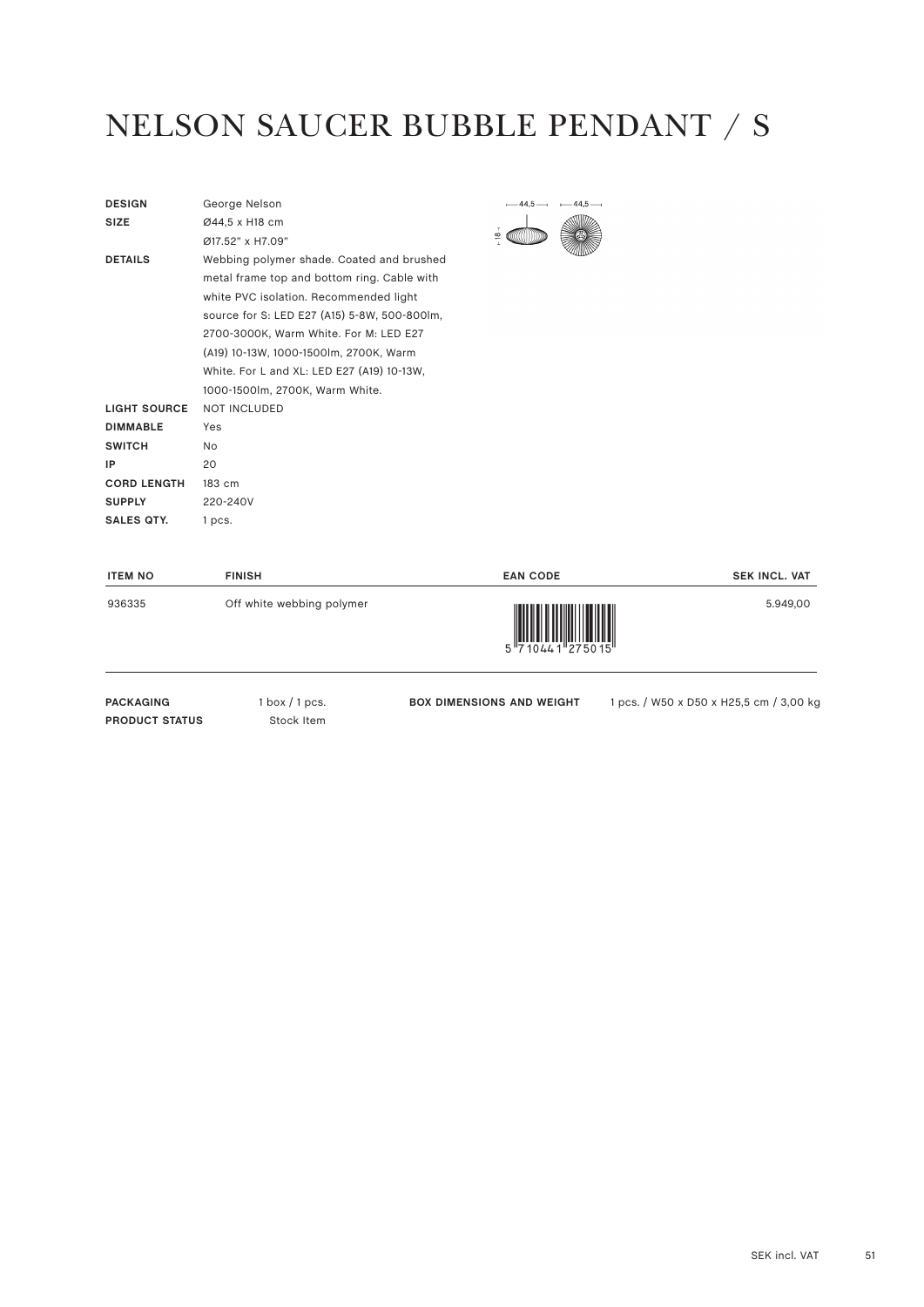#### NELSON SAUCER BUBBLE PENDANT / M

| <b>DESIGN</b>       | George Nelson                                |
|---------------------|----------------------------------------------|
| <b>SIZE</b>         | Ø63,5 x H25,5 cm                             |
|                     |                                              |
|                     | Ø25" x H10.04"                               |
| <b>DETAILS</b>      | Webbing polymer shade. Coated and brushed    |
|                     | metal frame top and bottom ring. Cable with  |
|                     | white PVC isolation. Recommended light       |
|                     | source for S: LED E27 (A15) 5-8W, 500-800lm, |
|                     | 2700-3000K, Warm White. For M: LED E27       |
|                     | (A19) 10-13W, 1000-1500lm, 2700K, Warm       |
|                     | White. For L and XL: LED E27 (A19) 10-13W,   |
|                     | 1000-1500lm, 2700K, Warm White.              |
| <b>LIGHT SOURCE</b> | <b>NOT INCLUDED</b>                          |
| <b>DIMMABLE</b>     | Yes                                          |
| <b>SWITCH</b>       | No                                           |
| IP                  | 20                                           |
| <b>CORD LENGTH</b>  | 183 cm                                       |
| <b>SUPPLY</b>       | 220-240V                                     |
| <b>SALES QTY.</b>   | 1 pcs.                                       |
|                     |                                              |



| <b>ITEM NO</b>                            | <b>FINISH</b>                                  | <b>EAN CODE</b>                  | <b>SEK INCL. VAT</b>                  |
|-------------------------------------------|------------------------------------------------|----------------------------------|---------------------------------------|
| 936338                                    | Off white webbing polymer                      | $5\frac{1}{710441}$ $275022$     | 6.899,00                              |
| <b>PACKAGING</b><br><b>PRODUCT STATUS</b> | $1 \text{ box} / 1 \text{ pcs.}$<br>Stock Item | <b>BOX DIMENSIONS AND WEIGHT</b> | 1 pcs. / W50 x D50 x H34 cm / 4,00 kc |

SEK incl. VAT 52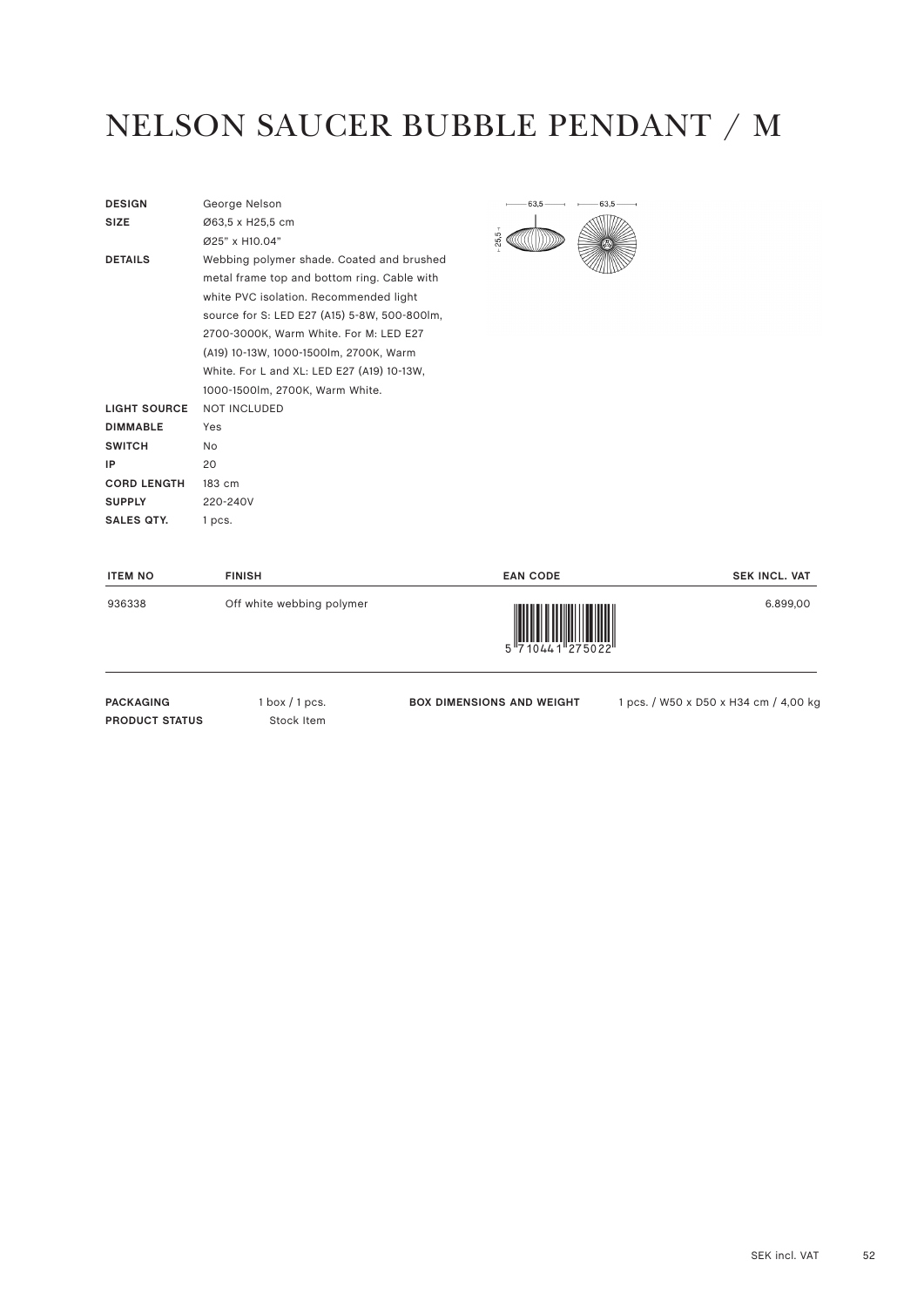#### NELSON SAUCER BUBBLE PENDANT / L

| <b>DESIGN</b>       | George Nelson                                |
|---------------------|----------------------------------------------|
| <b>SIZE</b>         | Ø89 x H35,5 cm                               |
|                     |                                              |
|                     | Ø35.04" x H13.98"                            |
| <b>DETAILS</b>      | Webbing polymer shade. Coated and brushed    |
|                     | metal frame top and bottom ring. Cable with  |
|                     | white PVC isolation. Recommended light       |
|                     | source for S: LED E27 (A15) 5-8W, 500-800lm, |
|                     | 2700-3000K, Warm White. For M: LED E27       |
|                     | (A19) 10-13W, 1000-1500lm, 2700K, Warm       |
|                     | White. For L and XL: LED E27 (A19) 10-13W,   |
|                     | 1000-1500lm, 2700K, Warm White.              |
| <b>LIGHT SOURCE</b> | <b>NOT INCLUDED</b>                          |
| <b>DIMMABLE</b>     | Yes                                          |
| <b>SWITCH</b>       | <b>No</b>                                    |
| IP                  | 20                                           |
| <b>CORD LENGTH</b>  | 183 cm                                       |
| <b>SUPPLY</b>       | 220-240V                                     |
| SALES OTY.          | 1 pcs.                                       |
|                     |                                              |



| <b>ITEM NO</b>                            | <b>FINISH</b>                   | <b>EAN CODE</b>                  | <b>SEK INCL. VAT</b>                      |
|-------------------------------------------|---------------------------------|----------------------------------|-------------------------------------------|
| 936341                                    | Off white webbing polymer       | 5 7 10 4 4 1 2 7 5 0 3 9 "       | 9.099,00                                  |
| <b>PACKAGING</b><br><b>PRODUCT STATUS</b> | $1$ box $/1$ pcs.<br>Stock Item | <b>BOX DIMENSIONS AND WEIGHT</b> | 1 pcs. / W73,5 x D73,5 x H34 cm / 7,00 kc |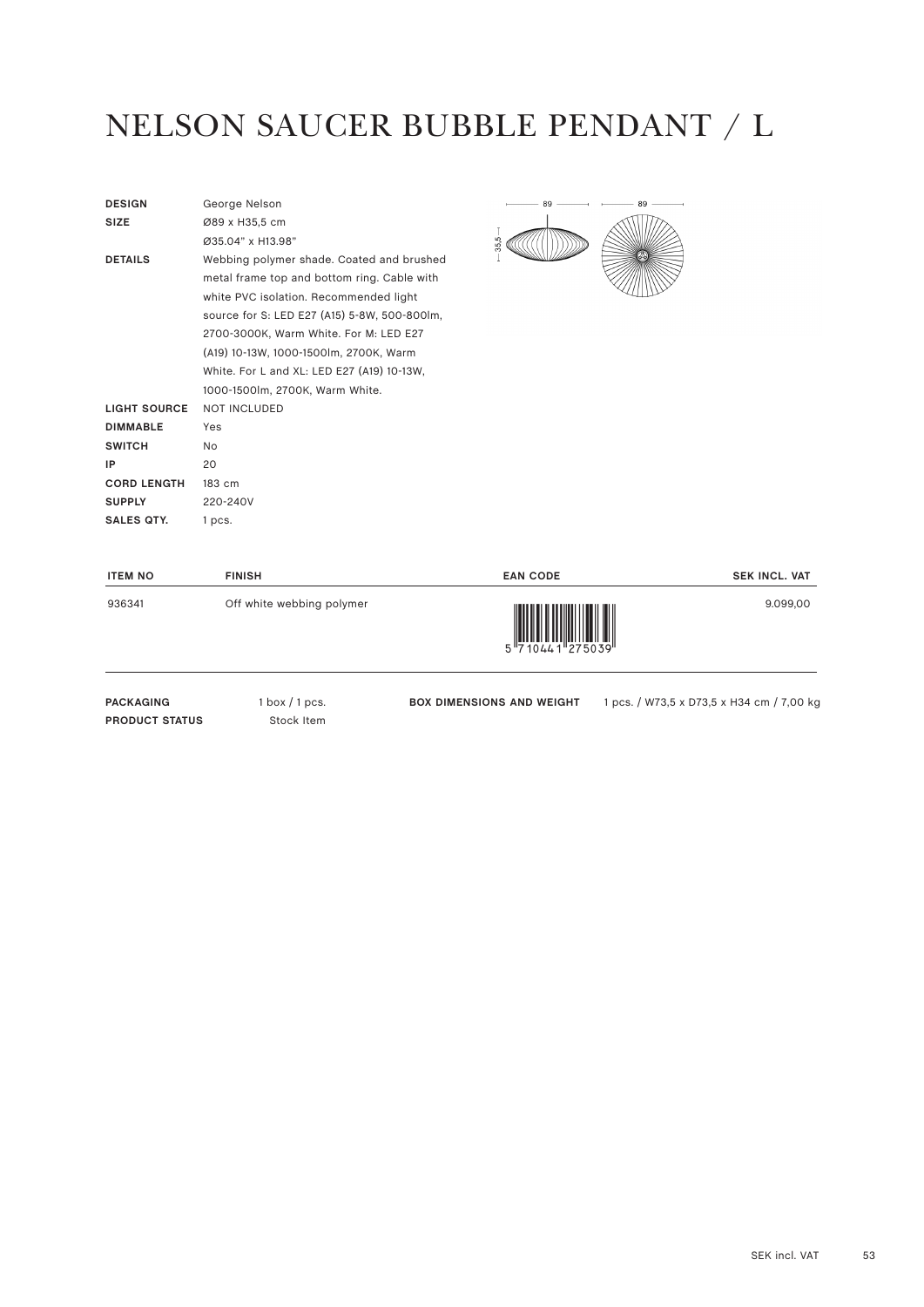#### NELSON SAUCER CRISSCROSS BUBBLE PENDANT / S

| <b>DESIGN</b>       | George Nelson                                |
|---------------------|----------------------------------------------|
| <b>SIZE</b>         | Ø44,5 x H19 cm                               |
|                     | Ø17.52" x H7.48"                             |
| <b>DETAILS</b>      | Webbing polymer shade. Coated and brushed    |
|                     | metal frame top and bottom ring. Cable with  |
|                     | white PVC isolation. Recommended light       |
|                     | source for S: LED E27 (A15) 5-8W, 500-800lm, |
|                     | 2700-3000K, Warm White. For M: LED E27       |
|                     | (A19) 10-13W, 1000-1500lm, 2700K, Warm       |
|                     | White.                                       |
| <b>LIGHT SOURCE</b> | <b>NOT INCLUDED</b>                          |
| <b>DIMMABLE</b>     | Yes                                          |
| <b>SWITCH</b>       | N <sub>o</sub>                               |
| IP                  | 20                                           |
| <b>CORD LENGTH</b>  | 183 cm                                       |
| <b>SUPPLY</b>       | 220-240V                                     |
| <b>SALES QTY.</b>   | 1 pcs.                                       |
|                     |                                              |



| <b>ITEM NO</b> | <b>FINISH</b>             | <b>EAN CODE</b>                            | <b>SEK INCL. VAT</b> |
|----------------|---------------------------|--------------------------------------------|----------------------|
| 936365         | Off white webbing polymer | 5 7 10 4 4 1 2 7 5 1 1 4 $^{\prime\prime}$ | 6.399,00             |

PACKAGING 1 box / 1 pcs. **PRODUCT STATUS** Stock Item

**BOX DIMENSIONS AND WEIGHT** 1 pcs. / W50 x D50 x H25,5 cm / 2,50 kg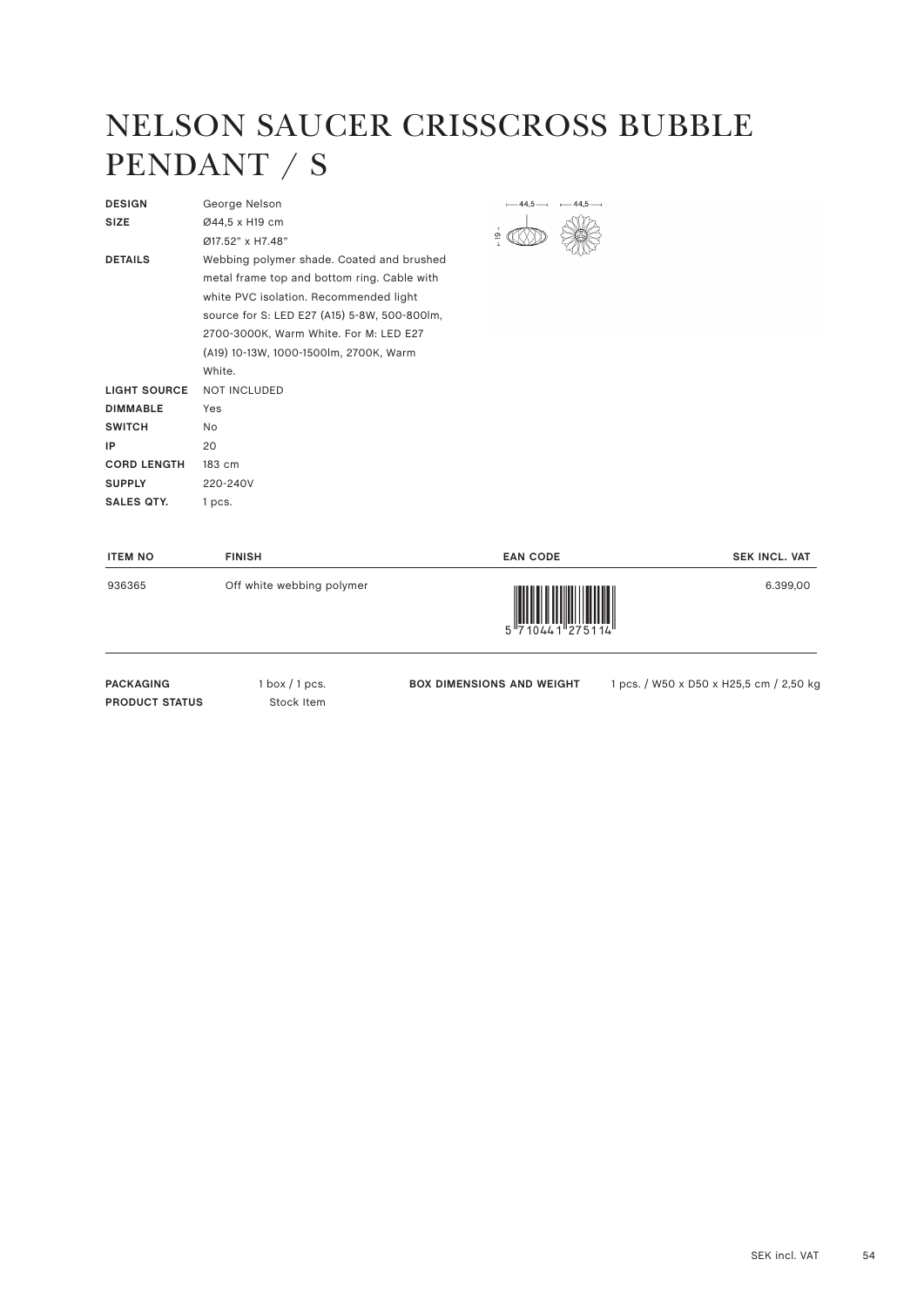#### NELSON SAUCER CRISSCROSS BUBBLE PENDANT / M

| <b>DESIGN</b>      | George Nelson                                |
|--------------------|----------------------------------------------|
| <b>SIZE</b>        | Ø63,5 x H24 cm                               |
|                    | Ø25" x H9.45"                                |
| <b>DETAILS</b>     | Webbing polymer shade. Coated and brushed    |
|                    | metal frame top and bottom ring. Cable with  |
|                    | white PVC isolation. Recommended light       |
|                    | source for S: LED E27 (A15) 5-8W, 500-800lm, |
|                    | 2700-3000K, Warm White. For M: LED E27       |
|                    | (A19) 10-13W, 1000-1500lm, 2700K, Warm       |
|                    | White                                        |
| LIGHT SOURCE       | <b>NOT INCLUDED</b>                          |
| <b>DIMMABLE</b>    | Yes                                          |
| <b>SWITCH</b>      | No.                                          |
| IP                 | 20                                           |
| <b>CORD LENGTH</b> | 183 cm                                       |
| <b>SUPPLY</b>      | 220-240V                                     |
| <b>SALES OTY.</b>  | 1 pcs.                                       |
|                    |                                              |



| <b>ITEM NO</b> | <b>FINISH</b>             | <b>EAN CODE</b>                                                                                                                                                                                                                                                                                                                                                                                                                                                                                                                                                 | <b>SEK INCL. VAT</b> |
|----------------|---------------------------|-----------------------------------------------------------------------------------------------------------------------------------------------------------------------------------------------------------------------------------------------------------------------------------------------------------------------------------------------------------------------------------------------------------------------------------------------------------------------------------------------------------------------------------------------------------------|----------------------|
| 936368         | Off white webbing polymer | $\begin{array}{c} \begin{array}{c} \begin{array}{c} \end{array} \\ \begin{array}{c} \end{array} \\ \begin{array}{c} \end{array} \\ \begin{array}{c} \end{array} \\ \begin{array}{c} \end{array} \\ \begin{array}{c} \end{array} \\ \begin{array}{c} \end{array} \\ \begin{array}{c} \end{array} \\ \begin{array}{c} \end{array} \\ \begin{array}{c} \end{array} \\ \begin{array}{c} \end{array} \\ \begin{array}{c} \end{array} \\ \begin{array}{c} \end{array} \\ \begin{array}{c} \end{array} \\ \begin{array}{c} \end{array} \\ \begin{array}{c} \end{array$ | 7.349,00             |

PACKAGING 1 box / 1 pcs. **PRODUCT STATUS** Stock Item

**BOX DIMENSIONS AND WEIGHT** 1 pcs. / W73,5 x D73,5 x H34 cm / 4,00 kg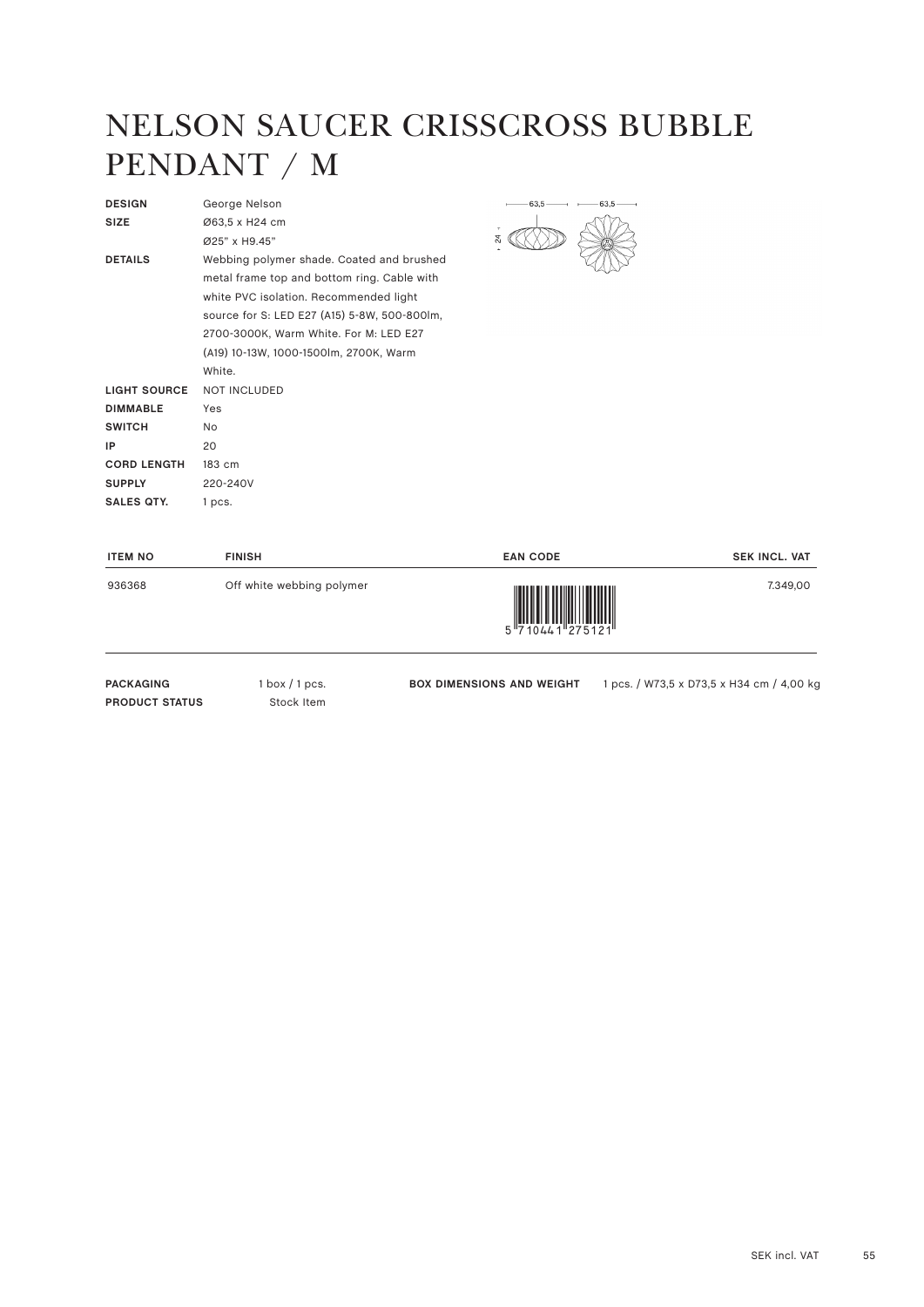#### NELSON BALL CRISSCROSS BUBBLE PENDANT / S

 $-32.5-$ 

| <b>DESIGN</b>       | George Nelson                                |
|---------------------|----------------------------------------------|
| <b>SIZE</b>         | Ø32,5 x H30,5 cm                             |
|                     | Ø12.8" x H12.01"                             |
| <b>DETAILS</b>      | Webbing polymer shade. Coated and brushed    |
|                     | metal frame top and bottom ring. Cable with  |
|                     | white PVC isolation. Recommended light       |
|                     | source for S: LED E27 (A15) 5-8W, 500-800lm, |
|                     | 2700-3000K, Warm White. For M: LED E27       |
|                     | (A19) 10-13W, 1000-1500lm, 2700K, Warm       |
|                     | White                                        |
| <b>LIGHT SOURCE</b> | <b>NOT INCLUDED</b>                          |
| <b>DIMMABLE</b>     | Yes                                          |
| <b>SWITCH</b>       | No                                           |
| IP                  | 20                                           |
| <b>CORD LENGTH</b>  | 183 cm                                       |
| <b>SUPPLY</b>       | 220-240V                                     |
| <b>SALES OTY.</b>   | 1 pcs.                                       |
|                     |                                              |

| <b>ITEM NO</b> | <b>FINISH</b>             | <b>EAN CODE</b>          | <b>SEK INCL. VAT</b> |
|----------------|---------------------------|--------------------------|----------------------|
| 936347         | Off white webbing polymer | $5$ $17$ 1044 1 $275053$ | 6.399,00             |

PACKAGING 1 box / 1 pcs. **PRODUCT STATUS** Stock Item

**BOX DIMENSIONS AND WEIGHT** 1 pcs. / W40 x D40 x H45,5 cm / 3,00 kg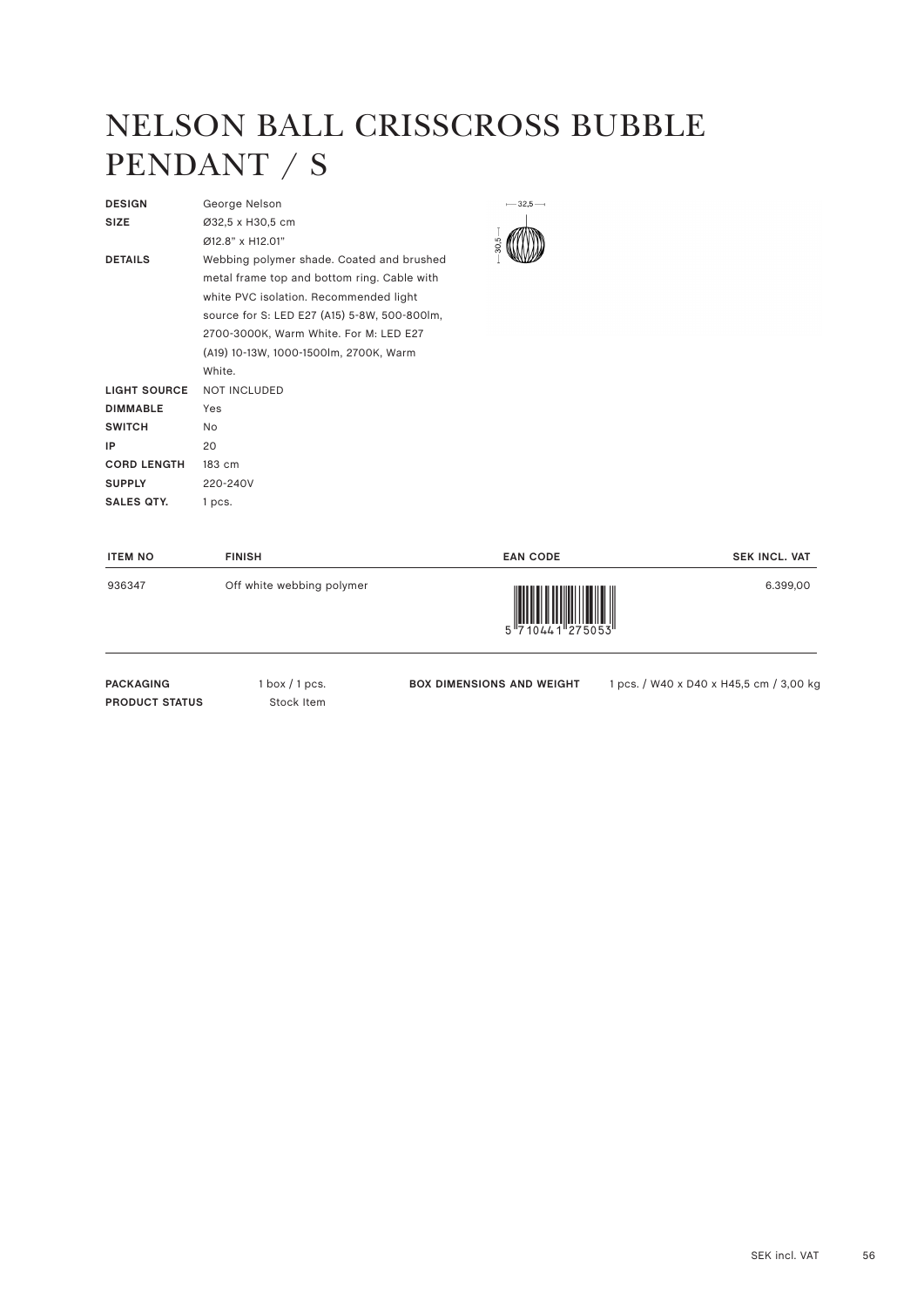#### NELSON BALL CRISSCROSS BUBBLE PENDANT / M

| <b>DESIGN</b>       | George Nelson                                |
|---------------------|----------------------------------------------|
| <b>SIZE</b>         | Ø48,5 x H39,5 cm                             |
|                     | Ø19.09" x H15.55"                            |
| <b>DETAILS</b>      | Webbing polymer shade. Coated and brushed    |
|                     | metal frame top and bottom ring. Cable with  |
|                     | white PVC isolation. Recommended light       |
|                     | source for S: LED E27 (A15) 5-8W, 500-800lm, |
|                     | 2700-3000K, Warm White. For M: LED E27       |
|                     | (A19) 10-13W, 1000-1500lm, 2700K, Warm       |
|                     | White                                        |
| <b>LIGHT SOURCE</b> | <b>NOT INCLUDED</b>                          |
| <b>DIMMABLE</b>     | Yes                                          |
| <b>SWITCH</b>       | No.                                          |
| IP                  | 20                                           |
| <b>CORD LENGTH</b>  | 183 cm                                       |
| <b>SUPPLY</b>       | 220-240V                                     |
| SALES OTY.          | 1 pcs.                                       |
|                     |                                              |



| <b>ITEM NO</b> | <b>FINISH</b>             | <b>EAN CODE</b>                                                                                                                                                                                                                                                                                                                                                                                                                                                                                                                                                 | <b>SEK INCL. VAT</b> |
|----------------|---------------------------|-----------------------------------------------------------------------------------------------------------------------------------------------------------------------------------------------------------------------------------------------------------------------------------------------------------------------------------------------------------------------------------------------------------------------------------------------------------------------------------------------------------------------------------------------------------------|----------------------|
| 936350         | Off white webbing polymer | $\begin{array}{c} \begin{array}{c} \begin{array}{c} \end{array} \\ \begin{array}{c} \end{array} \\ \begin{array}{c} \end{array} \\ \begin{array}{c} \end{array} \\ \begin{array}{c} \end{array} \\ \begin{array}{c} \end{array} \\ \begin{array}{c} \end{array} \\ \begin{array}{c} \end{array} \\ \begin{array}{c} \end{array} \\ \begin{array}{c} \end{array} \\ \begin{array}{c} \end{array} \\ \begin{array}{c} \end{array} \\ \begin{array}{c} \end{array} \\ \begin{array}{c} \end{array} \\ \begin{array}{c} \end{array} \\ \begin{array}{c} \end{array$ | 7.999,00             |

PACKAGING 1 box / 1 pcs. **PRODUCT STATUS** Stock Item

**BOX DIMENSIONS AND WEIGHT** 1 pcs. / W57,5 x D57,5 x H45,5 cm / 3,00 kg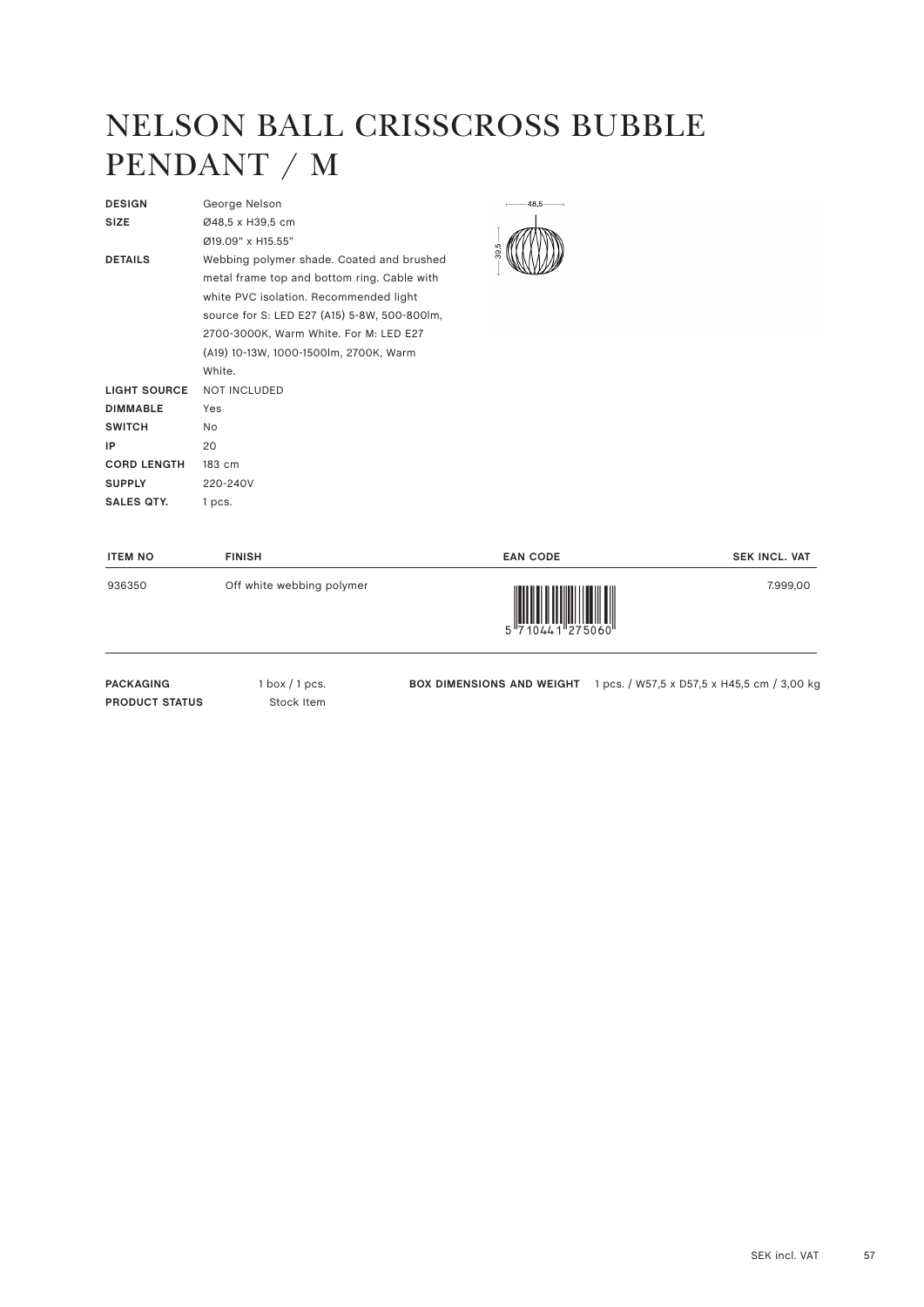#### NELSON CIGAR CRISSCROSS BUBBLE PENDANT / S

| <b>DESIGN</b>       | George Nelson                                |
|---------------------|----------------------------------------------|
| <b>SIZE</b>         | Ø26,5 x H35,5 cm                             |
|                     | Ø10 43" x H13 98"                            |
| <b>DETAILS</b>      | Webbing polymer shade. Coated and brushed    |
|                     | metal frame top and bottom ring. Cable with  |
|                     | white PVC isolation. Recommended light       |
|                     | source for S: LED E27 (A15) 5-8W, 500-800lm, |
|                     | 2700-3000K, Warm White. For M: LED E27       |
|                     | (A19) 10-13W, 1000-1500lm, 2700K, Warm       |
|                     | White.                                       |
| <b>LIGHT SOURCE</b> | <b>NOT INCLUDED</b>                          |
| <b>DIMMABLE</b>     | Yes                                          |
| <b>SWITCH</b>       | No.                                          |
| IP                  | 20                                           |
| <b>CORD LENGTH</b>  | 183 cm                                       |
| <b>SUPPLY</b>       | 220-240V                                     |
| <b>SALES OTY.</b>   | 1 pcs.                                       |
|                     |                                              |

 $-26.5-$ 

| <b>ITEM NO</b> | <b>FINISH</b>             | <b>EAN CODE</b>                         | <b>SEK INCL. VAT</b> |
|----------------|---------------------------|-----------------------------------------|----------------------|
| 936353         | Off white webbing polymer | $5\frac{1}{710441}$ $7\frac{1}{275077}$ | 6.399,00             |

PACKAGING 1 box / 1 pcs. **PRODUCT STATUS** Stock Item

BOX DIMENSIONS AND WEIGHT 1 pcs. / W40 x D40 x H62,5 cm / 2,50 kg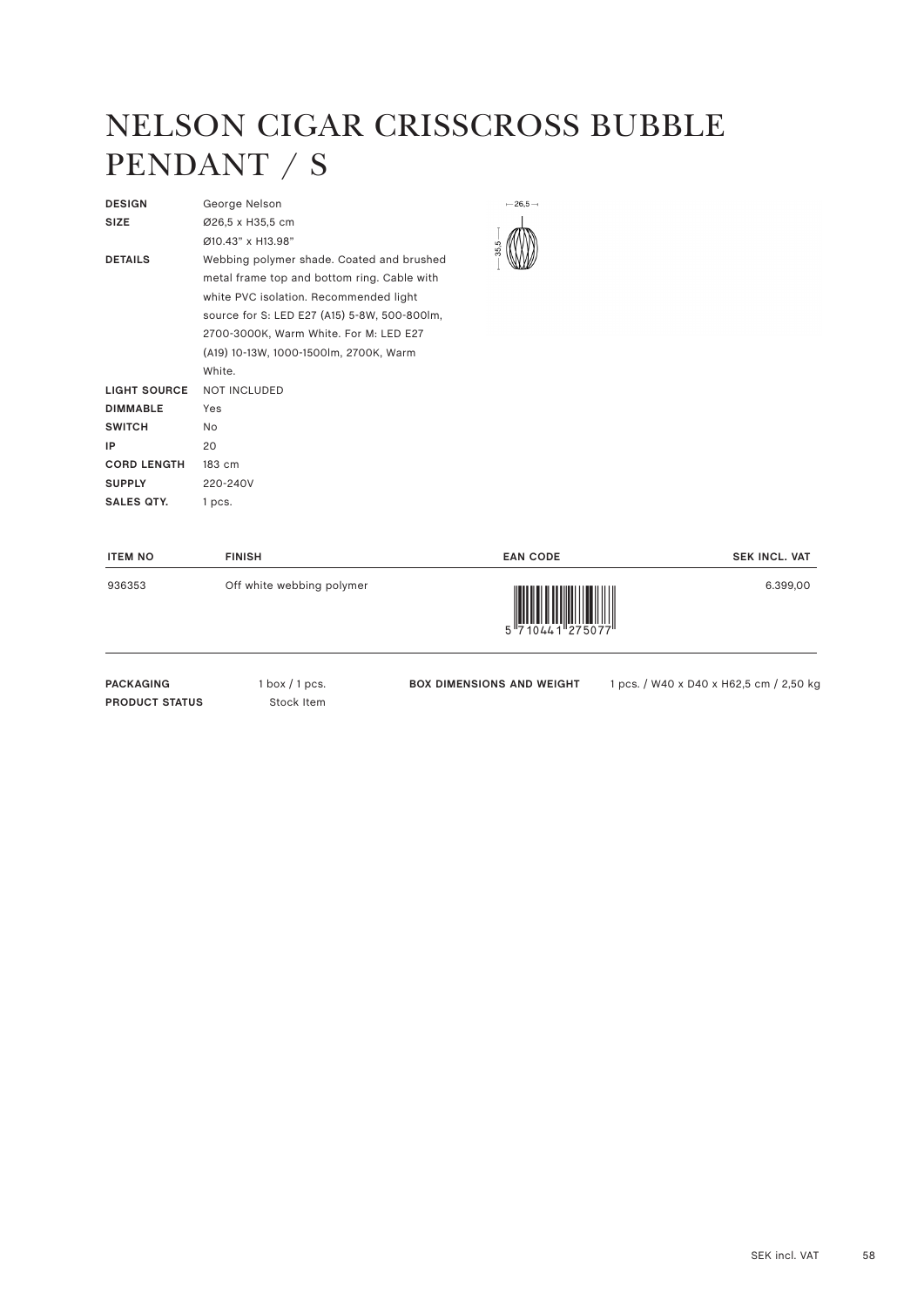#### NELSON CIGAR CRISSCROSS BUBBLE PENDANT / M

| <b>DESIGN</b>       | George Nelson                                |
|---------------------|----------------------------------------------|
| <b>SIZE</b>         | Ø33 x H53,5 cm                               |
|                     | Ø12.99" x H21.06"                            |
| <b>DETAILS</b>      | Webbing polymer shade. Coated and brushed    |
|                     | metal frame top and bottom ring. Cable with  |
|                     | white PVC isolation. Recommended light       |
|                     | source for S: LED E27 (A15) 5-8W, 500-800lm, |
|                     | 2700-3000K, Warm White. For M: LED E27       |
|                     | (A19) 10-13W, 1000-1500lm, 2700K, Warm       |
|                     | White.                                       |
| <b>LIGHT SOURCE</b> | <b>NOT INCLUDED</b>                          |
| <b>DIMMABLE</b>     | Yes                                          |
| <b>SWITCH</b>       | No.                                          |
| IP                  | 20                                           |
| <b>CORD LENGTH</b>  | 183 cm                                       |
| <b>SUPPLY</b>       | 220-240V                                     |
| <b>SALES OTY.</b>   | 1 pcs.                                       |
|                     |                                              |



| <b>ITEM NO</b> | <b>FINISH</b>             | <b>EAN CODE</b>                                                                                                                                                                                                                                                                                                                                                                                                                                                                                                                                                 | <b>SEK INCL. VAT</b> |
|----------------|---------------------------|-----------------------------------------------------------------------------------------------------------------------------------------------------------------------------------------------------------------------------------------------------------------------------------------------------------------------------------------------------------------------------------------------------------------------------------------------------------------------------------------------------------------------------------------------------------------|----------------------|
| 936356         | Off white webbing polymer | $\begin{array}{c} \begin{array}{c} \begin{array}{c} \end{array} \\ \begin{array}{c} \end{array} \\ \begin{array}{c} \end{array} \\ \begin{array}{c} \end{array} \\ \begin{array}{c} \end{array} \\ \begin{array}{c} \end{array} \\ \begin{array}{c} \end{array} \\ \begin{array}{c} \end{array} \\ \begin{array}{c} \end{array} \\ \begin{array}{c} \end{array} \\ \begin{array}{c} \end{array} \\ \begin{array}{c} \end{array} \\ \begin{array}{c} \end{array} \\ \begin{array}{c} \end{array} \\ \begin{array}{c} \end{array} \\ \begin{array}{c} \end{array$ | 7.999,00             |

PACKAGING 1 box / 1 pcs. **PRODUCT STATUS** Stock Item

**BOX DIMENSIONS AND WEIGHT** 1 pcs. / W40 x D40 x H62 cm / 3,00 kg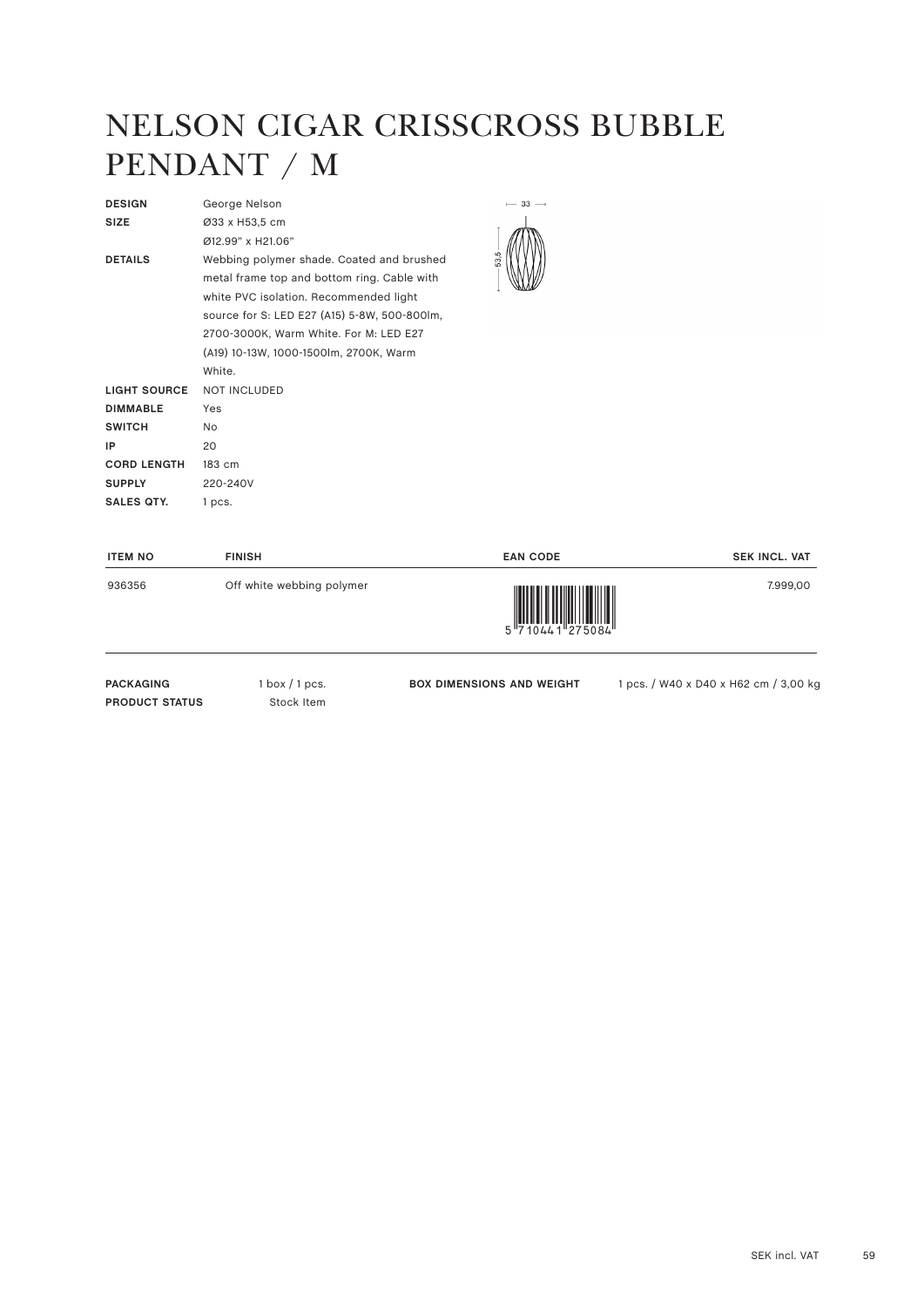#### NELSON PEAR CRISSCROSS BUBBLE PENDANT / S

 $-33-$ 

| <b>DESIGN</b>       | George Nelson                                |
|---------------------|----------------------------------------------|
| <b>SIZE</b>         | Ø33 x H32 cm                                 |
|                     | Ø12.99" x H12.6"                             |
| <b>DETAILS</b>      | Webbing polymer shade. Coated and brushed    |
|                     | metal frame top and bottom ring. Cable with  |
|                     | white PVC isolation. Recommended light       |
|                     | source for S: LED E27 (A15) 5-8W, 500-800lm, |
|                     | 2700-3000K, Warm White. For M: LED E27       |
|                     | (A19) 10-13W, 1000-1500lm, 2700K, Warm       |
|                     | White                                        |
| <b>LIGHT SOURCE</b> | <b>NOT INCLUDED</b>                          |
| <b>DIMMABLE</b>     | Yes                                          |
| <b>SWITCH</b>       | No.                                          |
| IP                  | 20                                           |
| <b>CORD LENGTH</b>  | 183 cm                                       |
| <b>SUPPLY</b>       | 220-240V                                     |
| <b>SALES QTY.</b>   | 1 pcs.                                       |
|                     |                                              |

| <b>ITEM NO</b> | <b>FINISH</b>             | <b>EAN CODE</b>    | <b>SEK INCL. VAT</b> |
|----------------|---------------------------|--------------------|----------------------|
| 936359         | Off white webbing polymer | 5 7 1044 1 27509 1 | 7.049,00             |

PACKAGING 1 box / 1 pcs. **PRODUCT STATUS** Stock Item

BOX DIMENSIONS AND WEIGHT 1 pcs. / W40 x D40 x H45,5 cm / 2,50 kg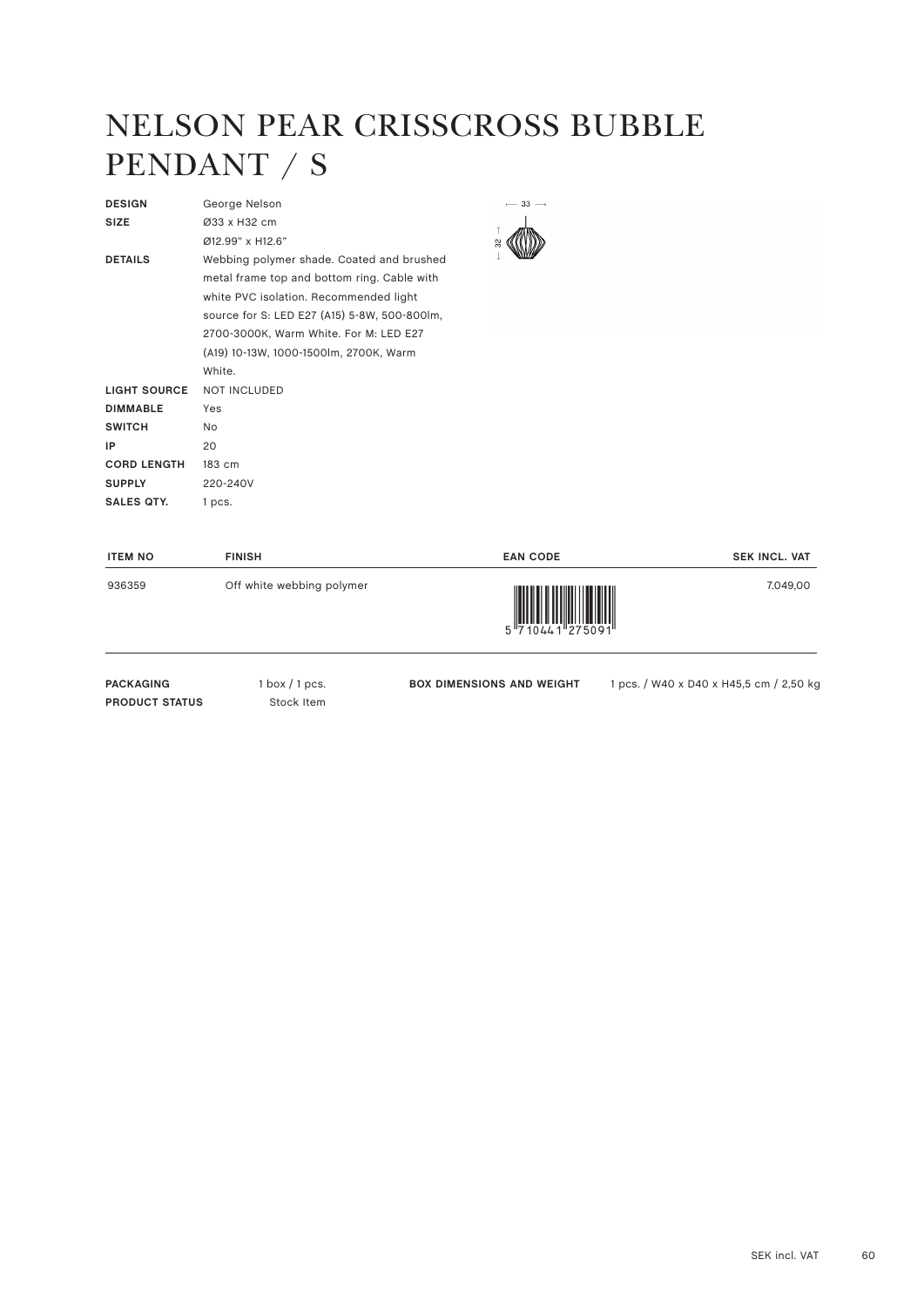#### NELSON PEAR CRISSCROSS BUBBLE PENDANT / M

| <b>DESIGN</b>       | George Nelson                                |
|---------------------|----------------------------------------------|
| <b>SIZE</b>         | Ø43 x H48,5 cm                               |
|                     | Ø16.93" x H19.09"                            |
| <b>DETAILS</b>      | Webbing polymer shade. Coated and brushed    |
|                     | metal frame top and bottom ring. Cable with  |
|                     | white PVC isolation. Recommended light       |
|                     | source for S: LED E27 (A15) 5-8W, 500-800lm, |
|                     | 2700-3000K, Warm White. For M: LED E27       |
|                     | (A19) 10-13W, 1000-1500lm, 2700K, Warm       |
|                     | White.                                       |
| <b>LIGHT SOURCE</b> | <b>NOT INCLUDED</b>                          |
| <b>DIMMABLE</b>     | Yes                                          |
| <b>SWITCH</b>       | No.                                          |
| IP                  | 20                                           |
| <b>CORD LENGTH</b>  | 183 cm                                       |
| <b>SUPPLY</b>       | 220-240V                                     |
| <b>SALES OTY.</b>   | 1 pcs.                                       |
|                     |                                              |



| <b>ITEM NO</b> | <b>FINISH</b>             | <b>EAN CODE</b>          | <b>SEK INCL. VAT</b> |
|----------------|---------------------------|--------------------------|----------------------|
| 936362         | Off white webbing polymer | 5 7 10 4 4 1 2 7 5 1 0 7 | 8.599,00             |

PACKAGING 1 box / 1 pcs. **PRODUCT STATUS** Stock Item

**BOX DIMENSIONS AND WEIGHT** 1 pcs. / W50 x D50 x H56 cm / 4,00 kg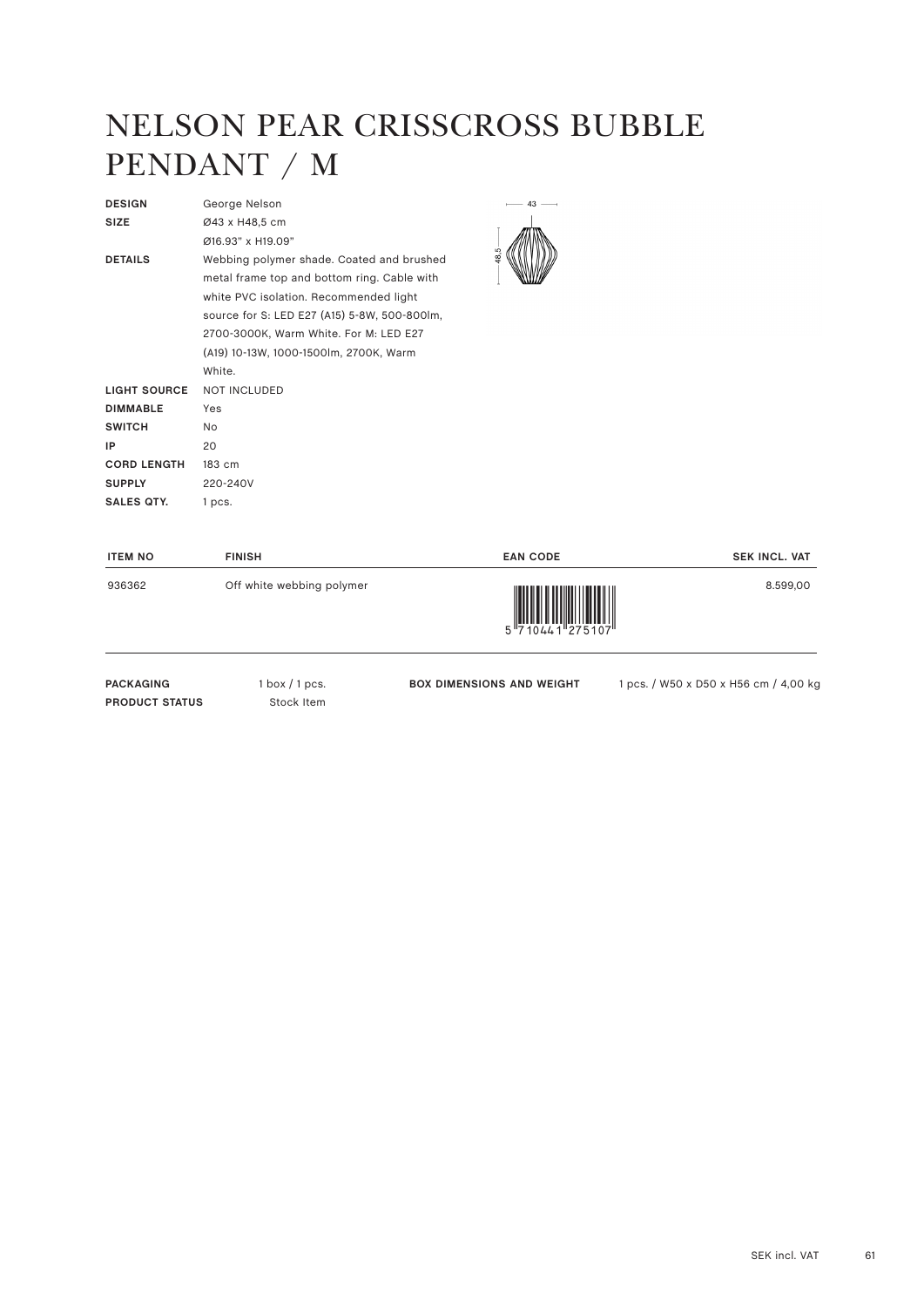#### NELSON PEAR BUBBLE PENDANT / S

| <b>DESIGN</b>       | George Nelson                                |
|---------------------|----------------------------------------------|
| <b>SIZE</b>         | Ø33 x H32 cm                                 |
|                     | $Ø12.99"$ x H12.6"                           |
| <b>DETAILS</b>      | Webbing polymer shade. Coated and brushed    |
|                     | metal frame top and bottom ring. Cable with  |
|                     | white PVC isolation. Recommended light       |
|                     | source for S: LED E27 (A15) 5-8W, 500-800lm, |
|                     | 2700-3000K, Warm White. For M: LED E27       |
|                     | (A19) 10-13W, 1000-1500lm, 2700K, Warm       |
|                     | White.                                       |
| <b>LIGHT SOURCE</b> | <b>NOT INCLUDED</b>                          |
| <b>DIMMABLE</b>     | Yes                                          |
| <b>SWITCH</b>       | N <sub>o</sub>                               |
| IP                  | 20                                           |
| <b>CORD LENGTH</b>  | 183 cm                                       |
| <b>SUPPLY</b>       | 220-240V                                     |
| <b>SALES OTY.</b>   | 1 pcs.                                       |
|                     |                                              |



| <b>ITEM NO</b> | <b>FINISH</b>             | <b>EAN CODE</b>    | <b>SEK INCL. VAT</b> |
|----------------|---------------------------|--------------------|----------------------|
| 936329         | Off white webbing polymer | 5 7 1044 1 274 995 | 6.399.00             |

PACKAGING 1 box / 1 pcs. **PRODUCT STATUS** Stock Item

BOX DIMENSIONS AND WEIGHT 1 pcs. / W40 x D40 x H45,5 cm / 2,50 kg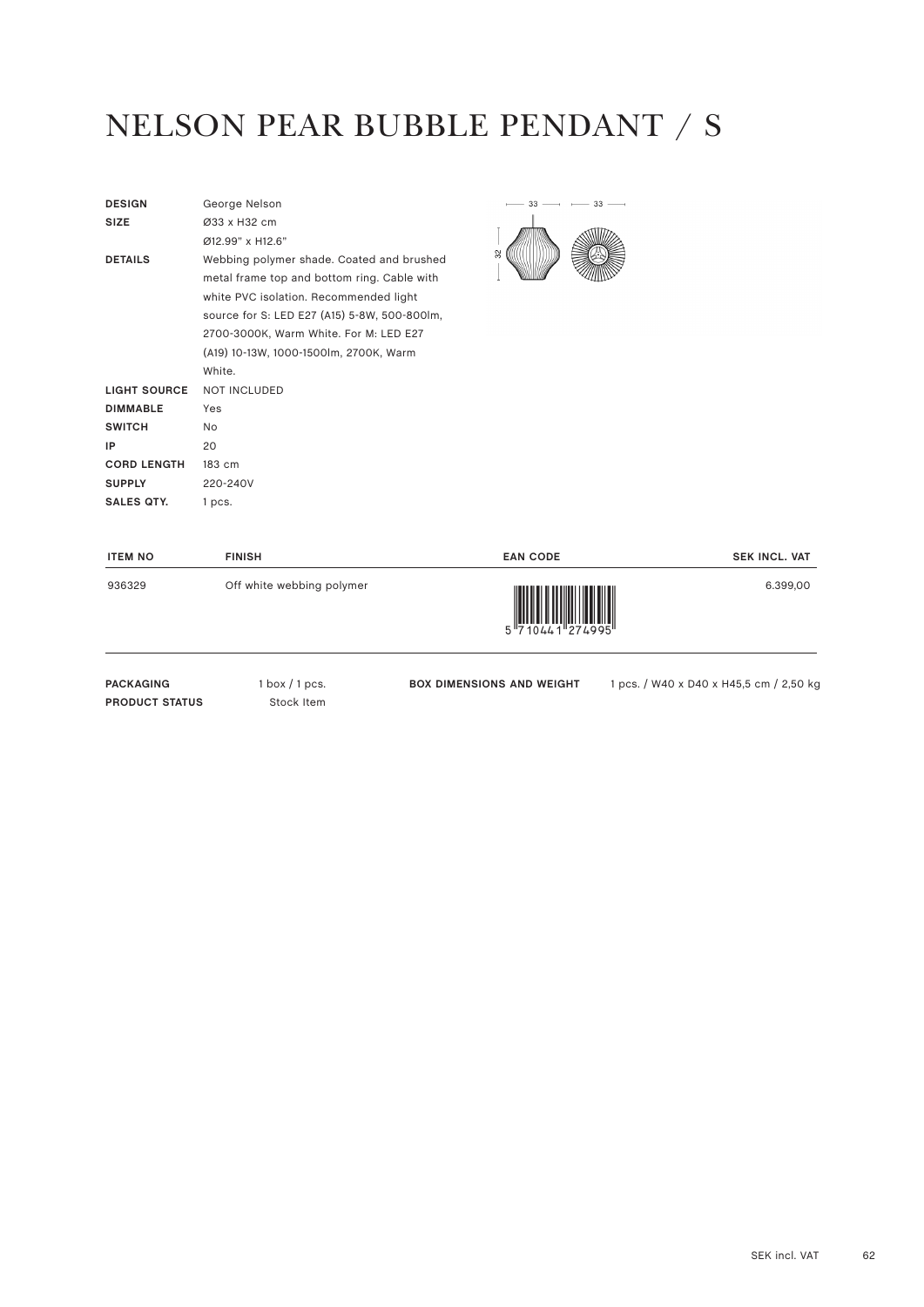#### NELSON PEAR BUBBLE PENDANT / M

| <b>DESIGN</b>       | George Nelson                                |
|---------------------|----------------------------------------------|
| <b>SIZE</b>         | Ø43 x H48,5 cm                               |
|                     | Ø16.93" x H19.09"                            |
| <b>DETAILS</b>      | Webbing polymer shade. Coated and brushed    |
|                     | metal frame top and bottom ring. Cable with  |
|                     | white PVC isolation. Recommended light       |
|                     | source for S: LED E27 (A15) 5-8W, 500-800lm, |
|                     | 2700-3000K, Warm White. For M: LED E27       |
|                     | (A19) 10-13W, 1000-1500lm, 2700K, Warm       |
|                     | White.                                       |
| <b>LIGHT SOURCE</b> | <b>NOT INCLUDED</b>                          |
| <b>DIMMABLE</b>     | Yes                                          |
| <b>SWITCH</b>       | No.                                          |
| IP                  | 20                                           |
| <b>CORD LENGTH</b>  | 183 cm                                       |
| <b>SUPPLY</b>       | 220-240V                                     |
| <b>SALES OTY.</b>   | 1 pcs.                                       |
|                     |                                              |



| <b>ITEM NO</b> | <b>FINISH</b>             | <b>EAN CODE</b>                        | <b>SEK INCL. VAT</b> |
|----------------|---------------------------|----------------------------------------|----------------------|
| 936332         | Off white webbing polymer | 5 7 10 4 4 1 2 7 5 0 0 8 <sup>11</sup> | 7.699,00             |

PACKAGING 1 box / 1 pcs. **PRODUCT STATUS** Stock Item

**BOX DIMENSIONS AND WEIGHT** 1 pcs. / W50 x D50 x H56 cm / 4,00 kg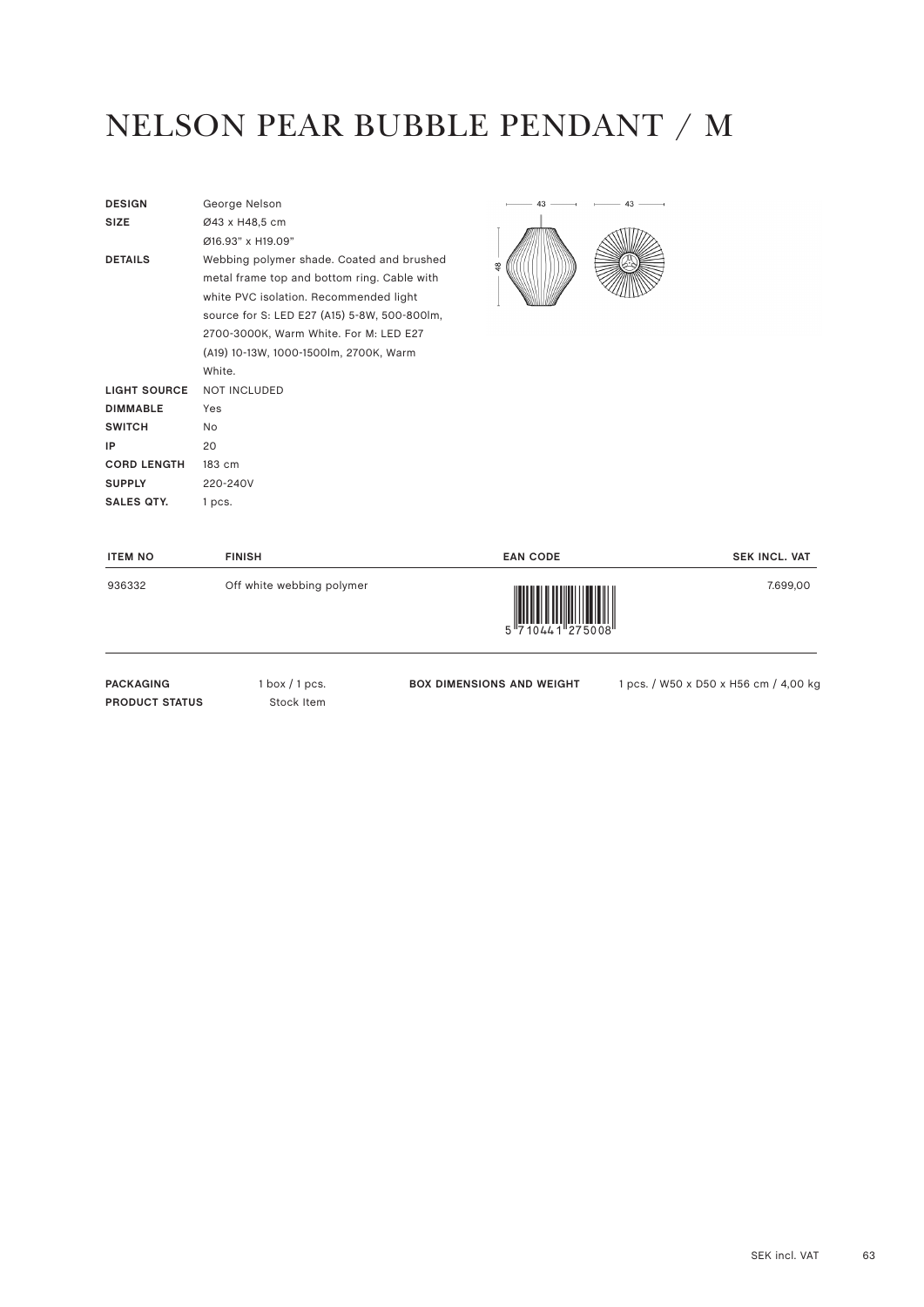## NELSON APPLE BUBBLE PENDANT / M

| <b>DESIGN</b>      | George Nelson                               |
|--------------------|---------------------------------------------|
| <b>SIZE</b>        | Ø53,5 x H37 cm                              |
|                    | Ø21.06" x H14.57"                           |
| <b>DETAILS</b>     | Webbing polymer shade. Coated and brushed   |
|                    | metal frame top and bottom ring. Cable with |
|                    | white PVC isolation. Recommended light      |
|                    | source: LED E27 (A19) 10-13W, 1000-1500lm,  |
|                    | 2700K, Warm White.                          |
| LIGHT SOURCE       | <b>NOT INCLUDED</b>                         |
| <b>DIMMABLE</b>    | Yes                                         |
| <b>SWITCH</b>      | No.                                         |
| IP                 | 20                                          |
| <b>CORD LENGTH</b> | 183 cm                                      |
| <b>SUPPLY</b>      | 220-240V                                    |
| <b>SALES QTY.</b>  | 1 pcs.                                      |



| <b>ITEM NO</b> | <b>FINISH</b>             | <b>EAN CODE</b>                                          | <b>SEK INCL. VAT</b> |
|----------------|---------------------------|----------------------------------------------------------|----------------------|
| 936371         | Off white webbing polymer | I III III IIII<br>5 7 10 4 4 1 2 7 5 1 3 8 <sup>11</sup> | 6.899,00             |

PACKAGING 1 box / 1 pcs. **PRODUCT STATUS** Stock Item

**BOX DIMENSIONS AND WEIGHT** 1 pcs. / W57,5 x D57,5 x H45,5 cm / 4,50 kg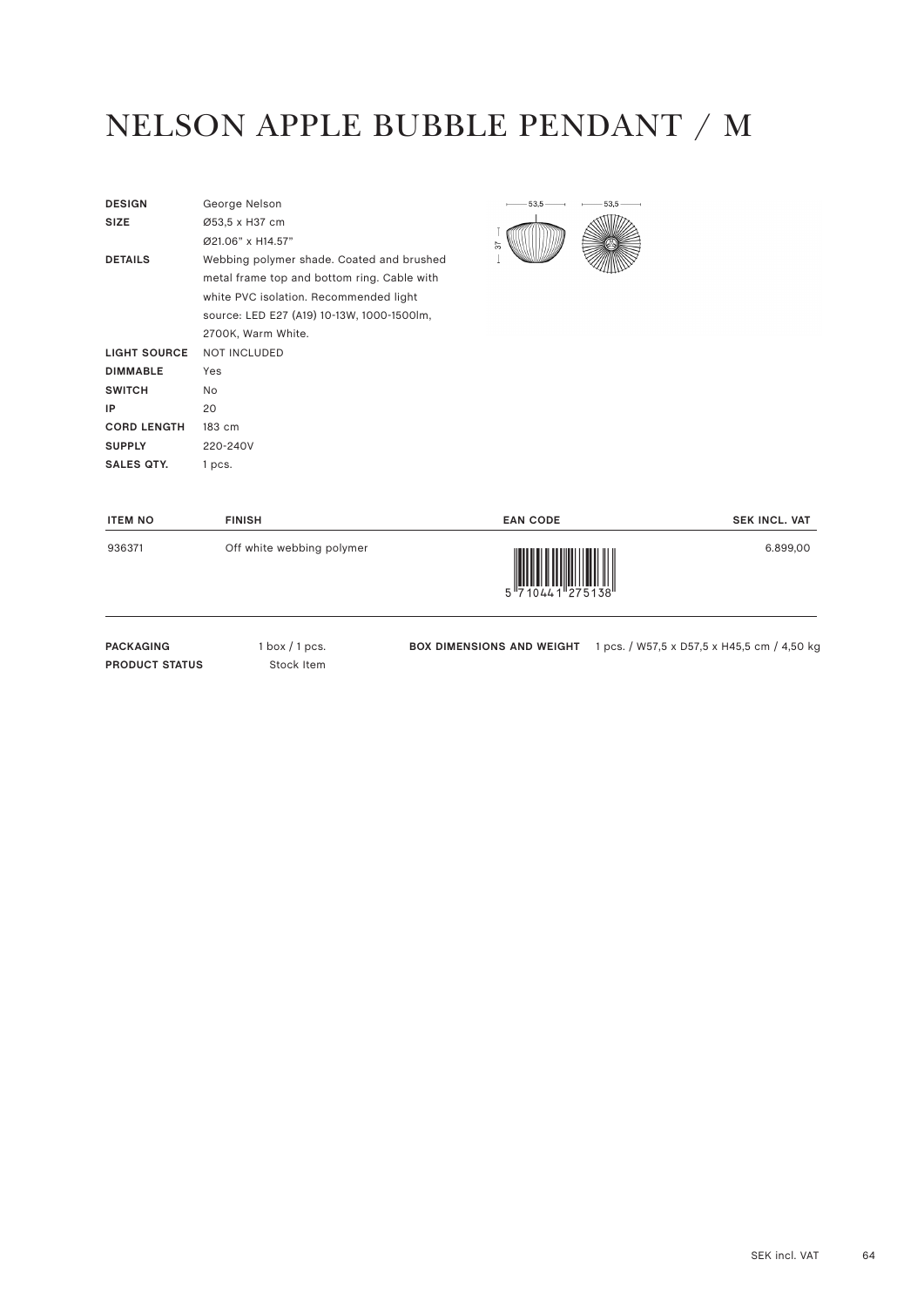## NELSON PROPELLER BUBBLE PENDANT / M

| <b>DESIGN</b>       | George Nelson                               |
|---------------------|---------------------------------------------|
| <b>SIZE</b>         | Ø52 x H38 cm                                |
|                     | Ø20.47" x H14.96"                           |
| <b>DETAILS</b>      | Webbing polymer shade. Coated and brushed   |
|                     | metal frame top and bottom ring. Cable with |
|                     | white PVC isolation. Recommended light      |
|                     | source: LED E27 (A19) 10-13W, 1000-1500lm,  |
|                     | 2700K, Warm White.                          |
| <b>LIGHT SOURCE</b> | <b>NOT INCLUDED</b>                         |
| <b>DIMMABLE</b>     | Yes                                         |
| <b>SWITCH</b>       | No.                                         |
| IP                  | 20                                          |
| <b>CORD LENGTH</b>  | 183 cm                                      |
| <b>SUPPLY</b>       | 220-240V                                    |
| SALES QTY.          | 1 pcs.                                      |



| <b>ITEM NO</b> | <b>FINISH</b>             | <b>EAN CODE</b> | <b>SEK INCL. VAT</b> |
|----------------|---------------------------|-----------------|----------------------|
| 936380         | Off white webbing polymer | 710441 275169 " | 7.349.00             |

PACKAGING 1 box / 1 pcs. **PRODUCT STATUS** Stock Item

**BOX DIMENSIONS AND WEIGHT** 1 pcs. / W57,5 x D57,5 x H45,5 cm / 4,00 kg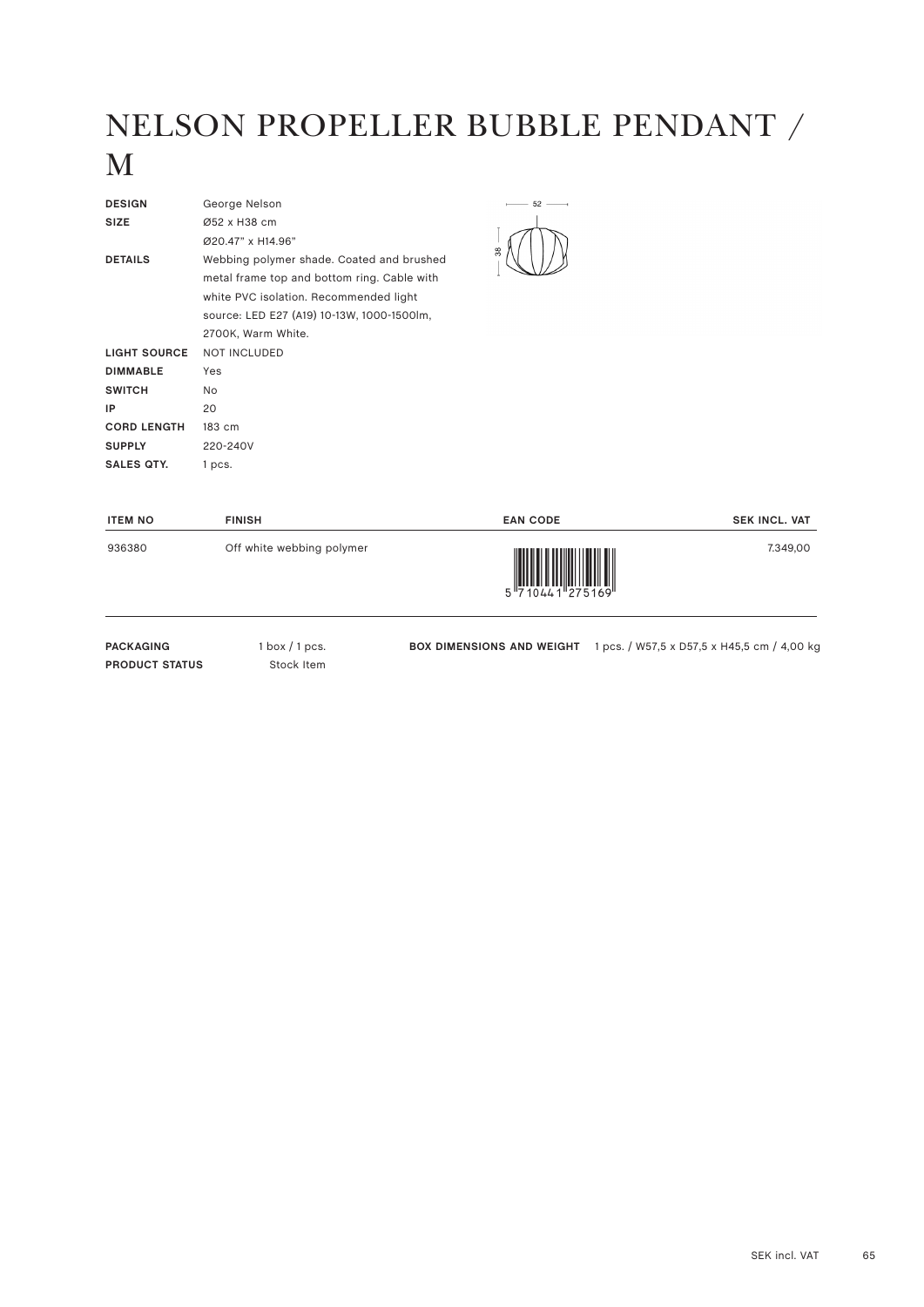#### NELSON LANTERN BUBBLE PENDANT / S

| <b>DESIGN</b>       | George Nelson                                |  |
|---------------------|----------------------------------------------|--|
| <b>SIZE</b>         | Ø28 x H26,5 cm                               |  |
|                     | Ø11.02" x H10.43"                            |  |
| <b>DETAILS</b>      | Webbing polymer shade. Coated and brushed    |  |
|                     | metal frame top and bottom ring. Cable with  |  |
|                     | white PVC isolation. Recommended light       |  |
|                     | source: LED E27 (A15) 5-8W, 500-800lm, 2700- |  |
|                     | 3000K, Warm White.                           |  |
| <b>LIGHT SOURCE</b> | <b>NOT INCLUDED</b>                          |  |
| <b>DIMMABLE</b>     | Yes                                          |  |
| <b>SWITCH</b>       | No.                                          |  |
| IP                  | 20                                           |  |
| <b>CORD LENGTH</b>  | 183 cm                                       |  |
| <b>SUPPLY</b>       | 220-240V                                     |  |
| SALES QTY.          | 1 pcs.                                       |  |



| <b>ITEM NO</b> | <b>FINISH</b>             | <b>EAN CODE</b>                                                                                                                                                                                                                                                                                                                                                                                                                                                                                                                                                 | <b>SEK INCL. VAT</b> |
|----------------|---------------------------|-----------------------------------------------------------------------------------------------------------------------------------------------------------------------------------------------------------------------------------------------------------------------------------------------------------------------------------------------------------------------------------------------------------------------------------------------------------------------------------------------------------------------------------------------------------------|----------------------|
| 936377         | Off white webbing polymer | $\begin{array}{c} \begin{array}{c} \begin{array}{c} \end{array} \\ \begin{array}{c} \end{array} \\ \begin{array}{c} \end{array} \\ \begin{array}{c} \end{array} \\ \begin{array}{c} \end{array} \\ \begin{array}{c} \end{array} \\ \begin{array}{c} \end{array} \\ \begin{array}{c} \end{array} \\ \begin{array}{c} \end{array} \\ \begin{array}{c} \end{array} \\ \begin{array}{c} \end{array} \\ \begin{array}{c} \end{array} \\ \begin{array}{c} \end{array} \\ \begin{array}{c} \end{array} \\ \begin{array}{c} \end{array} \\ \begin{array}{c} \end{array$ | 5.799,00             |

PACKAGING 1 box / 1 pcs. **PRODUCT STATUS** Stock Item

**BOX DIMENSIONS AND WEIGHT** 1 pcs. / W40 x D40 x H45,5 cm / 2,50 kg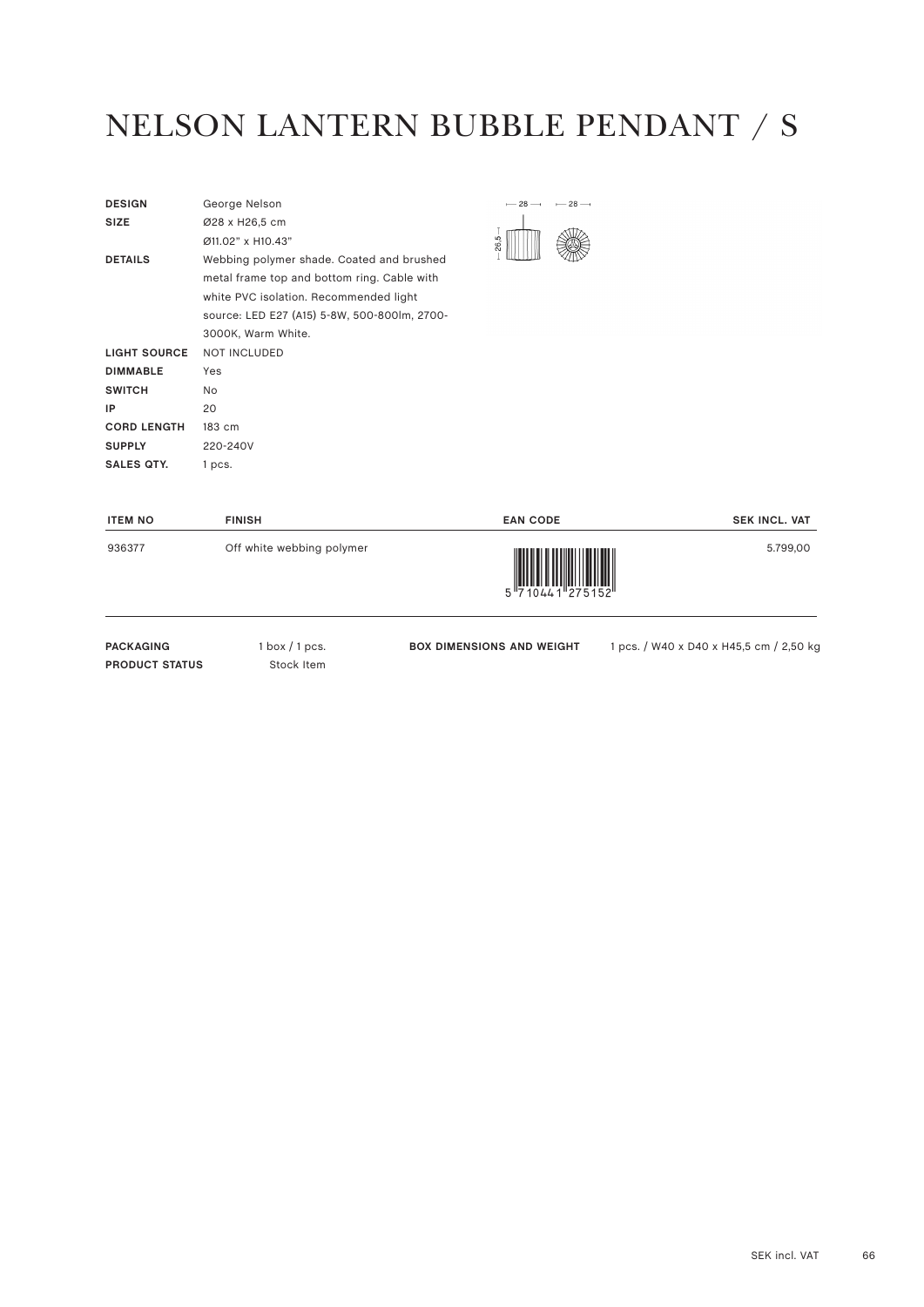#### NELSON BALL WALL SCONCE CABLED / S

| <b>DESIGN</b>      | George Nelson                                 |
|--------------------|-----------------------------------------------|
| <b>SIZE</b>        | W32,5 x D53,5 x H42,5 cm                      |
|                    | W12.8" x D21.06" x H16.73"                    |
| <b>DETAILS</b>     | Shade in webbing polymer. Frame top and       |
|                    | bottom ring in coated and brushed metal and   |
|                    | nickel. Wallbracket in walnut. Arm in brushed |
|                    | nickel steel that extends approximately 36    |
|                    | cm. Recommended light source: LED E27 (A15)   |
|                    | 5-8W, 500-800lm, 2700-3000K, Warm White.      |
| LIGHT SOURCE       | <b>NOT INCLUDED</b>                           |
| <b>DIMMABLE</b>    | Yes                                           |
| <b>SWITCH</b>      | <b>PULL SWITCH</b>                            |
| IP                 | 20                                            |
| <b>CORD LENGTH</b> | 366 cm                                        |
| <b>SUPPLY</b>      | 220-240V                                      |
| SALES QTY.         | 1 pcs.                                        |
|                    |                                               |



| <b>ITEM NO</b> | <b>FINISH</b>             | <b>EAN CODE</b>    | <b>SEK INCL. VAT</b> |
|----------------|---------------------------|--------------------|----------------------|
| 936383         | Off white webbing polymer | 5 7 1044 1 275 176 | 7.999,00             |

PACKAGING 1 box / 1 pcs. **PRODUCT STATUS** Stock Item

**BOX DIMENSIONS AND WEIGHT** 1 pcs. / W40,6 x D43,2 x H40,6 cm / 3,60 kg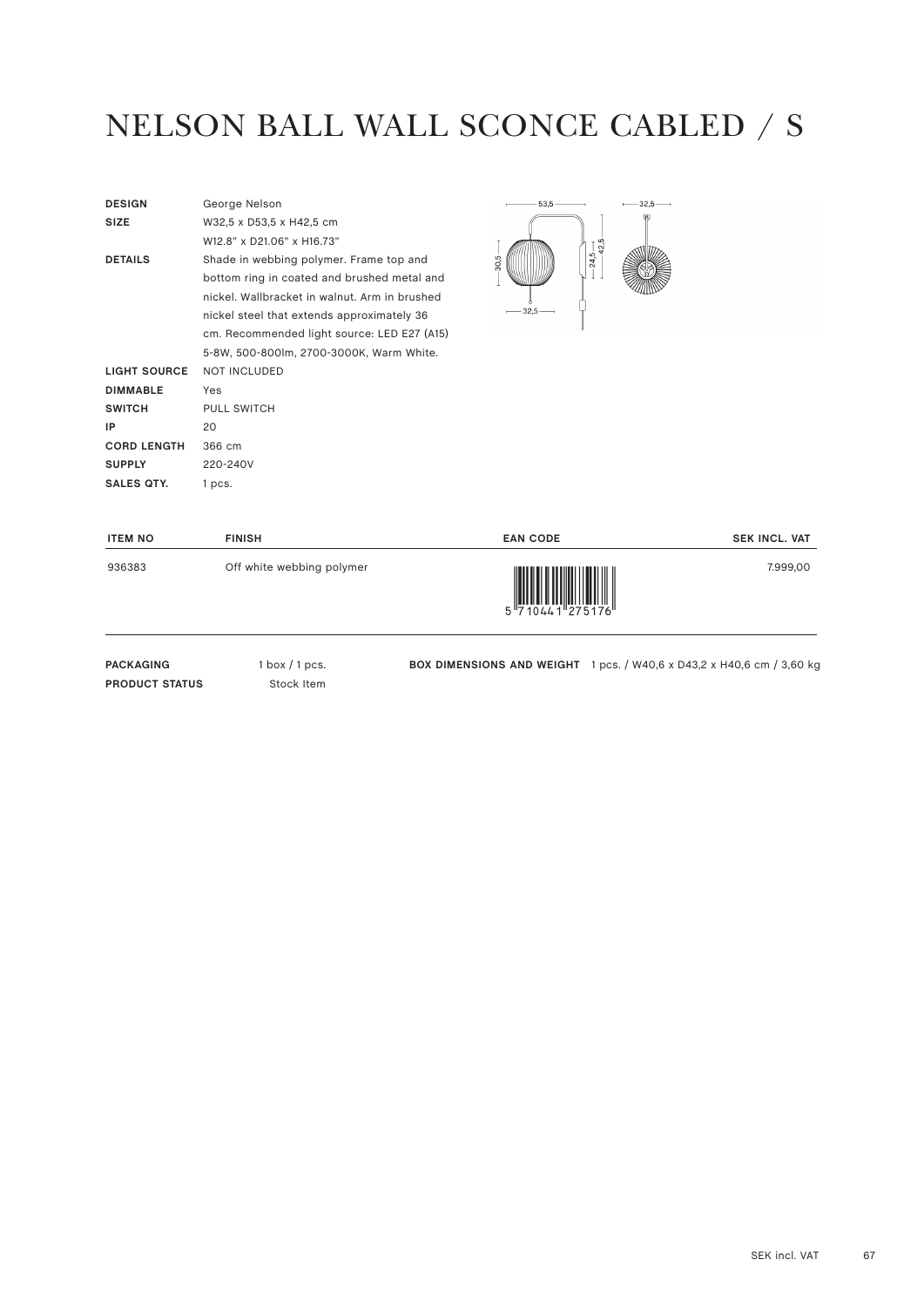# NELSON CIGAR WALL SCONCE CABLED /

#### S

| <b>DESIGN</b>       | George Nelson                                 |  |
|---------------------|-----------------------------------------------|--|
| <b>SIZE</b>         | W26,5 x D50,5 x H42,5 cm                      |  |
|                     | W10.43" x D19.88" x H16.73"                   |  |
| <b>DETAILS</b>      | Shade in webbing polymer. Frame top and       |  |
|                     | bottom ring in coated and brushed metal and   |  |
|                     | nickel. Wallbracket in walnut. Arm in brushed |  |
|                     | nickel steel that extends approximately 36    |  |
|                     | cm. Recommended light source: LED E27 (A15)   |  |
|                     | 5-8W, 500-800lm, 2700-3000K, Warm White.      |  |
| <b>LIGHT SOURCE</b> | <b>NOT INCLUDED</b>                           |  |
| <b>DIMMABLE</b>     | Yes                                           |  |
| <b>SWITCH</b>       | <b>PULL SWITCH</b>                            |  |
| IP                  | 20                                            |  |
| <b>CORD LENGTH</b>  | 366 cm                                        |  |
| <b>SUPPLY</b>       | 220-240V                                      |  |
| SALES QTY.          | 1 pcs.                                        |  |
|                     |                                               |  |



| <b>ITEM NO</b> | <b>FINISH</b>             | <b>EAN CODE</b>                                                                                                                                                                                                                                                                                                                                                                                                                                                                                                                                                                           | <b>SEK INCL. VAT</b> |
|----------------|---------------------------|-------------------------------------------------------------------------------------------------------------------------------------------------------------------------------------------------------------------------------------------------------------------------------------------------------------------------------------------------------------------------------------------------------------------------------------------------------------------------------------------------------------------------------------------------------------------------------------------|----------------------|
| 936386         | Off white webbing polymer | $\begin{array}{c} \begin{array}{c} \begin{array}{c} \end{array}\\ \begin{array}{c} \end{array}\\ \begin{array}{c} \end{array}\\ \begin{array}{c} \end{array}\\ \begin{array}{c} \end{array}\\ \begin{array}{c} \end{array}\\ \begin{array}{c} \end{array}\\ \begin{array}{c} \end{array}\\ \begin{array}{c} \end{array}\\ \begin{array}{c} \end{array}\\ \begin{array}{c} \end{array}\\ \begin{array}{c} \end{array}\\ \begin{array}{c} \end{array}\\ \begin{array}{c} \end{array}\\ \begin{array}{c} \end{array}\\ \begin{array}{c} \end{array}\\ \begin{array}{c} \end{array}\\ \begin$ | 7.999,00             |

PACKAGING 1 box / 1 pcs. **PRODUCT STATUS** Stock Item

**BOX DIMENSIONS AND WEIGHT** 1 pcs. / W25,4 x D48,3 x H48,3 cm / 3,60 kg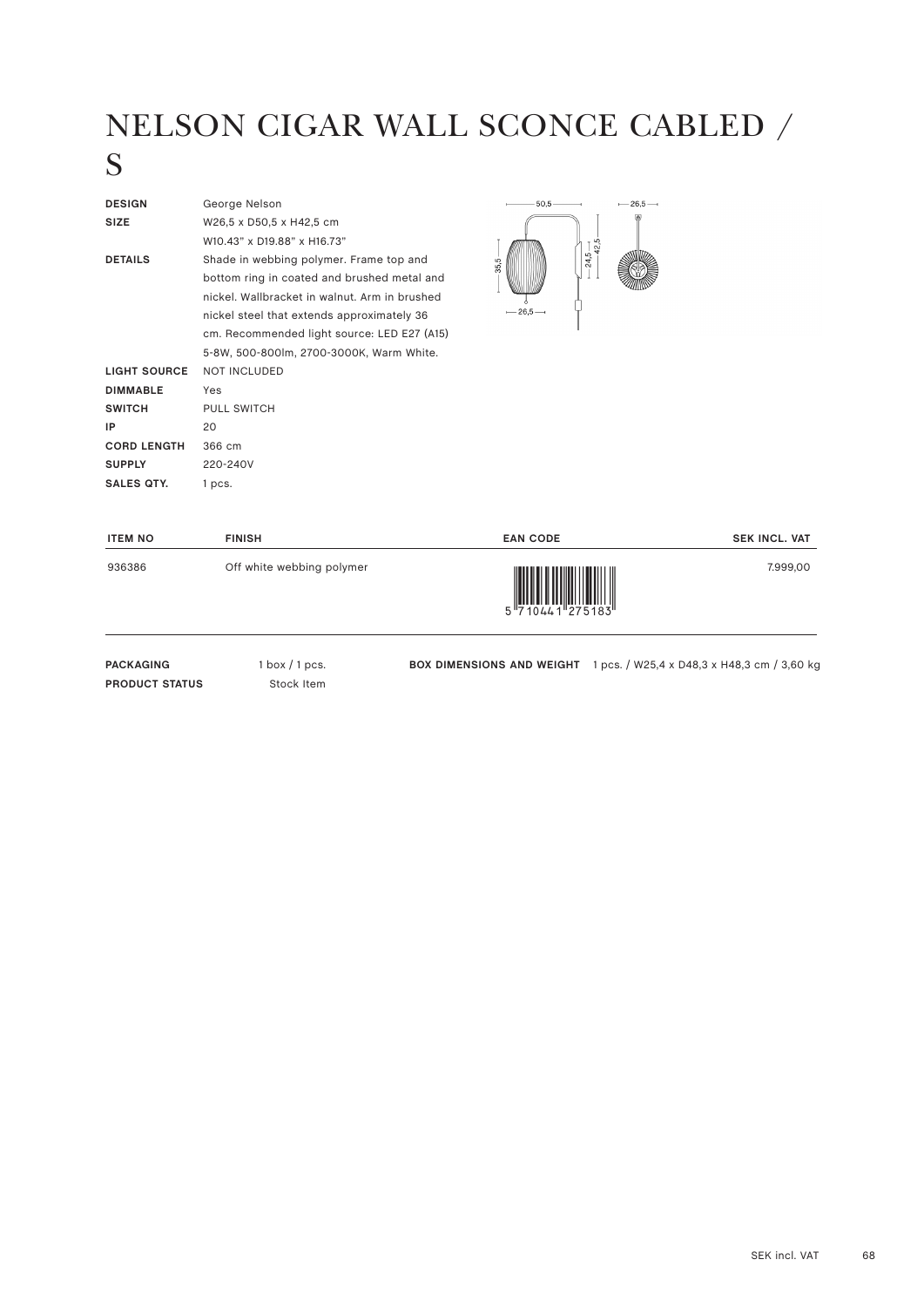#### NELSON SAUCER WALL SCONCE CABLED



| <b>DESIGN</b>      | George Nelson                                 |               |
|--------------------|-----------------------------------------------|---------------|
| <b>SIZE</b>        | W44,5 x D59 x H42,5 cm                        |               |
|                    | W17.52" x D23.23" x H16.73"                   |               |
| <b>DETAILS</b>     | Shade in webbing polymer. Frame top and       | $\frac{8}{2}$ |
|                    | bottom ring in coated and brushed metal and   |               |
|                    | nickel. Wallbracket in walnut. Arm in brushed |               |
|                    | nickel steel that extends approximately 36    | 44.5          |
|                    | cm. Recommended light source: LED E27 (A15)   |               |
|                    | 5-8W, 500-800lm, 2700-3000K, Warm White.      |               |
| LIGHT SOURCE       | <b>NOT INCLUDED</b>                           |               |
| <b>DIMMABLE</b>    | Yes                                           |               |
| <b>SWITCH</b>      | PULL SWITCH                                   |               |
| IP                 | 20                                            |               |
| <b>CORD LENGTH</b> | 366 cm                                        |               |
| <b>SUPPLY</b>      | 220-240V                                      |               |
| <b>SALES QTY.</b>  | 1 pcs.                                        |               |
|                    |                                               |               |



| <b>ITEM NO</b> | <b>FINISH</b>             | <b>EAN CODE</b> | <b>SEK INCL. VAT</b> |
|----------------|---------------------------|-----------------|----------------------|
| 936392         | Off white webbing polymer | 5 710441 275206 | 7.999,00             |

PACKAGING 1 box / 1 pcs. **PRODUCT STATUS** Stock Item

**BOX DIMENSIONS AND WEIGHT** 1 pcs. / W25,4 x D48,3 x H48,3 cm / 3,60 kg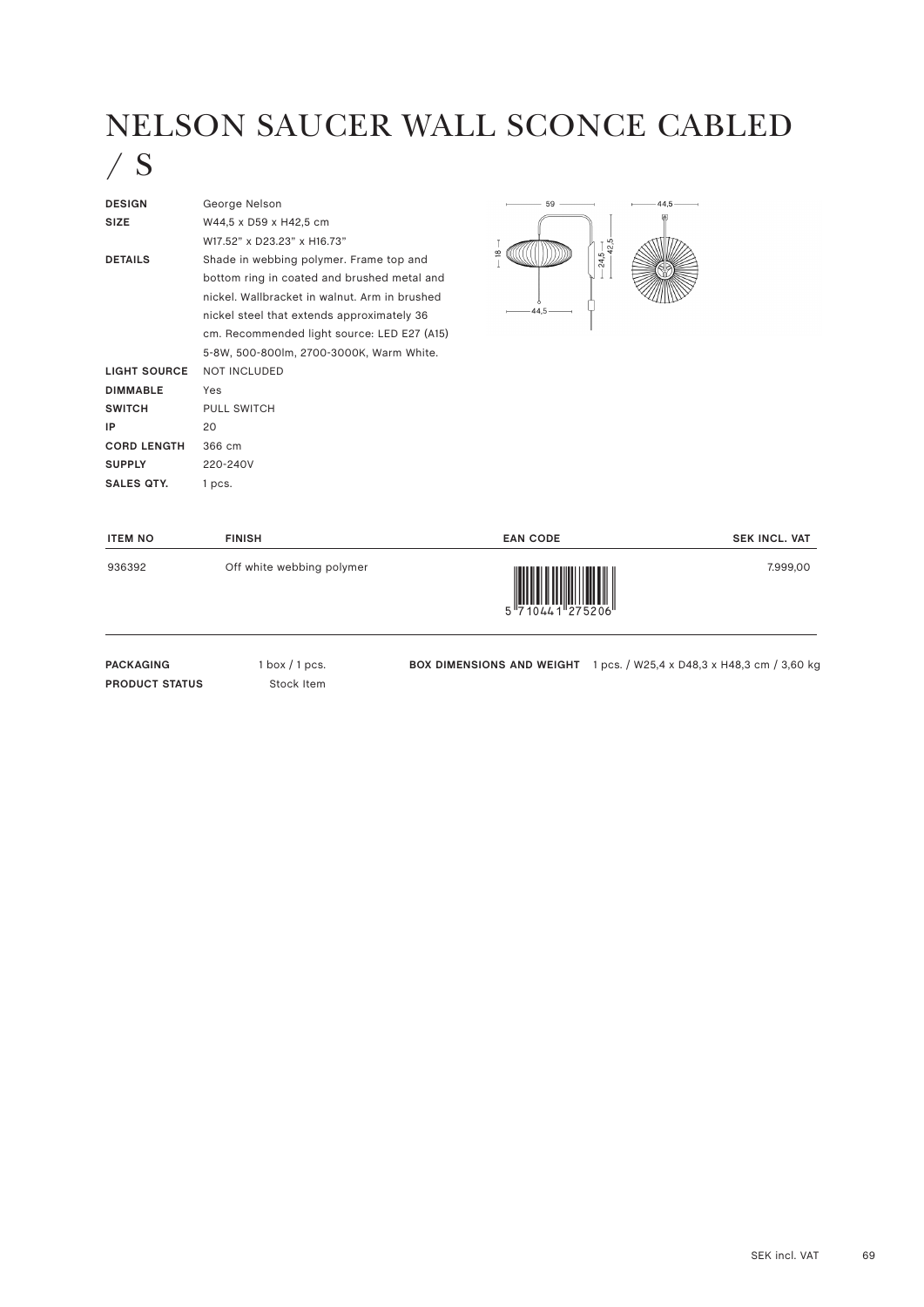#### NELSON PEAR WALL SCONCE CABLED / S

| W33 x D53 x H42,5 cm<br><b>SIZE</b>                       |  |
|-----------------------------------------------------------|--|
|                                                           |  |
| W12.99" x D20.87" x H16.73"                               |  |
| <b>DETAILS</b><br>Shade in webbing polymer. Frame top and |  |
| bottom ring in coated and brushed metal and               |  |
| nickel. Wallbracket in walnut. Arm in brushed             |  |
| nickel steel that extends approximately 36                |  |
| cm. Recommended light source: LED E27 (A15)               |  |
| 5-8W, 500-800lm, 2700-3000K, Warm White.                  |  |
| <b>NOT INCLUDED</b><br>LIGHT SOURCE                       |  |
| <b>DIMMABLE</b><br>Yes                                    |  |
| <b>SWITCH</b><br><b>PULL SWITCH</b>                       |  |
| IP<br>20                                                  |  |
| <b>CORD LENGTH</b><br>366 cm                              |  |
| <b>SUPPLY</b><br>220-240V                                 |  |
| SALES OTY.<br>1 pcs.                                      |  |



| <b>ITEM NO</b> | <b>FINISH</b>             | <b>EAN CODE</b>            | <b>SEK INCL. VAT</b> |
|----------------|---------------------------|----------------------------|----------------------|
| 936389         | Off white webbing polymer | 5 7 10 4 4 1 2 7 5 1 9 0 " | 8.899.00             |

PACKAGING 1 box / 1 pcs. **PRODUCT STATUS** Stock Item

**BOX DIMENSIONS AND WEIGHT** 1 pcs. / W40,6 x D43,2 x H40,6 cm / 3,60 kg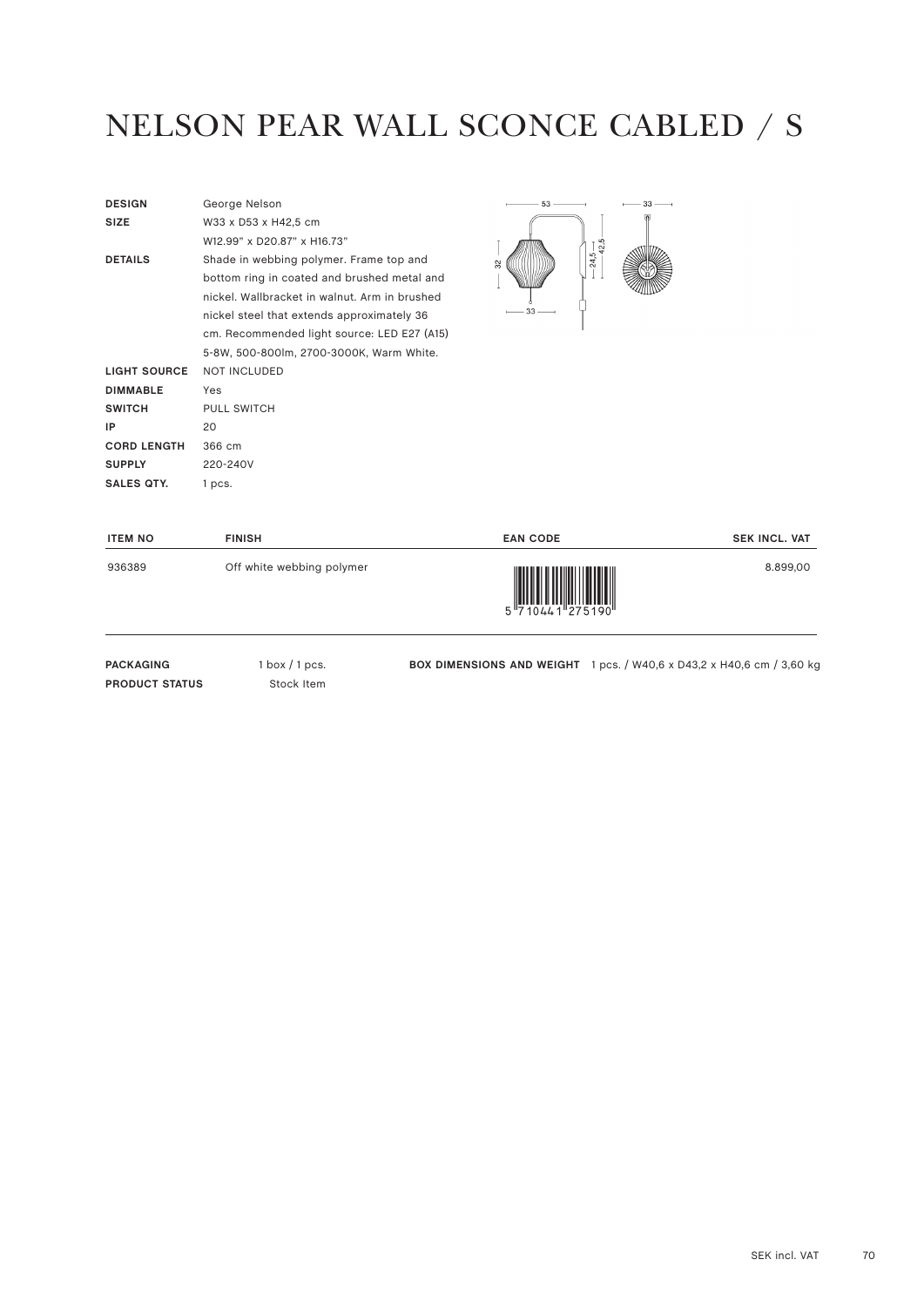## NELSON FIXTURE FOR TRIPLE BUBBLE LAMP

| <b>DESIGN</b>                             | George Nelson                                                                                                                                                                                                                                                       | $-10,5-$                         |                                          |
|-------------------------------------------|---------------------------------------------------------------------------------------------------------------------------------------------------------------------------------------------------------------------------------------------------------------------|----------------------------------|------------------------------------------|
| <b>SIZE</b>                               | W36,8 x D36,8 cm                                                                                                                                                                                                                                                    |                                  |                                          |
|                                           | W14.49" x D14.49"                                                                                                                                                                                                                                                   |                                  |                                          |
| <b>DETAILS</b><br><b>LIGHT SOURCE</b>     | Ceiling Rose in brushed nickel-plated steel<br>measuring 13,33 cm. Balls in walnut. Rods<br>in metal. Distance between metal rods and<br>walnut balls is 36,83 cm. Pendants should not<br>exceed 48,25 diameters. Holds 3 small Bubble<br>Pendants.<br>NOT INCLUDED |                                  |                                          |
| <b>SALES QTY.</b>                         | 1 pcs.                                                                                                                                                                                                                                                              |                                  |                                          |
| <b>ITEM NO</b>                            | <b>FINISH</b>                                                                                                                                                                                                                                                       | <b>EAN CODE</b>                  | <b>SEK INCL. VAT</b>                     |
| 936395                                    | Walnut and metal rods                                                                                                                                                                                                                                               |                                  | 4.549,00                                 |
| <b>PACKAGING</b><br><b>PRODUCT STATUS</b> | $1$ box $/1$ pcs.<br>Stock Item                                                                                                                                                                                                                                     | <b>BOX DIMENSIONS AND WEIGHT</b> | 1 pcs. / W42 x D44,5 x H7,5 cm / 1,00 kg |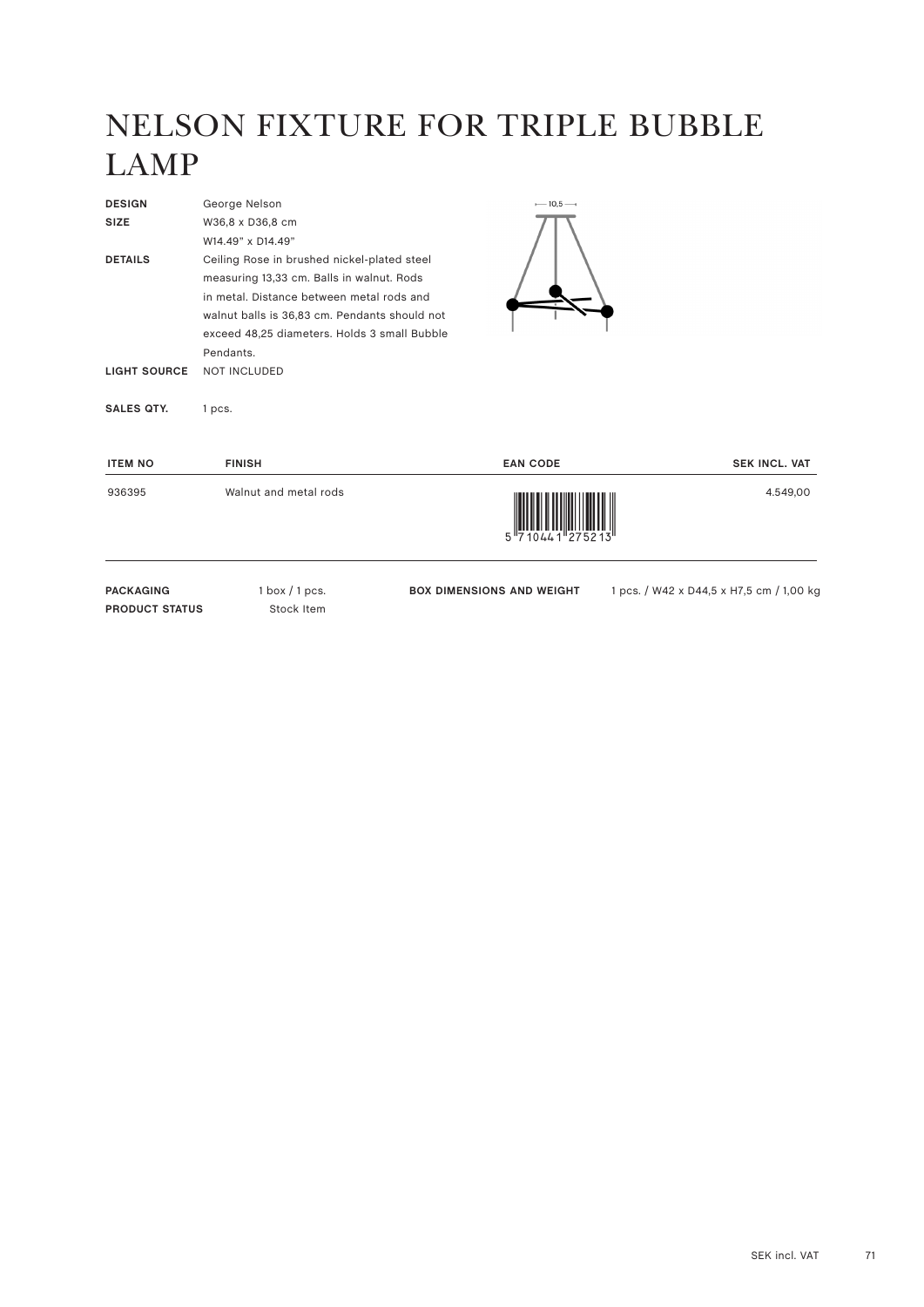#### CORD SET

| <b>DESIGN</b>       | HAY                                          |  |
|---------------------|----------------------------------------------|--|
| <b>SIZE</b>         | Ø10,5 x L400 cm                              |  |
|                     | Ø4.13" x L157.48"                            |  |
| <b>DETAILS</b>      | Ceiling mounted textile cord set. Compatible |  |
|                     | with Bonbon shades, 30 Degrees shades        |  |
|                     | and Rice Paper shades. Recommended light     |  |
|                     | source LED E27 max. 15.                      |  |
| <b>LIGHT SOURCE</b> | <b>NOT INCLUDED</b>                          |  |
| <b>DIMMABLE</b>     | Yes                                          |  |
| <b>SWITCH</b>       | No.                                          |  |
| ΙP                  | 20                                           |  |
| <b>CORD LENGTH</b>  | 400 cm                                       |  |
| <b>SUPPLY</b>       | 220-240V                                     |  |
| SALES QTY.          | 1 pcs.                                       |  |



| <b>ITEM NO</b> | <b>FINISH</b>             | <b>EAN CODE</b>                                                                                                                                                                                                                                                                                                                                                                                                                                                                                                                                                                           | <b>SEK INCL. VAT</b> |
|----------------|---------------------------|-------------------------------------------------------------------------------------------------------------------------------------------------------------------------------------------------------------------------------------------------------------------------------------------------------------------------------------------------------------------------------------------------------------------------------------------------------------------------------------------------------------------------------------------------------------------------------------------|----------------------|
| 418981         | <b>Black textured ABS</b> | $\begin{array}{c} \begin{array}{c} \begin{array}{c} \end{array}\\ \begin{array}{c} \end{array}\\ \begin{array}{c} \end{array}\\ \begin{array}{c} \end{array}\\ \begin{array}{c} \end{array}\\ \begin{array}{c} \end{array}\\ \begin{array}{c} \end{array}\\ \begin{array}{c} \end{array}\\ \begin{array}{c} \end{array}\\ \begin{array}{c} \end{array}\\ \begin{array}{c} \end{array}\\ \begin{array}{c} \end{array}\\ \begin{array}{c} \end{array}\\ \begin{array}{c} \end{array}\\ \begin{array}{c} \end{array}\\ \begin{array}{c} \end{array}\\ \begin{array}{c} \end{array}\\ \begin$ | 389,00               |
|                |                           |                                                                                                                                                                                                                                                                                                                                                                                                                                                                                                                                                                                           |                      |

**PACKAGING** 1 box / 1 pcs. **PRODUCT STATUS** Stock Item

**BOX DIMENSIONS AND WEIGHT** 1 pcs. / W12,5 x D12,6 x H14,5 cm / 0,50 kg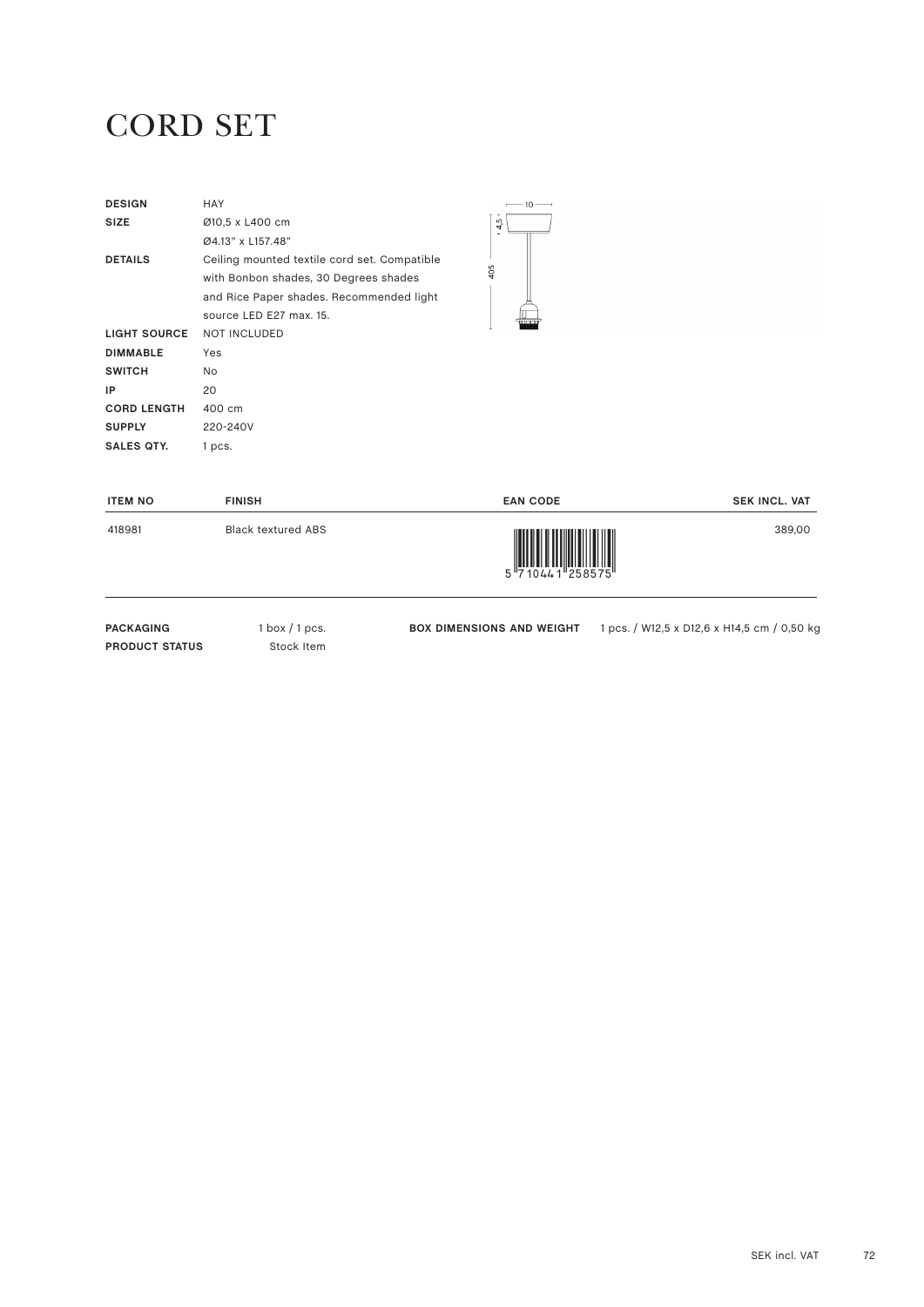### CORD SET TABLE

| <b>PACKAGING</b><br><b>PRODUCT STATUS</b> | $1$ box $/1$ pcs.<br>Stock Item                                        | <b>BOX DIMENSIONS AND WEIGHT</b> | 1 pcs. / W7,5 x D7,5 x H33 cm / 0,50 kg |
|-------------------------------------------|------------------------------------------------------------------------|----------------------------------|-----------------------------------------|
| 418982                                    | <b>Black textured ABS</b>                                              |                                  | 389,00                                  |
| <b>ITEM NO</b>                            | <b>FINISH</b>                                                          | <b>EAN CODE</b>                  | <b>SEK INCL. VAT</b>                    |
| <b>SALES QTY.</b>                         | 1 pcs.                                                                 |                                  |                                         |
| <b>SUPPLY</b>                             | 220-240V                                                               |                                  |                                         |
| <b>CORD LENGTH</b>                        | 240 cm                                                                 |                                  |                                         |
| IP                                        | 20                                                                     |                                  |                                         |
| <b>SWITCH</b>                             | <b>INLINE SWITCH</b>                                                   |                                  |                                         |
| <b>DIMMABLE</b>                           | No                                                                     |                                  |                                         |
| <b>LIGHT SOURCE</b>                       | <b>NOT INCLUDED</b>                                                    |                                  |                                         |
|                                           | an in-line rocker switch. Recommended light<br>source LED E27 max. 15. |                                  |                                         |
| <b>DETAILS</b>                            | Suitable for Bonbon Table Lamp. Features                               |                                  |                                         |
|                                           | Ø1.57" x L94.49"                                                       |                                  |                                         |
| <b>SIZE</b>                               | Ø4 x L240 cm                                                           | 240<br>$-79$                     |                                         |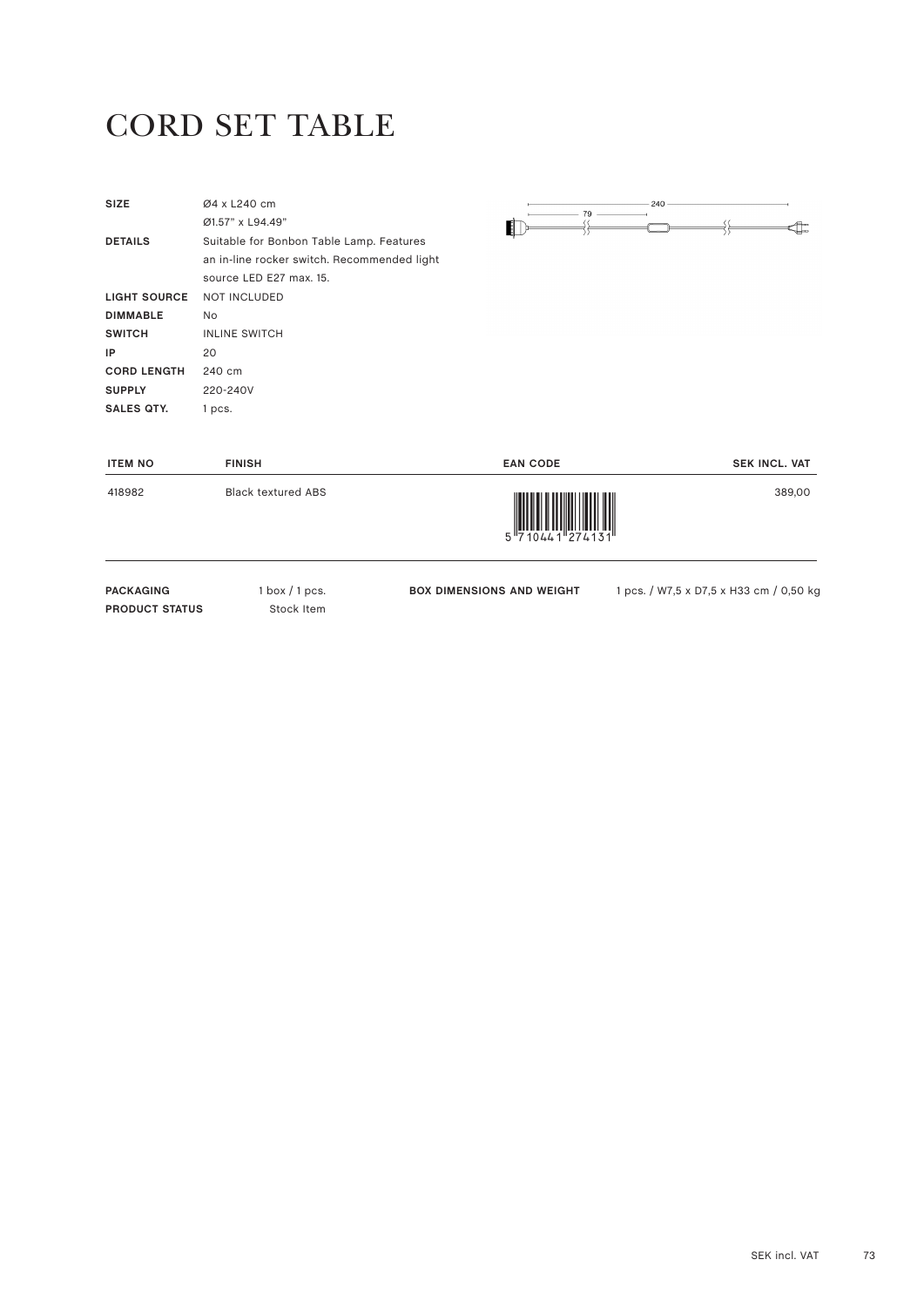## REFERENCE MATERIAL / LIGHTING

#### **THE LED BULB**

| Incandescents are banned within EU CFL's will be phased out shortly                                    |
|--------------------------------------------------------------------------------------------------------|
| (contains Mercury, a banned heavy metal)                                                               |
| Halogens are far less efficient than LED's, and are very hot, posing safety issues.                    |
| Quality and colour of light has improved in recent years                                               |
| Energy efficiency is improving quickly (ie. Lumens per Watt value is improving)                        |
| Technology is developing quickly (ie. flexibilty, more colour tones, intelligent lamps etc.)           |
| Price is rapidly descreasing.                                                                          |
| Average life span of 25,000 hours, that is roughly 8-10 years of reasonable use, before the efficiency |
| decreases by more than 30% (NOT fails)                                                                 |

**CE MARKING**



The CE mark signifies that a product conforms to the requirements of relevant EEC directives. The prime purpose of the mark is to show that the product is safe to the customer facilitating the free trading and movement of products within the EEC.

#### **ELECTROMAGNETIC COMPATIBILITY DIRECTIVE (EMC)**



The ElectroMagnetic Compatibility directive requires that the product are designed and operate so that they meet limits of electrical and magnetic interference by emission and conduction with other electrical devices.

**WEEE DIRECTIVE**



Waste electrical and electronic equipment (WEEE) defines requirements and responsibilities for the management of waste lighting equipment within the European Union. This places responsibility for managing waste on the producer, reseller (in cases of re-branded product) or importer of the product.

#### **ROHS DIRECTIVE**



The restriction of the use of certain hazardous substances in electrical and electronic equipment within the European Union. However certain exemptions exist including mercury in lamps, lead in the glass of fluorescent tubes and nickel cadmium in batteries for emergency lighting products.